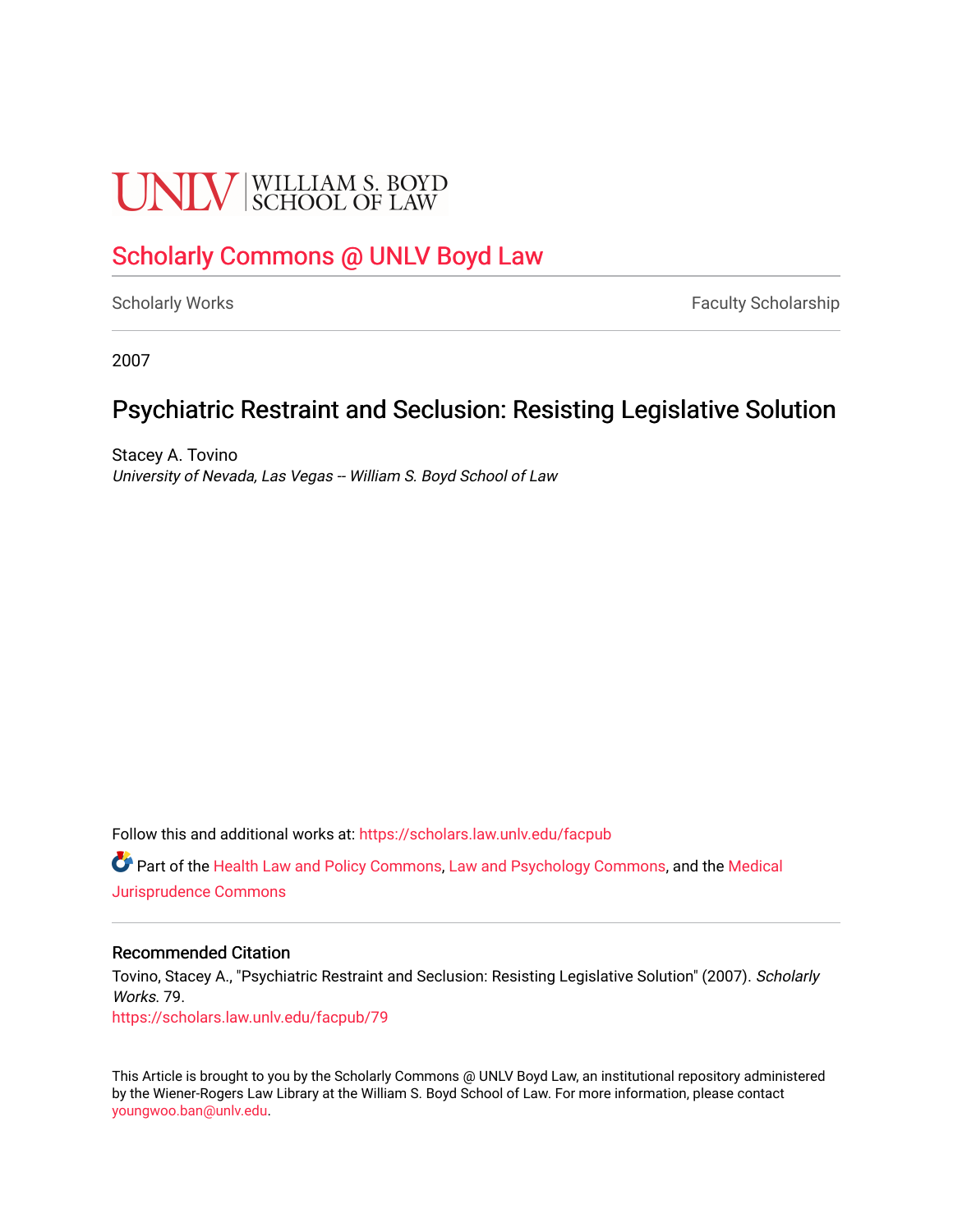### **PSYCHIATRIC RESTRAINT AND SECLUSION: RESISTING LEGISLATIVE SOLUTION**

#### **Stacey A. Tovino, J.D., Ph.D.**<sup>∗</sup>

#### I. INTRODUCTION

The use of restraint<sup>1</sup> and seclusion<sup>2</sup> in the American psychiatric setting has a rich history—rich in medical, ethical, legal, and social controversy.3 For centuries, mental

 1. Governmental and legal definitions of restraint vary. The Government Accountability Office defines a restraint as a "partial or total immobilization of a person through the use of drugs, mechanical devices such as leather cuffs, or physical holding by another person." U.S. GEN. ACCOUNTING OFFICE, MENTAL HEALTH: IMPROPER RESTRAINT OR SECLUSION USE PLACES PEOPLE AT RISK, GAO/HEHS-99-176, at 1 n.1 (1999) [hereinafter GAO REPORT]. Federal regulations that apply to Medicare-participating hospitals define restraint as follows:

Any manual method, physical or mechanical device, material, or equipment that immobilizes or reduces the ability of a patient to move his or her harms, legs, body, or head freely; or [a] drug or medication when it is used as a restriction to manage the patient's behavior or restrict the patient's freedom of movement and is not a standard treatment or dosage for the patient's condition.

42 C.F.R. §§ 482.13(e)(1)(i)(A)-(B) (2007).

3. See, e.g., John Julian Allen, Seclusion and Restraint of Children: A Literature Review, 13 J. CHILD & ADOLESCENT PSYCHIATRIC NURSING 159, 159 (2000) ("There is widespread concern and ethical debate about the use of these controversial, untested, and questionably effective interventions . . . ."); Nancy

<sup>∗</sup> Assistant Professor of Law, Health Law Institute, Hamline University School of Law. I am grateful to Bill Winslade, Chester Burns, Marissa Gostanian, Julie Kutac, Krisann Muskievicz, Susan Night, Cindy Jesson, Michael Scherschligt, and Carol Swanson for their comments on earlier versions and presentations of this Article, Bill Winslade and Michael Scherschligt for their mentorship, Michael Bronson and Claire Duncan for their research assistance, and Regina Watson and Barb Kallusky at the Hamline Law Library for their assistance with locating primary sources.

 <sup>2.</sup> Federal regulations that apply to Medicare-participating hospitals define seclusion as the "involuntary confinement of a patient alone in a room or area from which the patient is physically prevented from leaving." 42 C.F.R. § 482.13(e)(1)(ii).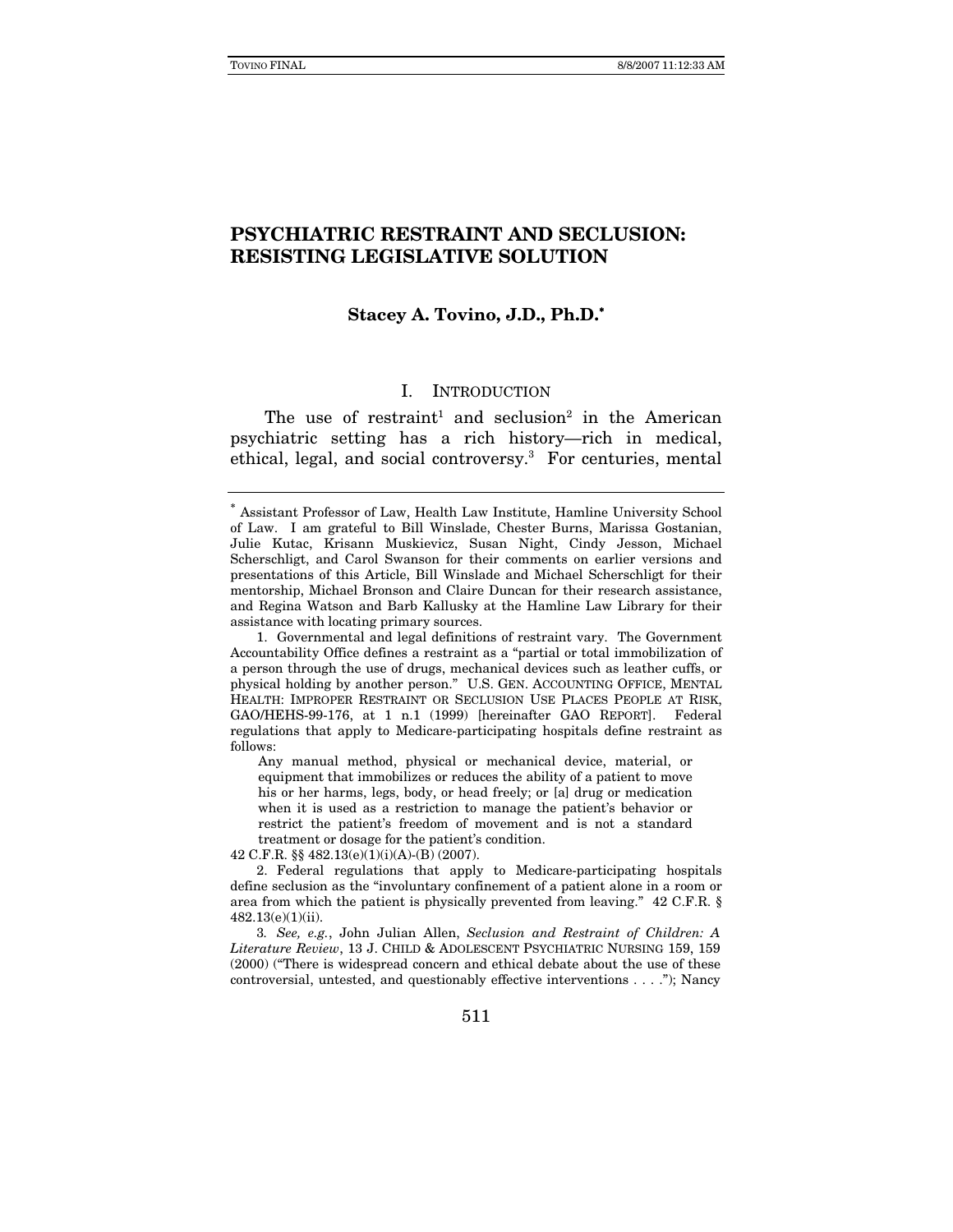health care providers used movement restrictions and solitary confinement to manage psychiatric patients.4 Superintendents of eighteenth and early nineteenth century insane asylums and other institutions of confinement believed that strait-waistcoats, "tranquilizer chairs," "maniac beds," chains, shackles, and "quiet rooms" deescalated agitation and promoted self-control.5 Reforms beginning in the nineteenth century helped make some psychiatric institutions more

S. Cotton, The Developmental-Clinical Rationale for the Use of Seclusion in the Psychiatric Treatment of Children, 59 AM. J. ORTHOPSYCHIATRY 442, 442 (1989) ("Ethically, [seclusion] seems to run counter to our humanistic intuitions about . . . proper treatment . . . . Legally, it poses a serious challenge to the most basic tenets of our system, focused as it is on the protection of rights and freedom. If the practice of seclusion is to be justified, one would expect that justification to come from clinicians, those who prescribe its implementation. Yet even in this realm many are troubled; the practice of seclusion in our profession of seclusion seems to e an anomaly in our profession of care and protection."); J. Carole Taxis, Ethics and Praxis: Alternative Strategies to Physical Restraint and Seclusion in a Psychiatric Setting, 23 ISSUES IN MENTAL HEALTH NURSING 157, 158 (2002) ("An ethical quagmire often arises when the nurse, faced with a decision to seclude or restrain a patient, must balance factors of autonomy, beneficence, and nonmaleficence with therapeutic goals." (citing ELISE BANDMAN & BERTRAM BANDMAN, NURSING ETHICS THROUGH THE LIFE SPAN (4th ed. 2001); TOM L. BEAUCHAMP & JAMES F. CHILDRESS, PRINCIPLES OF BIOMEDICAL ETHICS (5th ed. 2001))).

<sup>4</sup>. See, e.g., David Macbride, A Methodical Introduction to the Theory and Practice of Physick, in THREE HUNDRED YEARS OF PSYCHIATRY, 1535-1860: A HISTORY PRESENTED IN SELECTED ENGLISH TEXTS 449, 449-50 fig. 90 (Richard Hunter & Ida Macalpine eds., 1963) [hereinafter THREE HUNDRED YEARS] (illustrating the straight-waistcoats and "maniac beds" used to restrain patients in eighteenth-century England).

 <sup>5.</sup> John Haslam, Observations on Madness and Melancholy, in THREE HUNDRED YEARS, supra note 4, at 633, 635 ("In the most violent state of the disease, the patient should be kept alone in a dark and quiet room so that he may not be affected by the stimuli of light or sound, such abstraction more readily disposing to sleep."); Macbride, supra note 4, at 449-50; Benjamin Rush, Medical Inquiries and Observations, Upon the Diseases of the Mind, in THREE HUNDRED YEARS, supra note 4, at 662, 668, 671 (illustrating Rush's "tranquilizer" chair); Thomas Willis, Two Discourses Concerning the Soul of Brutes Which Is That of the Vital and Sensitive of Man, in THREE HUNDRED YEARS, supra note 4, at 188, 191 ("For by this means, the Corporeal Soul being in some measure depressed and restrained, is compell'd to remit its pride and fierceness; and so afterwards by degrees grows more mild, and returns in order: Wherefore, Furious Mad-men are sooner, and more certainly cured by punishments, and hard usage, in a strait room, than by Physick or Medicines."). See generally Nancy Tomes, The Great Restraint Controversy: A Comparative Perspective on Anglo-American Psychiatry in the Nineteenth Century, in 3 THE ANATOMY OF MADNESS: ESSAYS IN THE HISTORY OF PSYCHIATRY 190, 202-03 (Roy Porter et al. eds., 1988) (discussing the early American belief in the therapeutic use of restraints).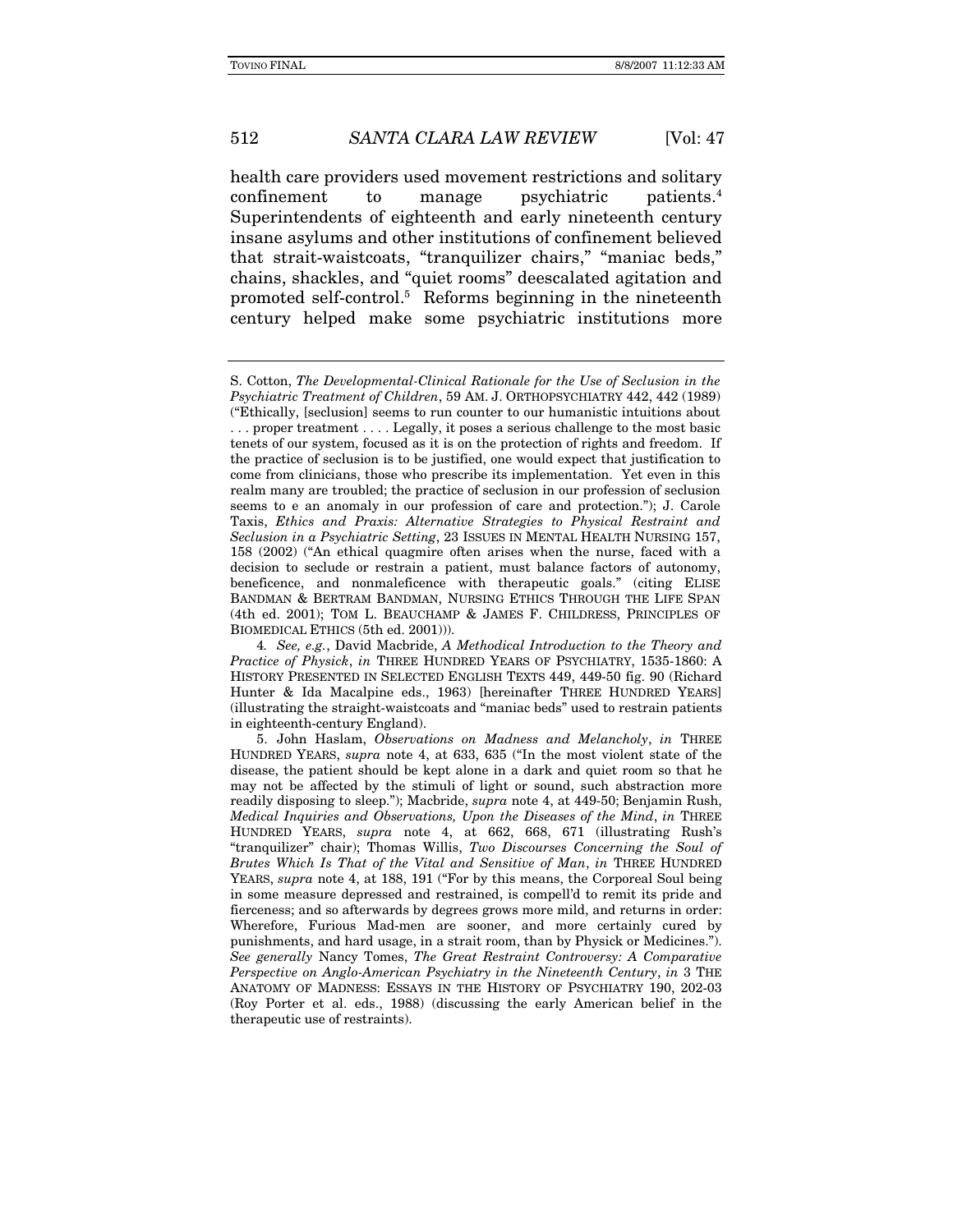humane, in part because staff members were trained to find ways to calm potentially violent patients without imposing holds or isolation.<sup>6</sup> With the advent of Freud's psychoanalysis, advances in microbiology in the late nineteenth and early twentieth centuries, as well as the explosion of psychotropic drugs in the latter half of the twentieth century, many traditional uses of restraint and seclusion became unnecessary.<sup>7</sup> Federal and state legislatures and administrative agencies responded to these philosophical, scientific, and medical developments by restricting restraint and seclusion to emergency situations and forbidding their imposition as a means of coercion, discipline, or convenience.<sup>8</sup>

Although restraint and seclusion are used less frequently in the twenty-first century, they persist as methods of behavior management.<sup>9</sup> A number of recent injuries and deaths associated with these interventions have refueled the

7. See generally FRANZ G. ALEXANDER & SHELDON T. SELESNICK, THE HISTORY OF PSYCHIATRY: AN EVALUATION OF PSYCHIATRIC THOUGHT AND PRACTICE FROM PREHISTORIC TIMES TO THE PRESENT 181-210, 271-96 (1966) (examining the impact of Freud, microbiology, and psychopharmacology on psychiatry).

 <sup>6.</sup> Cece Lentini, Fight Against Restraints Goes to Capitol Hill, KEY, Spring 1999, at 1, 8 ("To be sure, reforms that began in the 19th century have helped make psychiatric institutions much more humane than they once were. With appropriate training, staff members often can find ways to deescalate a potentially violent situation without using restraints at all."); Philippe Pinel, A Treatise on Insanity, in THREE HUNDRED YEARS, supra note 4, at 602, 606 (examining mid-nineteenth century efforts to abandon coercive and repressive measures in insane asylums).

<sup>8</sup>. See infra Parts IV.B-C.

<sup>9</sup>. See, e.g., Cal. Dep't of Mental Health, Seclusion and Restraint Data: State Hospitals and Psychiatric Programs (Jan. 2007), http://www.dmh.cahwnet.gov/Statehospitals/S&R/default.asp (follow "S/R Data" hyperlink; then follow "Number of Seclusion Episodes" and "Number of Restraint Episodes" hyperlinks in "(Click on Image to Open Report)" column of "Seclusion and Restraints Data Charts" table) (documenting the occurrence of 1546 restraint episodes and 541 seclusion episodes in California state mental hospitals and correctional facility psychiatric programs between January and March 2006); G. Kullgren et al., Practices and Attitudes Among Swedish Psychiatrists Regarding the Ethics of Compulsory Treatment, 16 MED. & L. 499, 501-04 (1997) (examining the extent to which psychiatrists recommend compulsory interventions, including restraint and seclusion, in various clinical situations; finding that sixty-one percent of the respondents order restraint in cases of threatening and violent paranoid psychosis and that seventy-six percent of the respondents believed that physically restraining out-of-control patients is ethical).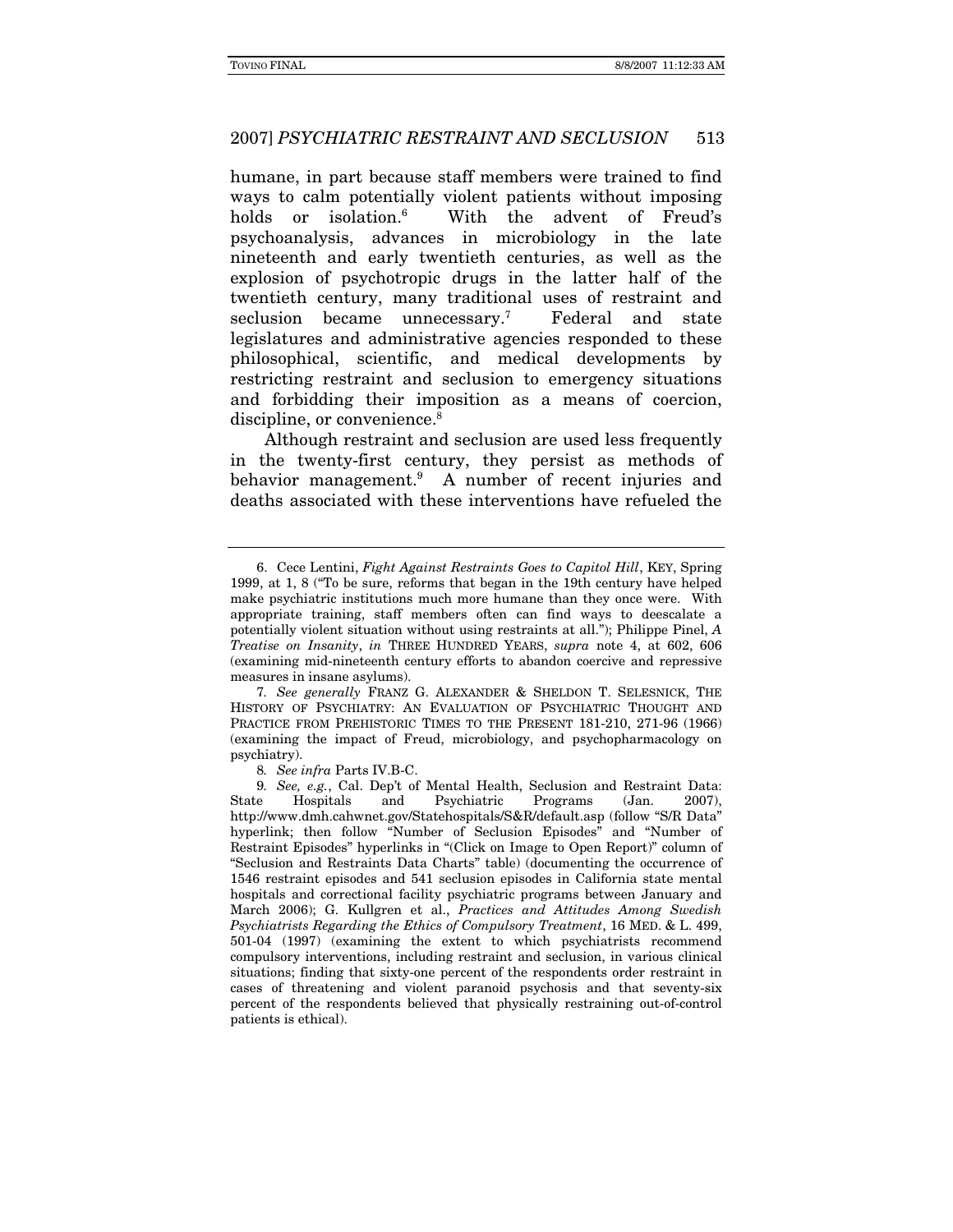dialogue regarding their appropriate use, bringing centuriesold questions to the fore.10 Some stakeholders, who believe that the use of restraint and seclusion are evidence of patient warehousing, institutional abuse and neglect, and human rights violations, support legislation that would further reduce restraint and seclusion use or eliminate it altogether.<sup>11</sup> Other stakeholders, who believe that restraint and seclusion can be used to prevent violent or assaultive patients from harming themselves and others, are questioning the scientific basis, cost, and feasibility of restraint-and-seclusion-free initiatives.12 In recent legislative sessions, federal and state

11. See, e.g., NAT'L ASS'N OF STATE MENTAL HEALTH PROGRAM DIRS., POSITION STATEMENT ON SECLUSION AND RESTRAINT (1999) [hereinafter POSITION STATEMENT] ("It is NASMHPD's goal to prevent, reduce, and ultimately eliminate the use of seclusion and restraint  $\dots$  . ."); SUBSTANCE ABUSE & MENTAL HEALTH SERVS. ADMIN., U.S. DEP'T HEALTH & HUMAN SERVS., A NATIONAL CALL TO ACTION: ELIMINATING THE USE OF SECLUSION AND RESTRAINT 5 (2003) [hereinafter NATIONAL CALL] ("It is now a priority for SAMHSA to . . . ultimately eliminate the use of seclusion and restraint. . . . Research shows that physical force, mobilization, and isolation are dehumanizing. Seclusion and restraint . . . risk lives and inflict emotional and physical trauma."); Janice LeBel & Kevin Ann Huckshorn, Elimination of Seclusion and Restraint: A Reasonable Goal?, 57 PSYCHIATRIC SERVS. 576, 577 (2006) ("The assertion that seclusion and restraint can ultimately be eliminated . . . stands squarely on its own merits."); cf. Akihito Suzuki, The Politics and Ideology of Non-Restraint: The Case of the Hanwell Asylum, 39 MED. HIST. 1 (1995) (examining the non-restraint movement of Victorian psychiatry).

12. See, e.g., News Release, Am. Hosp. Ass'n, Guiding Principles on

<sup>10</sup>. See, e.g., Walter Goodman, Restraint as a Euphemism in Psychiatric Hospitals, N.Y. TIMES, Apr. 21, 1999, at E8 (reviewing a 60 Minutes II segment that covered the story of a sixteen-year-old boy who was asphyxiated by a towel while he was being "therapeutically restrained" at a for-profit psychiatric hospital); Hospital and Employees Cited in Death of Child, N.Y. TIMES, May 8, 1998, at B5 (reporting the death of an eleven-year-old boy who suffocated while being restrained at a Connecticut psychiatric facility); JOINT COMM'N ON ACCREDITATION OF HEALTHCARE ORGS., THE JOINT COMMISSION'S SENTINEL EVENT DATABASE: 10 YEARS OF DIGGING AT THE ROOTS 3 (2005) (identifying 124 deaths of restrained patients from data collected from 1995 to 2004); Tina Kelley, Center for Disabled Children Agrees to Improve Medical Care, N.Y. TIMES, July 7, 2005, at B2 (discussing the 2002 death of fourteen-year-old Matthew Goodman after he was restrained at a center for developmentally disabled children); Encarnacion Pyle, Reformers Push to End Restraint, Seclusion; Death, Injuries Prompt Training of Workers in More Positive Methods, COLUMBUS DISPATCH, Apr. 24, 2005, at A15 (reporting additional restraint and seclusion deaths); Heather Vogell, Safer Restraints in Group Homes? Proposed Rules Would Ban Workers from Sitting on Children, KATHI'S MENTAL HEALTH REV., Apr. 28, 2005, at http://www.toddlertime.com/advocacy/hospitals/restraints/restraints-051405- 2.htm (reporting the deaths of a twelve-year-old girl and a nine-year-old boy after mental health care workers laid on the children to restrain them).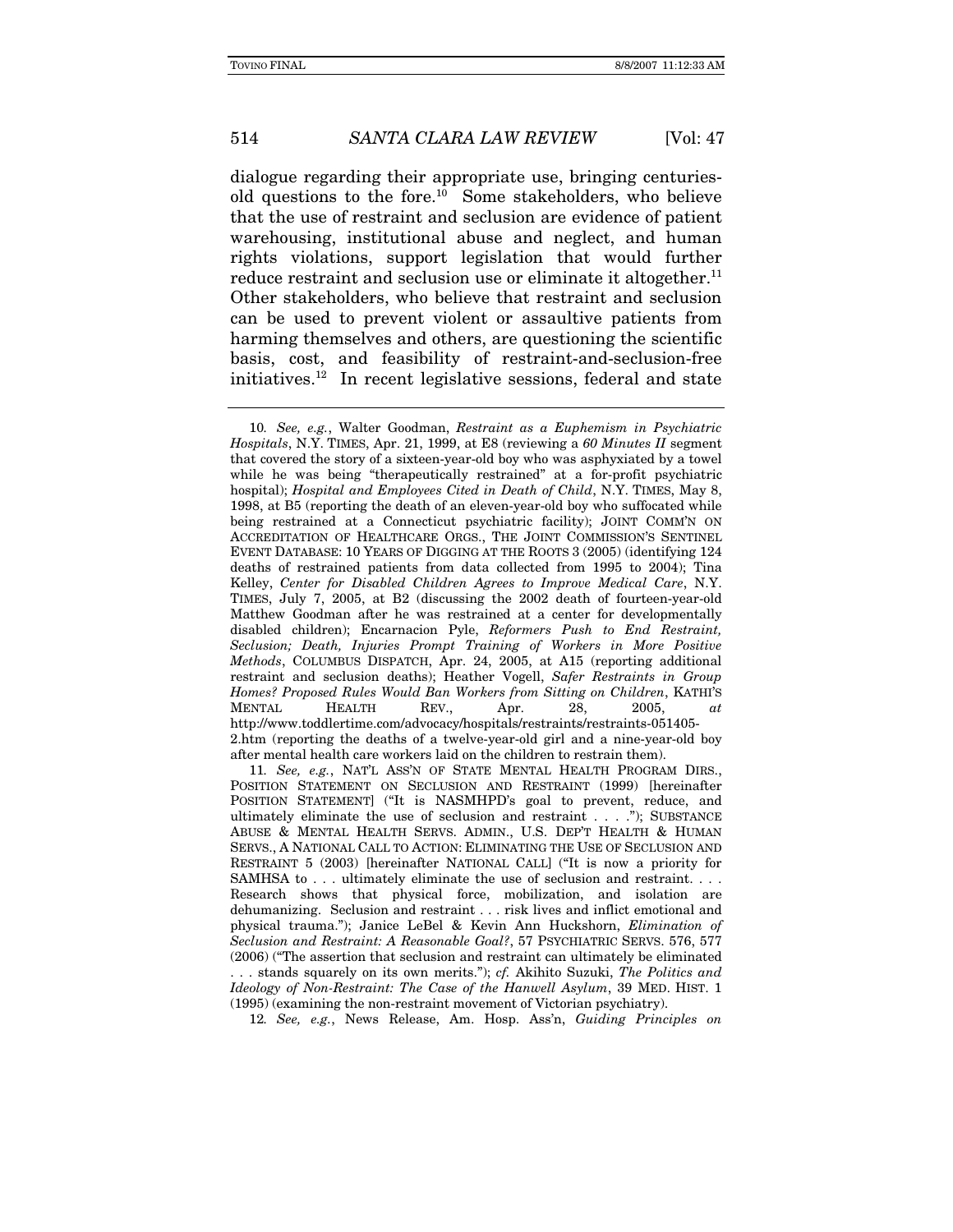lawmakers have attempted to respond to these seemingly irreconcilable concerns.13 Many commentators believe that heightened awareness of inappropriate restraint and seclusion practices and more intense education and regulation will resolve these concerns.<sup>14</sup> I argue instead that

13. Compare Child and Adolescent Mental Health Resiliency Act of 2006, S. 3449, 109th Cong. § 110 (2006) (proposing the development and dissemination of educational materials that would encourage ending the use of restraint and seclusion in all facilities or programs that care for children and adolescents, as well as the training of mental health professionals and others on alternatives to restraint and seclusion), and 104 MASS. CODE REGS. 27.12(1) (2006) (requiring private, county, and municipal mental health facilities in Massachusetts to develop a plan to eliminate, wherever possible, the use of restraint and seclusion), and S.B. 325, 75th Leg., 2005 Tex. Gen. Laws 698 (requiring state administrative agencies to adopt rules defining acceptable restraint holds, governing the use of seclusion, and developing methods for lowering the frequency of restraint and seclusion practices), with 70 Fed. Reg. 67,093, 67,093 (Nov. 4, 2005) (clarifying that any authorized licensed health care professional may order the use of restraint and seclusion when necessary), and A. 9986, 2006 Leg. Sess. (N.Y. 2006) (proposing that New York physician assistants and nurse practitioners be permitted to order restraint), and S. 683, 2005 Leg., 116th Sess. (S.C. 2005-2006) (proposing that South Carolina licensed independent practitioners be permitted to order restraint).

14. See, e.g., Joyce Jorgenson & Carol Geisler, Education Is Key to System-Wide Change, NETWORKS, Summer/Fall 2002, at 9, 9 ("Education . . . is a cornerstone to changing the cultural environment that tolerates the practice of restraints and seclusion."); NAT'L ASS'N OF PSYCHIATRIC HEALTH SYS., GUIDING PRINCIPLES ON RESTRAINT AND SECLUSION FOR BEHAVIORAL HEALTH SERVICES 1 (1999) (recommending the sharing of guidelines and information on inappropriate restraint and seclusion techniques); Eric M. Weiss, Hundreds of the Nation's Most Vulnerable Have Been Killed by the System Intended to Care for Them, HARTFORD COURANT (Conn.), Oct. 11, 1998, at A1, available at http://www.pcma.com/crisis\_intervention\_news/deadly\_restraint/day1.stm (part of the newspaper's five-part investigative series "Deadly Restraint: A Nationwide Pattern of Death," published October 11-15, 1998) ("Yet the great tragedy is that many of the deaths could have been prevented by setting standards that are neither costly nor difficult: better training in restraint use; constant or frequent monitoring of patients in restraints; the banning of dangerous techniques such as face-down floor holds; CPR training for all directcare workers.").

Restraint and Seclusion for Behavioral Health Services, Feb. 29, 1999, at http://www.naphs.org/news/guidingprinc.html (arguing that "[r]estraint and seclusion, when used properly, can be life-saving and injury-sparing interventions," and that overregulation of restraint and seclusion policies "could divert limited resources to bureaucratic activities" when such monies should be dedicated to clinical care); Andrés Martin et al., Letter to the Editor, Seclusion and Restraint "One-Hour Rule," 43 J. AM. ACAD. CHILD ADOLESCENT PSYCHIATRY 1322, 1322 (2004) (stating that particular restraint and seclusion regulations "strain available human resources," are "logistically burdensome," and "may be of limited clinical utility").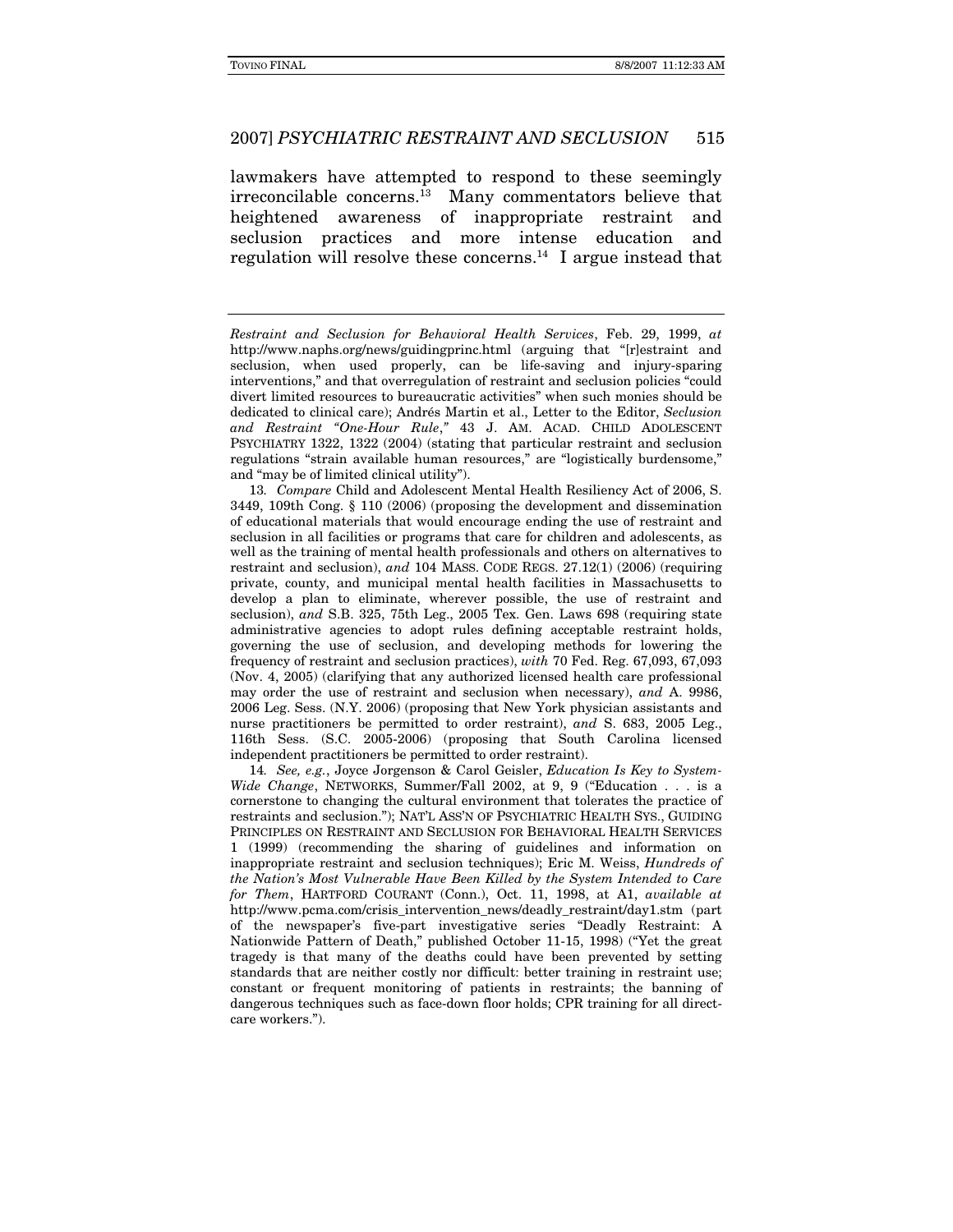the psychiatric<sup>15</sup> restraint and seclusion controversy<sup>16</sup> resists legislative solution because it is a function of more fundamental problems relating to mental health care access and finance. The controversy persists because of these practical problems, and because the use of restraint and seclusion implicate seemingly competing goals of patient safety and individual autonomy and, more broadly, the philosophical doctrines of legalism and medicalism.

Future restraint and seclusion policy must continue to address the significant dangers associated with these interventions by requiring the use of alternative de-escalation strategies, less restrictive measures consistent with patient and ward safety, and advanced monitoring of restrained and secluded patients. Our health care policy also must address the root causes of restraint and seclusion use. By providing earlier intervention and care for individuals with mental illness, we can reduce the incidence of violent and aggressive behavior that traditionally precedes restraint and seclusion. We also must recognize the liberty interferences and psychological injuries that are associated with the use of restraint and seclusion and should incorporate within each restrained or secluded patient's plan of care measures to respond to such interferences and injuries.

This article proceeds as follows. Part II provides an abbreviated American history of care for mental illness and a contextual framework for understanding current restraint and seclusion use. Part II places today's restraint and seclusion controversy in its proper historical context. Part III

 <sup>15.</sup> This Article examines the use of restraint and seclusion in the psychiatric context. Outside the scope of this Article is the use of restraint and seclusion with other populations, including individuals with intellectual and developmental disabilities and individuals that require acute-level medical and surgical care.

 <sup>16.</sup> Historians, clinicians, policymakers, and others refer to recurring questions regarding the appropriateness of restraint and seclusion use as the "restraint controversy." See, e.g., Joseph K. Mullen, The Physical Restraint Controversy, 9 RECLAIMING CHILD. & YOUTH 92, 92 (2000); Tomes, supra note 5 (examining "The Great Restraint Controversy"); Dave Ziegler, Is There a Therapeutic Value to Physical Restraint?, CHILD. VOICE, July/Aug. 2004, available at http://www.cwla.org/articles/cv0407myturn.htm ("This exposé of injuries and deaths reported caused by the use of restraint and seclusion is often credited with starting the current wave of criticism of restraint and seclusion. The controversy has run the gambit from media coverage to policy change and new federal legislation.").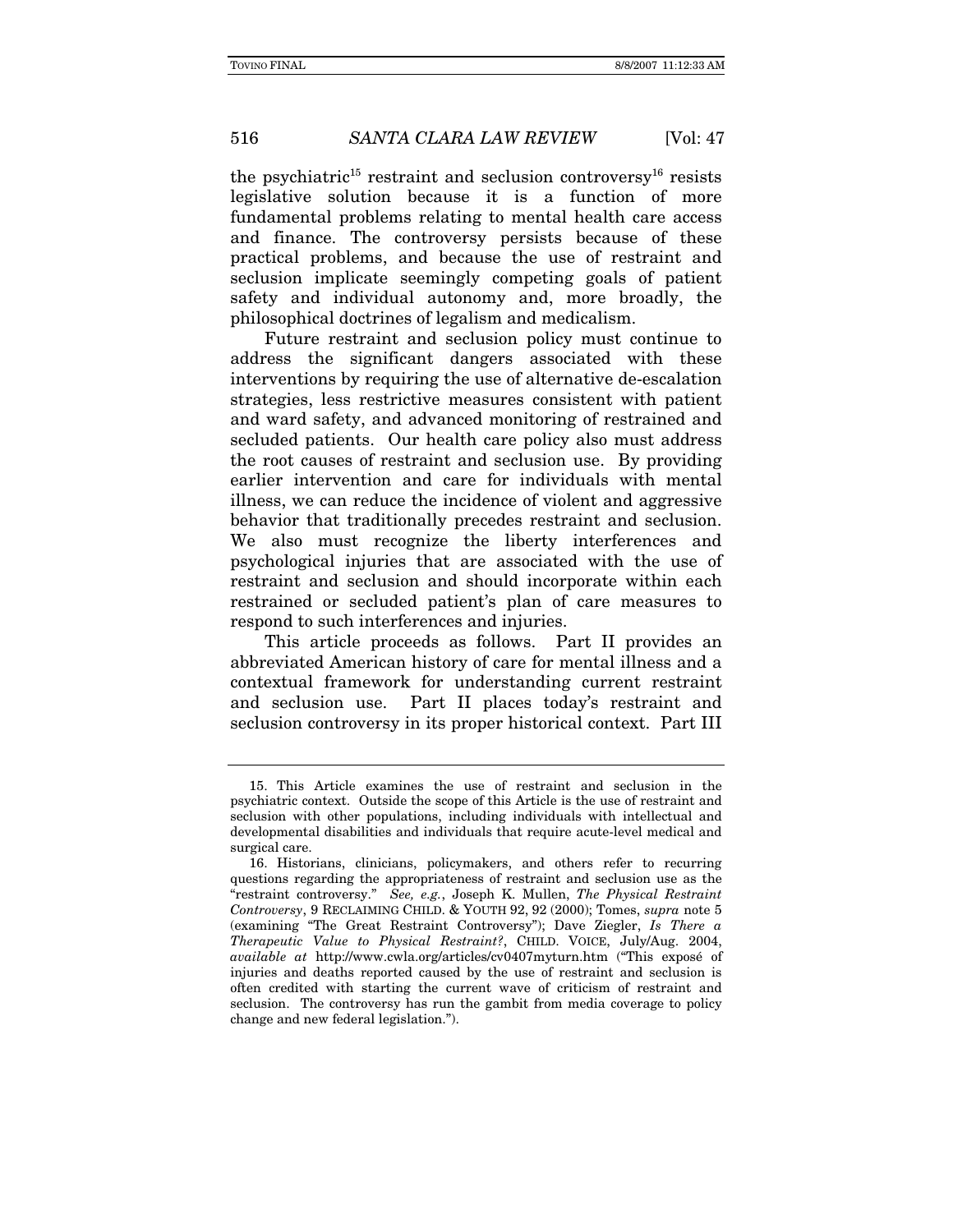carefully examines the scientific literature supporting and opposing the use of psychiatric restraint and seclusion. This section compares late twentieth century studies that conclude that restraint and seclusion have a wide range of accepted and appropriate uses to recent "survivor" studies and sentinel event data, which link these interventions to increased patient agitation, injury, and death. By providing a balanced review of the relevant medical literature and available data, Part III attempts to dispose of one-sided arguments about restraint and seclusion and encourages a more complete dialogue regarding the criteria (if any) that justify their use.

Part IV examines federal and state efforts to regulate the use of restraint and seclusion in the psychiatric context. This section shows how lawmakers struggle to establish appropriate restraint and seclusion boundaries hundreds of years after the introduction of these interventions as methods of behavior management.

Part V places the restraint and seclusion controversy within the broader context of the mental health care system. Americans generally do not have a constitutional, statutory, or common law right to voluntary, non-emergency mental health care and available care is under-funded.<sup>17</sup> The lack of access to, and funding for, basic mental health care contributes to emergency, inpatient, and acute mental health care, contexts in which restraint and seclusion are used more frequently.18 Although federal and state laws prohibit the use of restraint and seclusion as a substitute for adequate staffing, these mandates are unfunded.<sup>19</sup> While the current restraint and seclusion discourse correctly considers the interventions' significant risks and liberty interferences, it fails to give proper weight to their role in preventing violence and patient self-injury in psychiatric emergencies that result from unstabilized psychiatric conditions and a lack of access to mental health care, not a lack of training regarding alternative de-escalation strategies.

I thus recommend the following approach. In addition to requiring the use of alternative de-escalation strategies if the benefits of those strategies outweigh the physical and

<sup>17</sup>. See discussion infra Part V.A.

<sup>18</sup>. See discussion infra Part V.A.

<sup>19</sup>. See discussion infra Parts IV.B-C.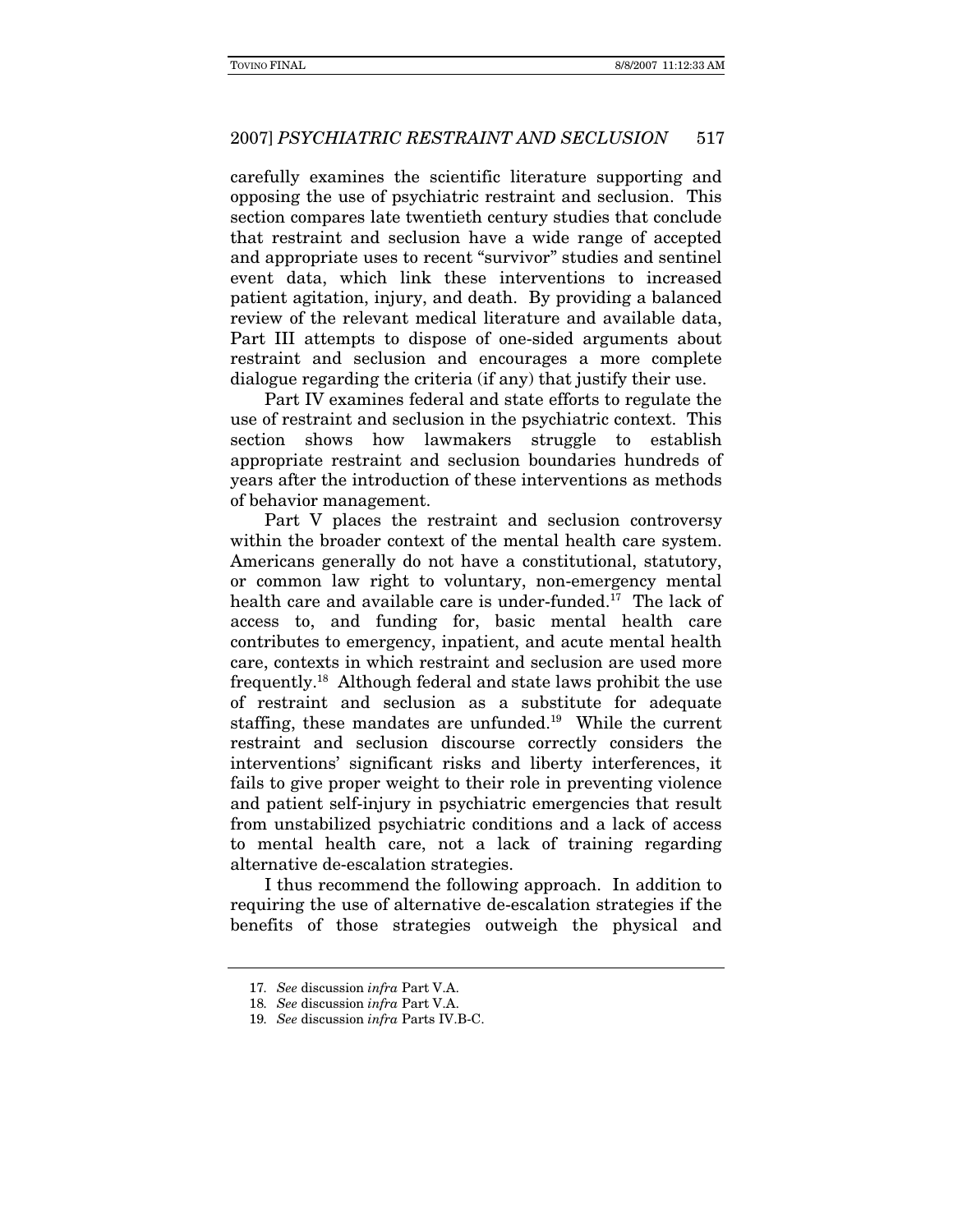psychological risks posed by restraint and seclusion to the patient and third parties, my approach would: (1) address the root causes of the use of restraint and seclusion; (2) require health care providers who use restraint and seclusion to use the safest techniques and the most advanced methods of patient monitoring; and (3) require health care providers who use restraint and seclusion to acknowledge the liberty interferences and psychological injuries that result from these interventions and incorporate within each restrained or secluded patient's plan of care measures to respond to such interferences and injuries. I conclude that the current nonrestraint movement has important and laudable goals; however, lawmakers need to consider a more complete dialogue regarding the root causes, implementation, and effects of these interventions before adopting blanket elimination policies.

#### II. CARE FOR MENTAL ILLNESS: A BRIEF AMERICAN HISTORY

Mental illness posed few significant problems for American communities before  $1800.<sup>20</sup>$  One theory is that the settlers of the English colonies did not encourage individuals with mental illness to join them on the Atlantic passage.<sup>21</sup> A second theory relates to demographics. The colonist population was relatively scattered, and no urban area had more than 50,000 residents, and only two areas had 25,000 or more residents as late as  $1790.<sup>22</sup>$  The number of mentally ill  $colonists$  was correspondingly small.<sup>23</sup> A study of the frequency of mental abnormality, including insanity, in the official records of the British American and Caribbean colonies from 1607 to 1700 identified eighty-two cases of mental abnormality among a total population of approximately  $300,000.<sup>24</sup>$  The study concluded that mental illness was not widespread in the early colonies.<sup>25</sup>

 <sup>20.</sup> Gerald N. Grob, The Severely and Chronically Mentally Ill in America: Retrospect and Prospect, in SICKNESS & HEALTH IN AMERICA: READINGS IN THE HISTORY OF MEDICINE AND PUBLIC HEALTH 334, 335 (Judith Walzer Leavitt & Ronald L. Numbers eds., 3rd rev. ed., 1997).

 <sup>21.</sup> E. FULLER TORREY & JUDY MILLER, THE INVISIBLE PLAGUE: THE RISE OF MENTAL ILLNESS FROM 1750 TO THE PRESENT 193 (2001).

 <sup>22.</sup> Grob, supra note 20, at 335.

<sup>23</sup>. Id.

 <sup>24.</sup> TORREY & MILLER, supra note 21, at 194.

<sup>25</sup>. Id.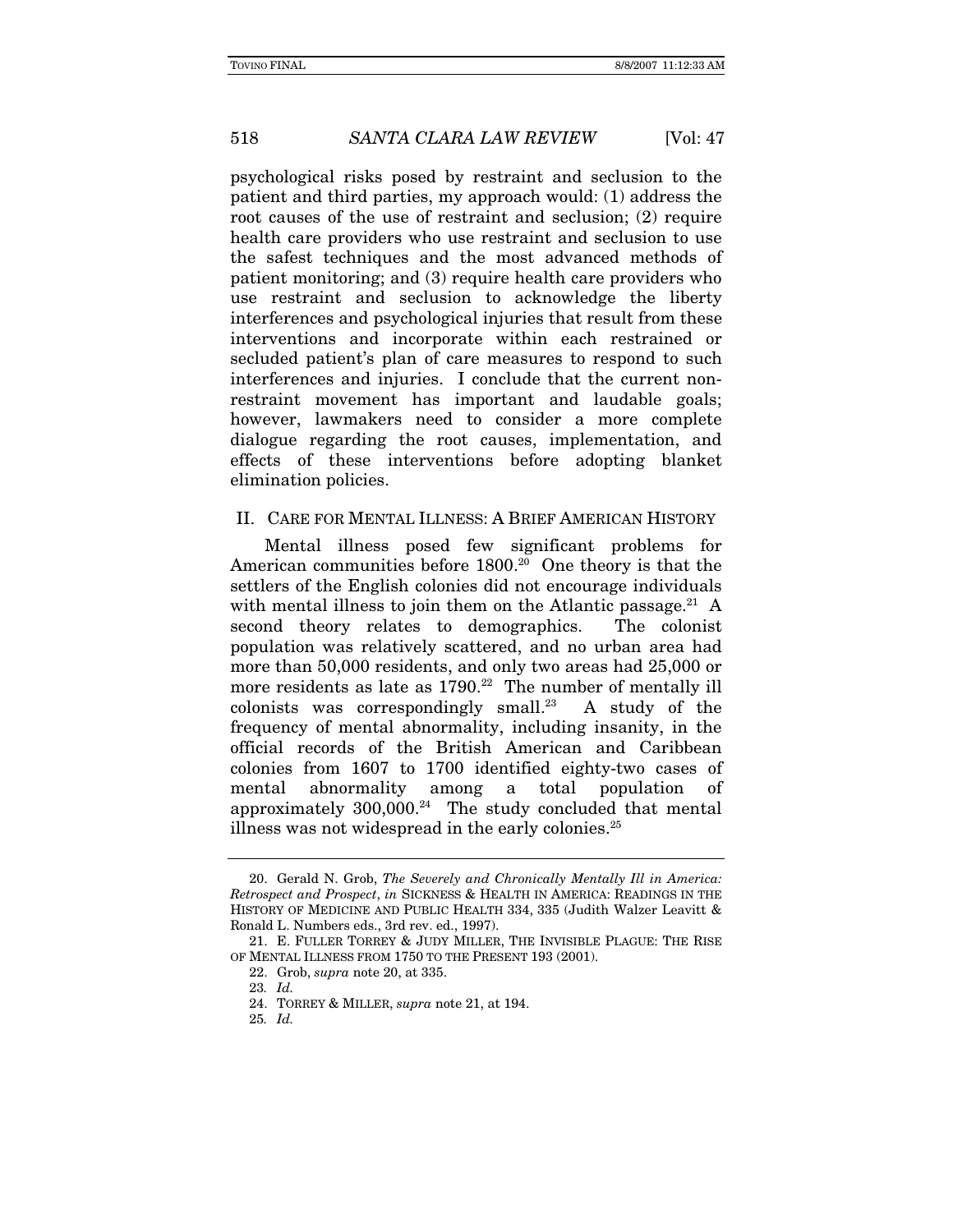Until the late nineteenth century, the only recognized form of mental illness was "insanity," loosely defined as a condition in which an individual is "unable to function in society because of delusions, hallucinations, incoherent speech, paranoia, depression, or withdrawal from social relationships."26 The colonists believed that the cause of insanity rested with God and could not be eliminated.<sup>27</sup> The result was that the biological and social sources of insanity received little attention during the colonial period.<sup>28</sup> Noninstitutional methods for responding to insanity seemed appropriate, and the colonists generally left the insane in the care of their families and supported them, in case of need, as one of the poor.29 Poorhouses, almshouses, and even prisons provided institutional support when necessary.30

Family, poorhouse, and almshouse support gave way to hospitals and insane asylums in the late eighteenth century.<sup>31</sup> The first American' hospitals, the Pennsylvania Hospital (1751) and the New York Hospital (1791), had as a primary goal the care of the insane.32 At first, the Pennsylvania Hospital provided care to the insane in the basement of its main building.<sup>33</sup> In 1841, the hospital opened a new building

 27. DAVID J. ROTHMAN, THE DISCOVERY OF THE ASYLUM: SOCIAL ORDER AND DISORDER IN THE NEW REPUBLIC 109 (1971).

28. Id.

 29. Grob, supra note 20, at 335; ROTHMAN, supra note 27, at xiii; EDWARD SHORTER, A HISTORY OF PSYCHIATRY: FROM THE ERA OF THE ASYLUM TO THE AGE OF PROZAC 49 (1997); PAUL STARR, THE SOCIAL TRANSFORMATION OF AMERICAN MEDICINE 72 (1949); TORREY & MILLER, supra note 21, at 194.

30. ROTHMAN, supra note 27, at xiii-xix.

 31. Andrew Scull, The Discovery of the Asylum Revisited: Lunacy Reform in the New American Republic, in MADHOUSES, MAD-DOCTORS, AND MADMEN: THE SOCIAL HISTORY OF PSYCHIATRY IN THE VICTORIAN ERA 144, 145 (Andrew Scull ed., 1981) [hereinafter MADHOUSES]. But see MENTAL HYGIENE TASK FORCE, N.Y. STATE ASSEMBLY, AN EVALUATION OF THE DELIVERY OF MENTAL HYGIENE SERVICES IN NEW YORK STATE 8 (2005), available at http://www.assembly.state.ny.us/comm/Mental/20050303/ (noting that New York State permitted the confinement of individuals with mental illness in jails and poorhouses until the late nineteenth century).

 32. CHARLES E. ROSENBERG, THE CARE OF STRANGERS: THE RISE OF AMERICA'S HOSPITAL SYSTEM 33 (1987); Morris J. Vogel, The Transformation of the American Hospital, in INSTITUTIONS OF CONFINEMENT: HOSPITALS, ASYLUMS, AND PRISONS IN WESTERN EUROPE AND NORTH AMERICA, 1500-1950, at 39, 41 (Norbert Finzsch & Robert Jutte eds., 1996).

33. Scull, supra note 31, at 145.

 <sup>26.</sup> William G. Rothstein, A Historical Analysis of the Treatment of the Mentally Ill, in READINGS IN AMERICAN HEALTH CARE: CURRENT ISSUES IN SOCIO-HISTORICAL PERSPECTIVE 281, 281 (William G. Rothstein ed., 1995).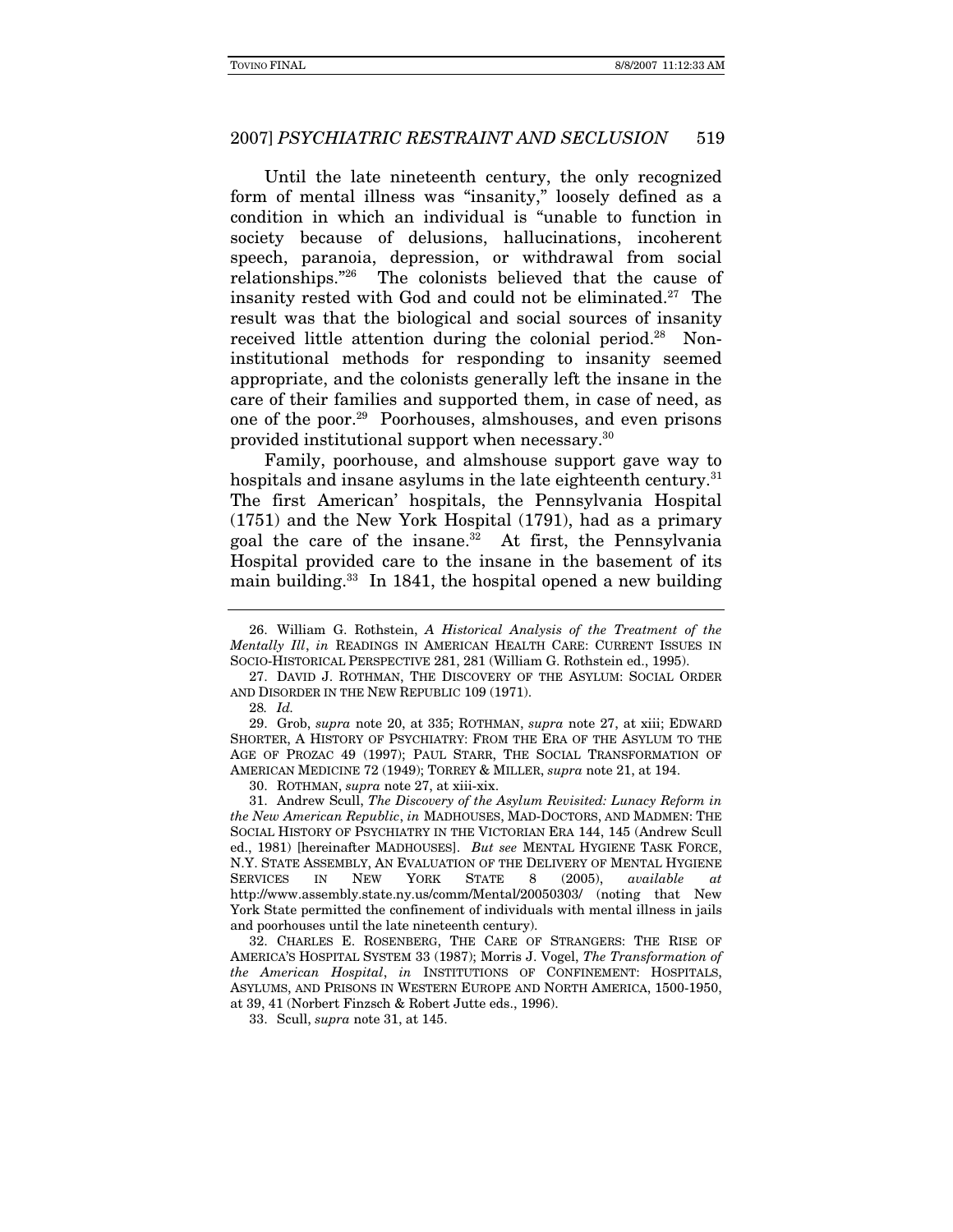that was designed exclusively for the care of the insane. $34$ The New York Hospital housed its "maniacs" first in the basement and then in a new third story<sup>35</sup> until 1808, when a separate building for the insane was constructed on the hospital's grounds. $36$  This separate building, which later moved to a different part of the city, became known as the Bloomington Asylum.37

The first American hospital devoted exclusively to the care and cure of the insane opened in Williamsburg, Virginia, in 1773.38 Williamsburg's "Public Hospital for Persons of Insane and Disordered Minds"39 was the only facility of its kind until 1824, when the state of Kentucky established its Eastern Lunatic Asylum.<sup>40</sup> By 1861, forty-eight asylums had been established in the United States, including thirty-two public asylums in twenty-five states, one federal asylum for the District of Columbia, and fifteen small private asylums devoted to paying patients. $41$  By 1880, approximately eighty public institutions for the mentally ill existed in the United States.<sup>42</sup> By 1920, approximately 521 mental hospitals had been established.43 Known as the "age of the asylum," some historians interpret this period as one of medical reform.<sup>44</sup> Others believe that mental illness was socially, and not just medically, constructed,<sup>45</sup> and that the insane asylum was an attempt to restore a necessary social balance to the new

 42. BARBARA SICHERMAN, THE QUEST FOR MENTAL HEALTH IN AMERICA: 1880-1917, at 13-14 (1980).

43. STARR, supra note 29, at 169.

 44. ROTHMAN, supra note 27, at xiv (coining the period "age of the asylum"); see also Clive Unsworth, Law and Lunacy in Psychiatry's 'Golden Age,' 13 OXFORD J. LEGAL STUDS. 479, 481 (1993) ("With the arrival of the carceral era, .

. . . [a] new system combined an extensive network of lunatic asylums, public and private, in which patients were legally detained . . . .").

45. ROTHMAN, supra note 27, at xv.

 <sup>34.</sup> ROSENBERG, supra note 32, at 33.

 <sup>35.</sup> Scull, supra note 31, at 146.

 <sup>36.</sup> ROSENBERG, supra note 32, at 33-34.

<sup>37</sup>. Id. at 34.

 <sup>38.</sup> SHORTER, supra note 29, at 45.

 <sup>39.</sup> Colonial Williamsburg, Public Hospital, http://www.history.org/Almanack/places/hb/hbhos.cfm (last visited Feb. 25, 2007).

 <sup>40.</sup> EDWARD B. BEIS, MENTAL HEALTH AND THE LAW 4 (1984).

 <sup>41.</sup> Rothstein, supra note 26, at 282; see also Grob, supra note 20, at 335 ("[B]y the Civil War, almost every state had established one or more public institutions for [the mentally ill].").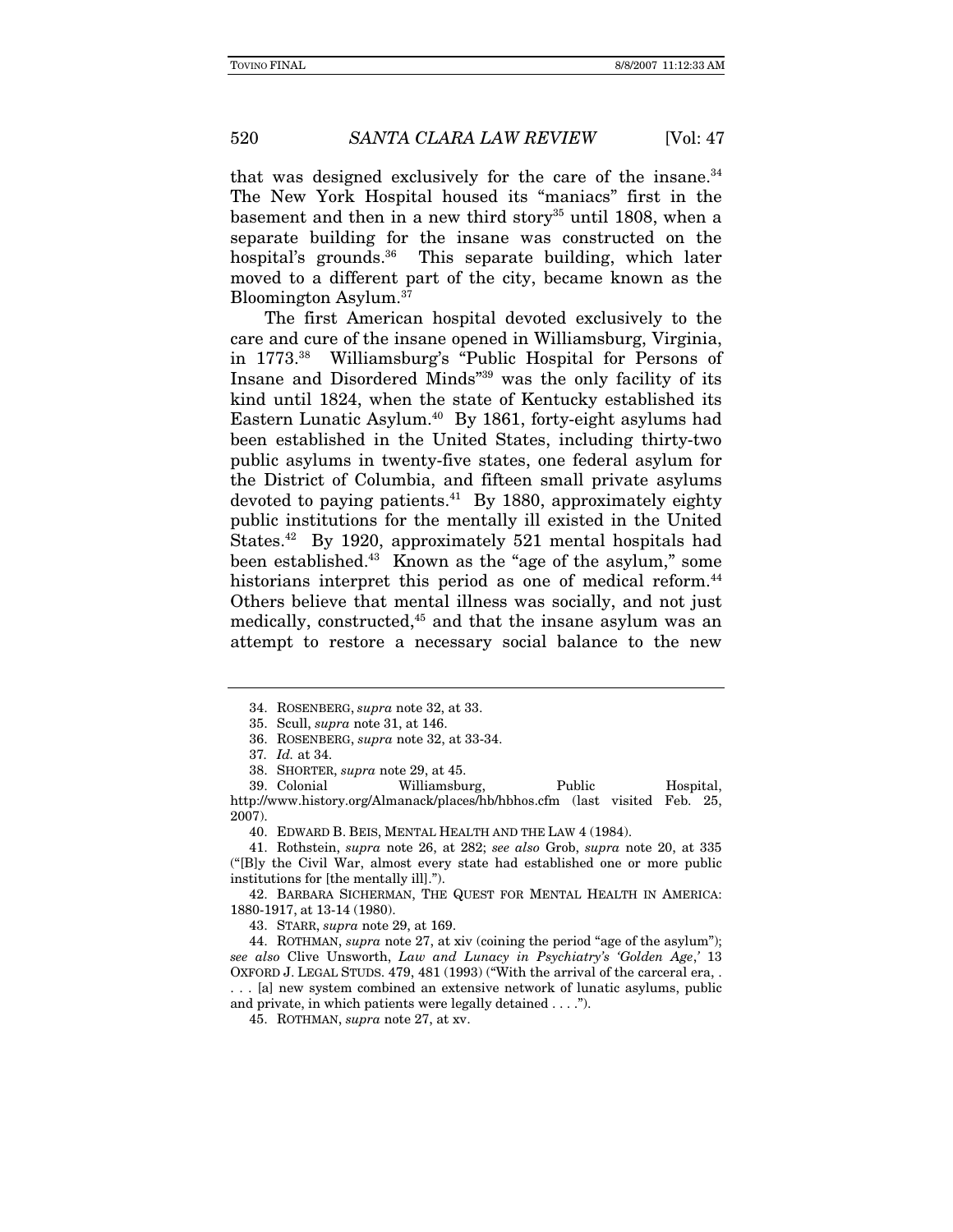#### republic.46

#### A. Physical Care

At the time of the opening of the Williamsburg facility, mental illness was considered a disease of the brain and the nervous system, and individuals who were mentally ill were treated as though they chose to be irrational. $47$  Treatments were primarily physical and medical, and consisted of seclusion, mechanical and medicinal restraints, plunge baths and other "shock" water treatments, bleeding, and blistering salves.<sup>48</sup> By modern standards these treatments undoubtedly seem cruel. But at a time when the mysteries of schizophrenia, bipolar disorder, depression, anxiety, and agitation had yet to be unlocked, these treatments were considered humane. Seclusion, or the solitary confinement of individuals in "quiet rooms," was believed to be particularly effective in calming severely agitated individuals.<sup>49</sup> In 1799, two dungeon-like cells were dug under the first floor of the Williamsburg facility.<sup>50</sup> Patients who experienced "state[s] of raving phrenzy"51 were involuntarily maintained in the dark and gloomy<sup>52</sup> cells for hours, days,<sup>53</sup> months,<sup>54</sup> years<sup>55</sup> and, sometimes, on a permanent basis.<sup>56</sup>

<sup>46</sup>. Id. at xviii.

 <sup>47.</sup> Colonial Williamsburg, supra note 39.

<sup>48</sup>. Id.

<sup>49</sup>. See Cotton, supra note 3, at 443-44 (discussing the use of quiet rooms).

 <sup>50.</sup> Colonial Williamsburg, supra note 39.

<sup>51</sup>. Id.

 <sup>52.</sup> ROBERT WALN, JR., AN ACCOUNT OF THE ASYLUM FOR THE INSANE 3, 6 (Phila., Benjamin & Thomas Kite, 1825), available at http://www.ncbi.nlm.nih.gov/books/bookres.fcgi/history/pdf\_waln.pdf (describing the dark and gloomy solitary confinement chambers at Philadelphia's Friends Asylum in 1825).

<sup>53</sup>. See GAO REPORT, supra note 1, at 8 (reporting the seclusion of a Missouri man for thirty days in 1999).

 <sup>54.</sup> WALN, supra note 52, at 23-24 (reporting the eighteen-month seclusion of a patient at Philadelphia's Friends Asylum in the first quarter of the nineteenth century).

 <sup>55.</sup> Elizabeth Stawicki, A Haunting Legacy: Canton Insane Asylum for American Indians (Minnesota Public Radio broadcast Dec. 9, 1997) (audio and transcript available available at the state  $\mathbf{a}$ http://news.minnesota.publicradio.org/features/199712/09\_stawickie\_asylum/)

<sup>(</sup>reporting the three-year seclusion of a patient at South Dakota's Canton Insane Asylum).

 <sup>56.</sup> WALN, supra note 52, at 24 (reporting the "permanent" seclusion of a Friends Asylum patient).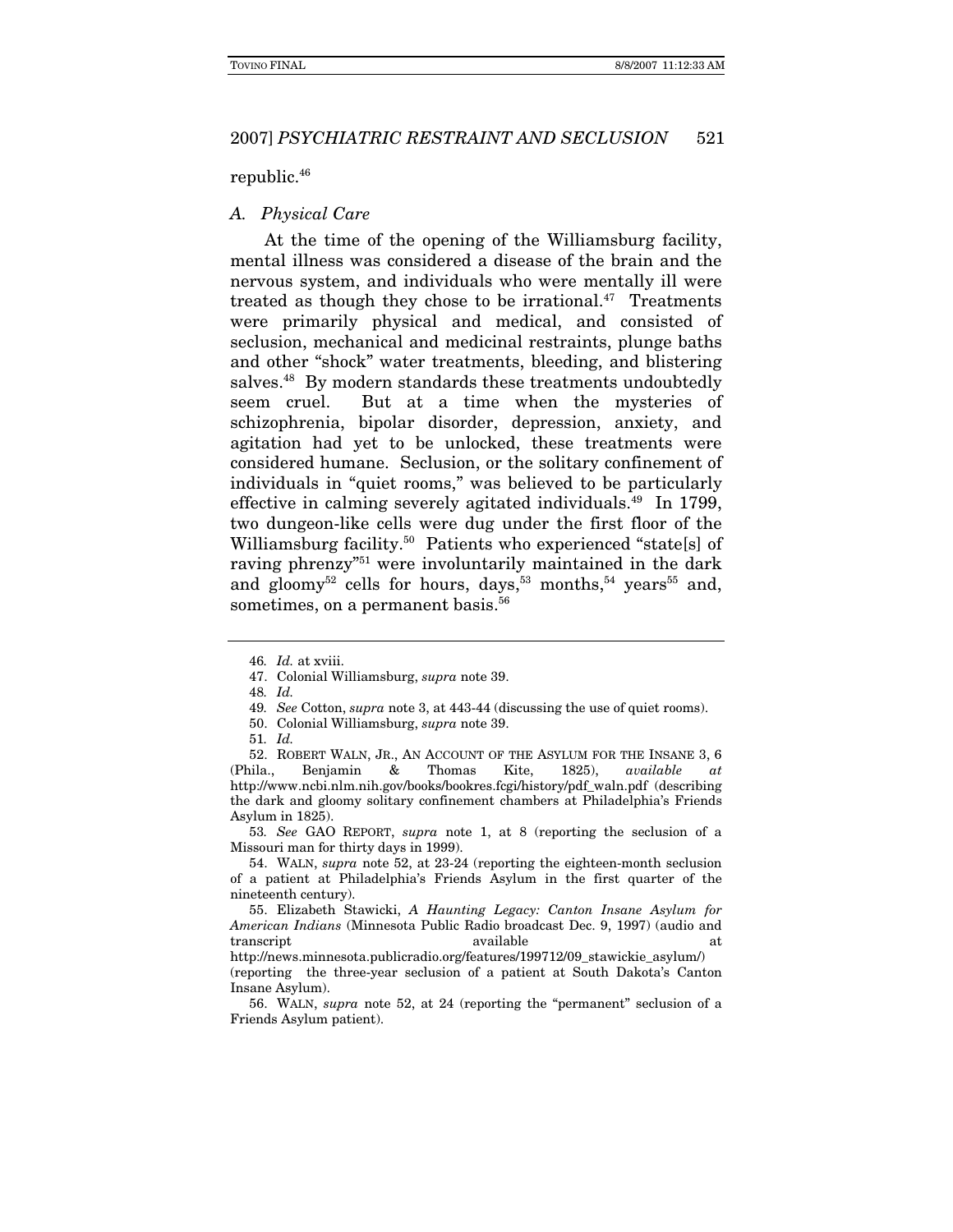Mechanical restraints, including straitjackets, muffs, leglocks, handcuffs, and "coercion chairs," were also popular.<sup>57</sup> These mechanisms were believed to help agitated patients regain their self-control.58 Straitjackets (cloth or canvas coats that crossed patients' hands or arms in front of their bodies and secured them to the opposite sides) were believed to be particularly humane, and far gentler than the shackles and chains used in prisons.59 Straitjackets applied no weighted pressure to the arms or body, caused fewer skin abrasions, and allowed some form of movement.<sup>60</sup>

Benjamin Rush, the father of American psychiatry, developed in 1811 his famous "tranquilizer chair," considered by some to be the most complete human restraint ever devised.<sup>61</sup> The tranquilizer chair featured a wooden chair with an adjustable backboard. $62$  At the top of the backboard was a wooden box lined with stuffed linen that secured the patient's head and prevented it from moving from side to side.<sup>63</sup> Chest, belly, arm, and hand bands, made of flat pieces of strong leather, limited movement, and wood ankle bracelets confined the feet.<sup>64</sup> To the underside of the chair was fastened a half water-filled stool pan that could be emptied and replaced without disturbing the patient. The legs of the chair were fastened to the floor.<sup>65</sup> Some patients reportedly were strapped to tranquilizer chairs for as long as six months.<sup>66</sup>

#### B. Moral Treatment

Less physical methods of treating insanity grew in popularity after the American Revolution, in part because of the influential writings of Philippe Pinel in France and

<sup>57</sup>. See JOHN CONOLLY, THE TREATMENT OF THE INSANE WITHOUT MECHANICAL RESTRAINTS (Arno Press 1973) (1866).

 <sup>58.</sup> Kansas State Historical Society, Straitjacket, http://www.kshs.org/cool3/straitjacket.htm (last visited Feb. 25, 2007).

<sup>59</sup>. Id.

<sup>60</sup>. Id.

 <sup>61.</sup> Rush, supra note 5, at 671, fig.134.

<sup>62</sup>. Id. at 671.

<sup>63</sup>. Id.

<sup>64</sup>. Id.

<sup>65</sup>. Id.

<sup>66</sup>. See Legends of Am., Glore Psychiatric Museum in St. Joseph, MO, http://www.legendsofamerica.com/MO-PsychiatricMuseum2.html (last visited Feb. 25, 2007).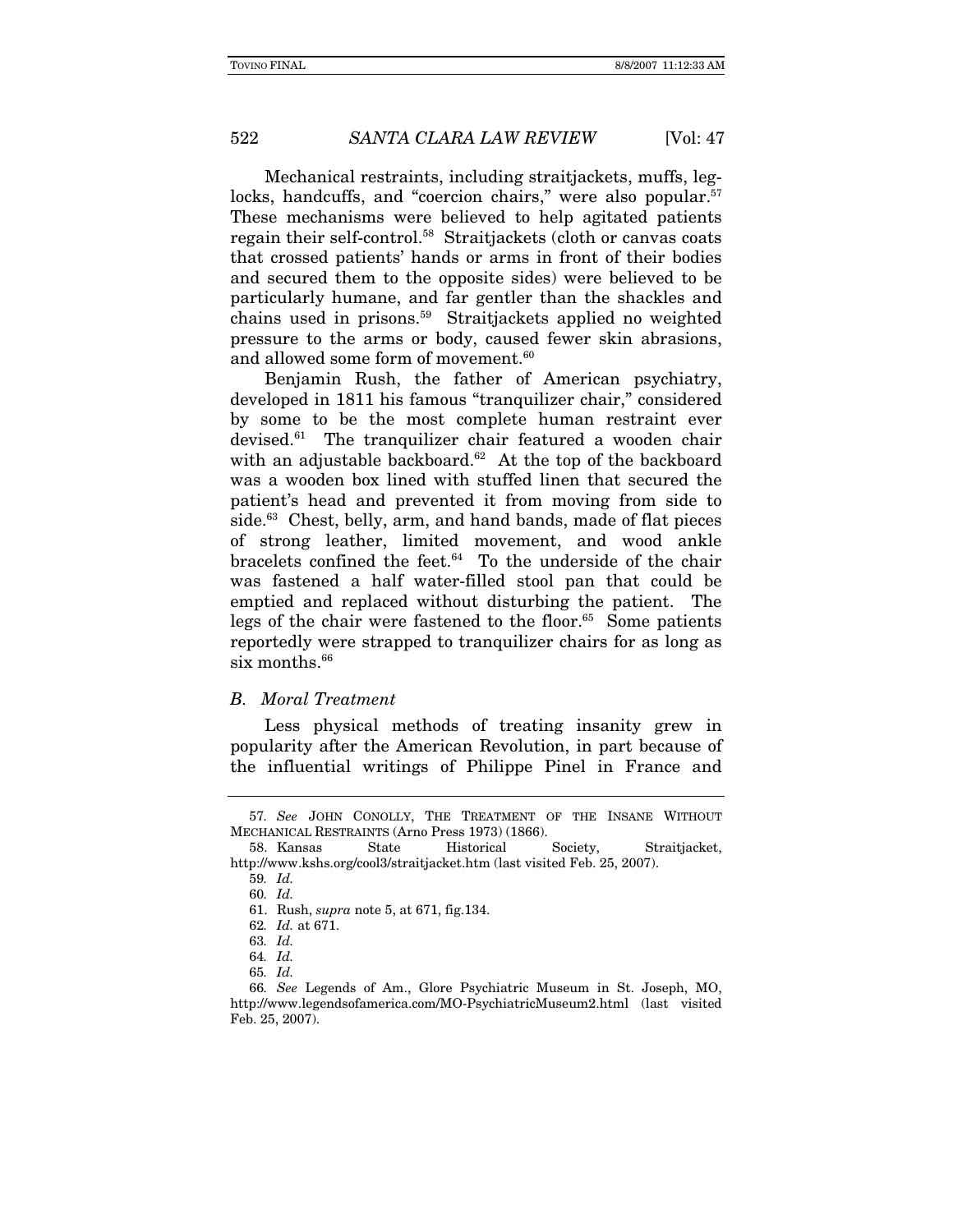Samuel Tuke in England.<sup>67</sup> Pinel and Tuke insisted that kind and gentle treatment, known as "moral treatment," could cure insanity.68 Moral treatment was based on the idea that a beautiful location and an appropriate social and physical environment could have curative powers.<sup>69</sup> American insane asylums in the mid-nineteenth century adopted the philosophy of moral treatment and emphasized kindness over coercion.70 The daily routine of patients treated in accordance with this philosophy included occupational therapy, religious exercises, "amusements," "games,"71 and plenty of rest in cells furnished with beds and other comforts.72 T. Romeyn Beck, a New York physician, explained the trend towards moral treatment: "Coercion by blows, stripes and chains, although sanctioned by the authority of Celsus and Cullen, is now justly laid aside . . . ."73

Consistent with the philosophy of moral treatment, in 1851 the Association of Medical Superintendents of American Institutions for the Insane (AMSAII), the predecessor of the American Psychiatric Association, adopted twenty-six standards (Standards) relating to the location and construction of asylums.<sup>74</sup> The Standards required insane asylums to be "located in the country, not within less than two miles of a large town, and easily accessible at all

 <sup>67.</sup> Robert Gardiner Hill, A Lecture on the Management of Lunatic Asylums, and the Treatment of the Insane, in THREE HUNDRED YEARS, supra note 4, at 886, 887. See generally Pinel, supra note 6, at 602-13 (discussing the pioneering work of Pinel); Samuel Tuke, The Retreat: An Institution in New York, in THREE HUNDRED YEARS, supra note 4, at 684, 684-90 (discussing the work of Tuke).

 <sup>68.</sup> ROTHMAN, supra note 27, at 109-10; Rothstein, supra note 26, at 281.

<sup>69</sup>. See, e.g., SICHERMAN, supra note 42, at 15; Grob, supra note 20, at 336 ("There were to be no threats of physical violence; and only rarely were mechanical means of restraint to be employed."); Note, Liability of Mental Hospitals for Acts of Their Patients Under the Open Door Policy, 57 VA. L. REV. 156, 158 (1971) (discussing the tolerating and accepting attitudes that characterized the moral treatment philosophy); Rothstein, supra note 26, at 281-82 ("Moral treatment consisted of a morally and religiously uplifting environment and care by compassionate attendants who treated the patients with persuasion and sympathy rather than coercion, although restraint was employed when necessary.").

<sup>70</sup>. See, e.g., SICHERMAN, supra note 42, at 15.

 <sup>71.</sup> Grob, supra note 20, at 336.

 <sup>72.</sup> Colonial Williamsburg, supra note 39.

 <sup>73.</sup> ALEX BEAM, GRACEFULLY INSANE: THE RISE AND FALL OF AMERICA'S PREMIER MENTAL HOSPITAL 11 (2001).

 <sup>74.</sup> SARAH C. SITTON, LIFE AT THE TEXAS STATE LUNATIC ASYLUM: 1857- 1997, at 11 (1999).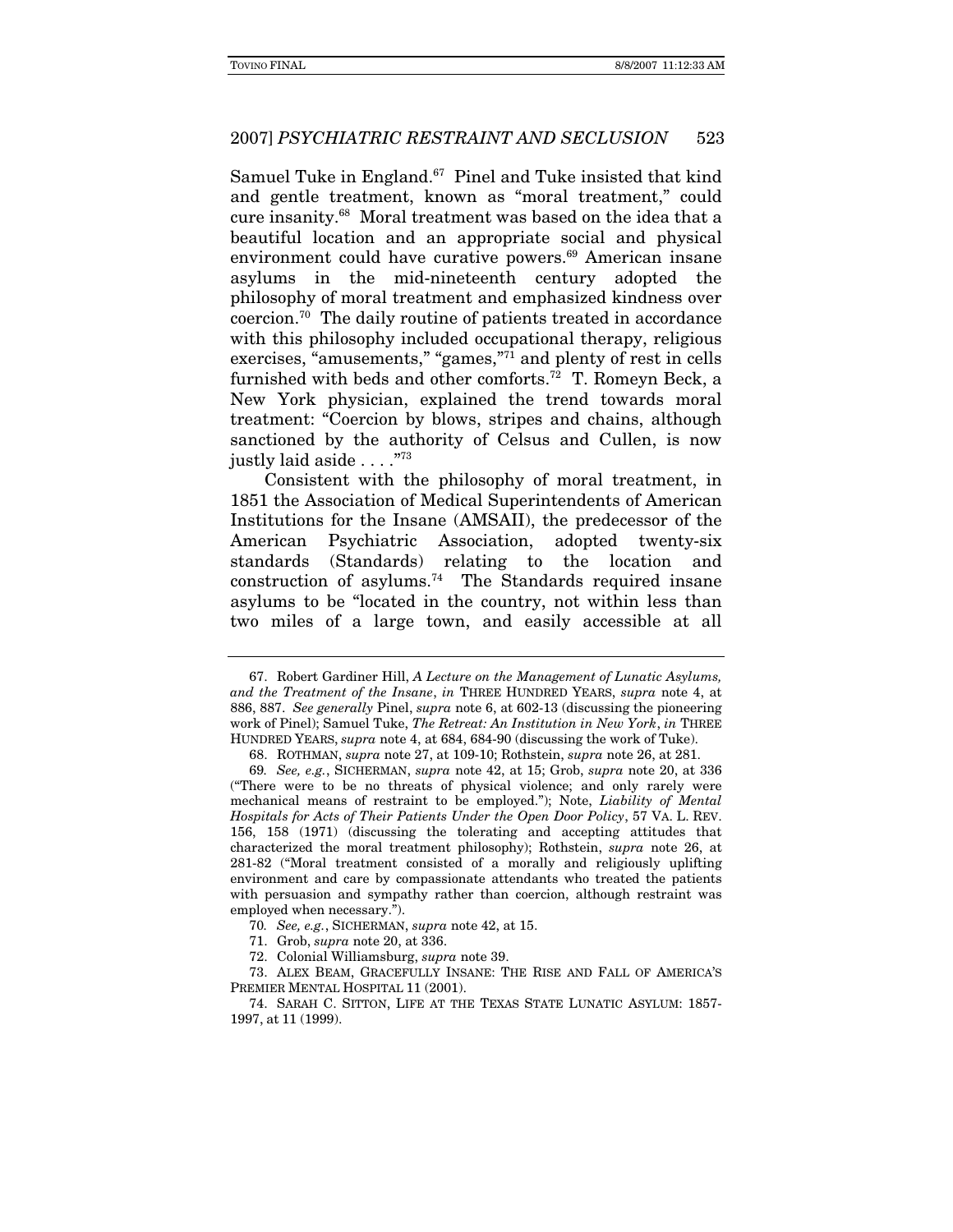seasons."75 The Standards also required insane asylums to devote not less than fifty acres to pleasure gardens for use by patients.76 The stated reasons for the geographic and garden requirements were to remove patients from the stress of urban living while ensuring, through proximity to town, ease of provisioning and access for visitors.<sup>77</sup> Three years after AMSAII adopted these Standards, Dr. Thomas Kirkbride, superintendent of the prestigious Pennsylvania Hospital for the Insane, published his famous linear plan for the construction of insane asylums.78 The plan, which featured a central structure with wings on the side, was believed to contribute to the restoration of sanity.79

#### C. Custodial Care

The successive philosophies of physical treatment and moral treatment eventually gave way to custodial care.<sup>80</sup> After the middle of the nineteenth century, the asylum superintendents' administrative duties overwhelmed their medical duties.81 As a result, custodial care, also called patient warehousing, became commonplace.<sup>82</sup> The asylums lacked adequate staff to provide treatment, and asylum attendants were not properly trained to work with

<sup>75</sup>. Id. at 12.

<sup>76</sup>. Id.

<sup>77</sup>. Id.

 <sup>78.</sup> ROTHMAN, supra note 27, at 134; SITTON, supra note 75, at 4; Kenneth D. Gaver, Mental Illness and Mental Retardation: The History of State Care in Texas, IMPACT, July/Aug. 1975, at 5. Although Kirkbride and his followers believed that the structure of the asylum contributed to mental health, others believe that the imposing structure of the asylum was needed to convince the public of the importance of the emerging specialty of psychiatry. See, e.g., Nancy J. Tomes, A Generous Confidence: Thomas Story Kirkbride's Philosophy of Asylum Construction and Management, in MADHOUSES, supra note 31, at 121, 123 ("In the campaign to promote the asylum and the medical specialty associated with it, asylum construction and management played a key role. The hospital's unique appearance and regimen offered proof to the families of the afflicted that these doctors were making use of a radical new treatment for a dreaded ailment. In distinguishing themselves from competitors, the asylum was by far the most impressive item in the superintendents' therapeutic armamentarium. The mental hospital served as their professional showcase, their most effective public advertisement.").

 <sup>79.</sup> SITTON, supra note 75, at 4.

 <sup>80.</sup> Rothstein, supra note 26, at 282.

<sup>81</sup>. Id. at 283.

<sup>82</sup>. Id.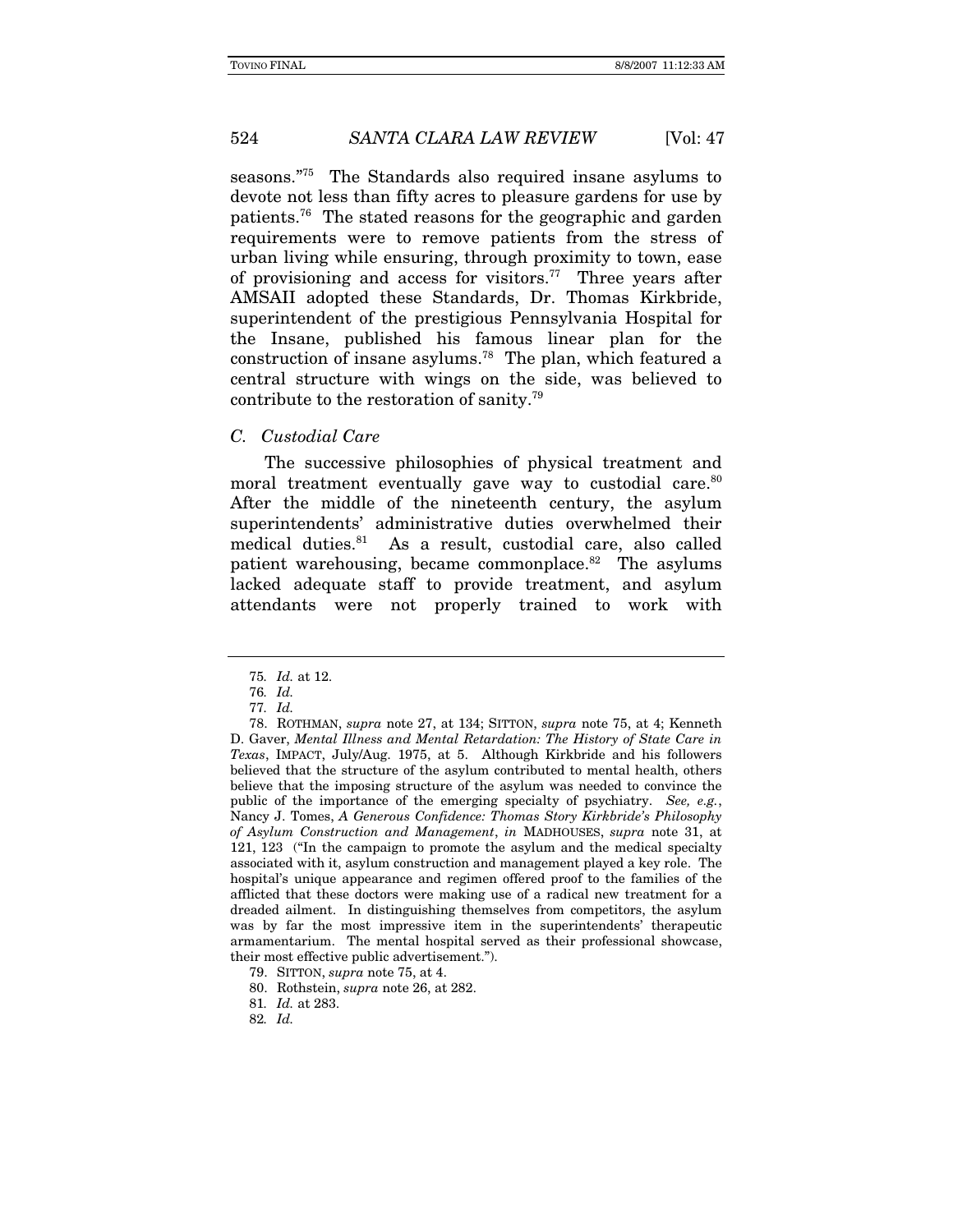individuals who suffered from mental illness.<sup>83</sup> Restraints, which were supposed to be used only occasionally under the philosophy of moral treatment, were used more frequently to maintain order.<sup>84</sup> Some patients remained in restraints for days.<sup>85</sup>

A belated example of patient warehousing involved Osawatomie State Hospital, which was established in Kansas in 1866. Osawatomie State Hospital had twelve beds at the time of its opening.<sup>86</sup> By the end of 1867, the Hospital had twenty-two patients with fifty more desiring admission.<sup>87</sup> A ratio of one physician per 845 patients had developed by 1945.88 To manage the large patient body, attendants resorted to the use of force with male patients, and straitjackets and wrist-cuffs with female patients.<sup>89</sup> In 1950, the Kansas City Star published a series of articles on the conditions at Osawatomie and other state hospitals. According to these reports, up to one-half of the Osawatomie patient population was straitjacketed at any given time.<sup>90</sup> Documentation shows that Osawatomie State Hospital continued to straitjacket its patients until at least 1956.<sup>91</sup>

D. Community Care

By the late nineteenth century, the majority view was that insane asylums did not cure mental illness. $92$  Pliny Earle, psychiatrist and co-founder of the American Medical Association, documented his belief as early as 1887 that asylum superintendents had greatly exaggerated their earlier recovery rates, thus contributing to the cult of curability.<sup>93</sup> This changing perspective resulted in a reexamination of the methods of treating mental illness. $94$  In 1880, one group of

 <sup>83.</sup> Kansas State Historical Society, supra note 58.

<sup>84</sup>. Id.

<sup>85</sup>. Id.

<sup>86</sup>. Id.

<sup>87</sup>. Id.

<sup>88</sup>. Id.

 <sup>89.</sup> Kansas State Historical Society, supra note 58.

<sup>90</sup>. Id.

<sup>91</sup>. Id.

 <sup>92.</sup> SICHERMAN, supra note 42, at 12.

 <sup>93.</sup> PLINY EARLE, THE CURABILITY OF INSANITY 22 (Arno Press Inc. 1972) (1887).

 <sup>94.</sup> SICHERMAN, supra note 42, at 12.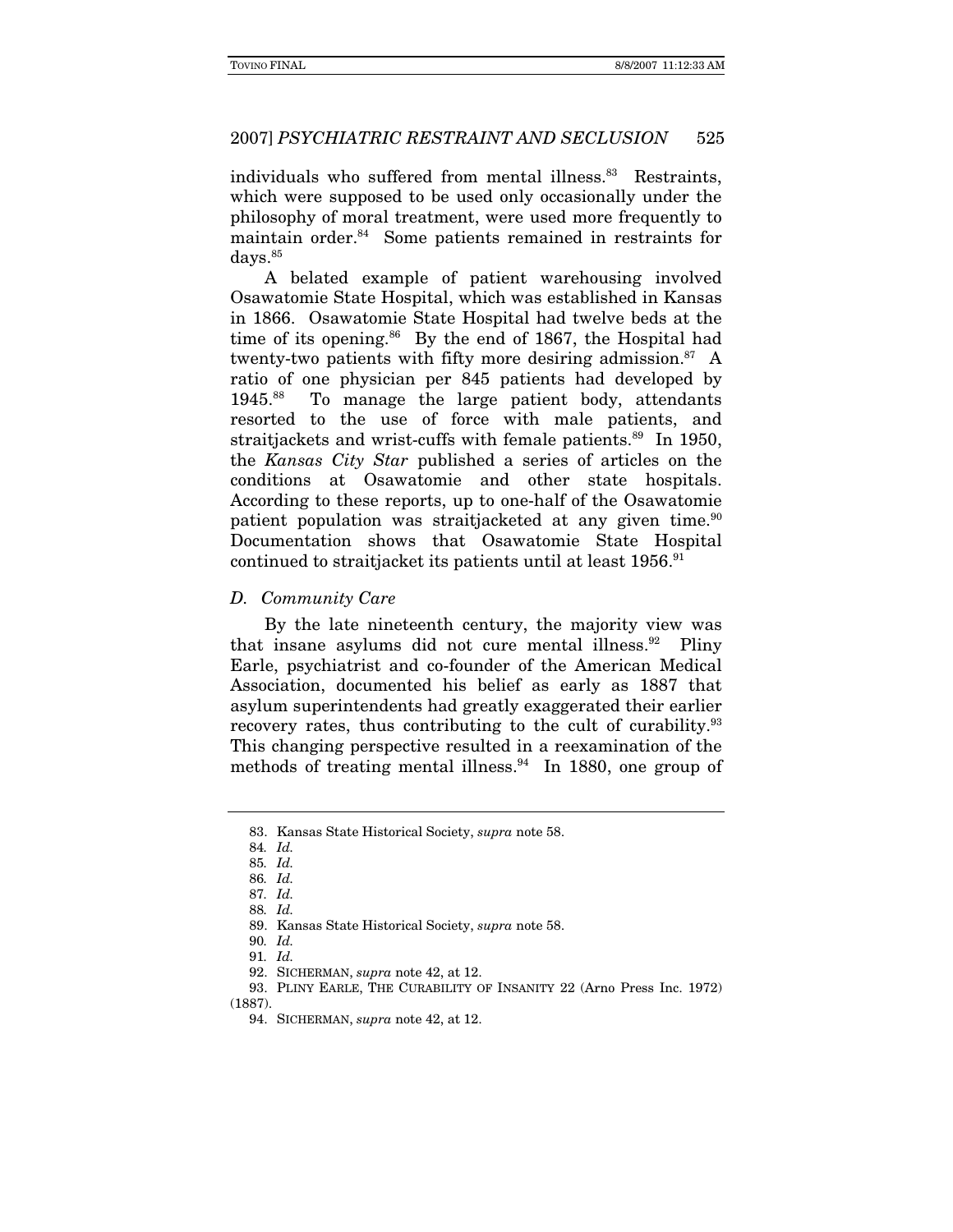psychiatrists, neurologists, and lay individuals who believed that the then-current system of providing mental health care was deficient organized the National Association for the Protection of the Insane and the Prevention of Insanity (NAPIPI).95 The primary purpose of NAPIPI was to improve conditions within insane asylums and to reverse the growing trend of insanity through preventive treatment.<sup>96</sup>

At the turn of the century, insane asylums began to lose their centrality and identity as the best means of treating insanity.97 As America became more industrialized, new outpatient centers began to replace the asylum as a means for dealing with mental health conditions.98 At the same time, the concept of mental illness began to expand due, in part, to World War I and the mental hygiene movement.<sup>99</sup> World War I transformed views of mental illness from a "vague abstraction into a meaningful illness" as soldiers suffered from "shell shock" and "war neurosis."100 In addition, the science of promoting mental health and preventing mental illness through the application of psychiatry and psychology emerged in part as a result of Clifford W. Beers's 1908 autobiography, A Mind That Found Itself, which described his experiences in institutions for the insane.<sup>101</sup> Using the phrase "mental hygiene" to describe his ideas, $102$  Beers founded the Connecticut Society for Mental Hygiene (1908) and the National Committee for Mental Hygiene (1909).<sup>103</sup> The goals of both groups were to improve the quality of care for the mentally ill, to prevent mental illness when possible, and to ensure the availability of accurate information relating to mental health.104

By the 1940s, few individuals believed that the

100. Id.

102. Id.

<sup>95</sup>. Id.

<sup>96</sup>. Id. at 12-13.

<sup>97</sup>. See ROTHMAN, supra note 27, at xvi-xvii (stating that "new methods replaced the asylum for dealing with social problems").

<sup>98</sup>. Id.

 <sup>99.</sup> Rothstein, supra note 26, at 284-85.

<sup>101</sup>. See generally MIRIAM SIEGLER & HUMPHRY OSMOND, MODELS OF MADNESS, MODELS OF MEDICINE 147 (1974) (discussing Beers' contributions to the community mental health movement).

<sup>103</sup>. See Clifford Beers Found. Home Page, http://www.cliffordbeersfoundation.co.uk/ (last visited Mar. 21, 2007).

 <sup>104.</sup> Rothstein, supra note 26, at 284-85.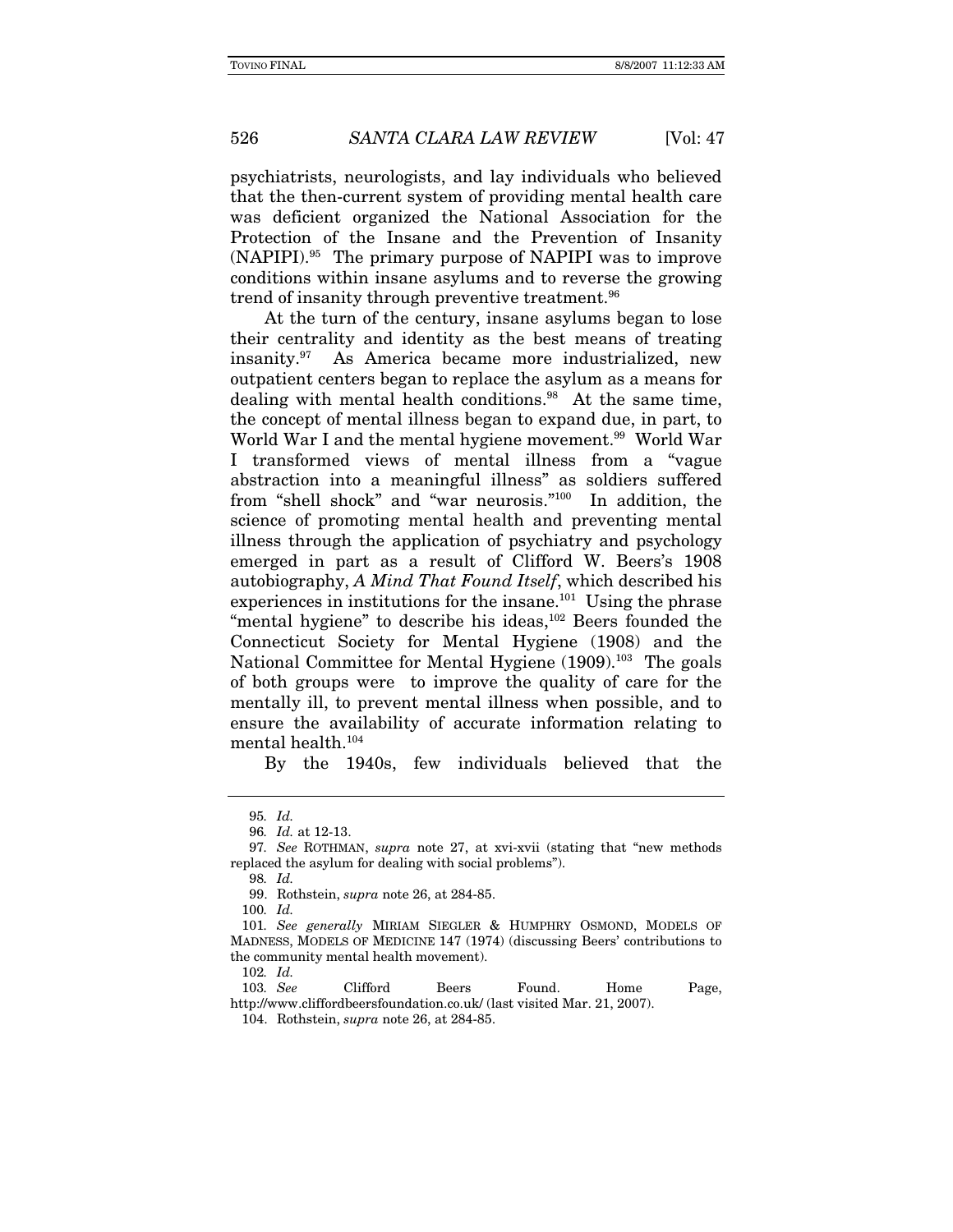structured environment of the asylum could cure mental illness.105 Some individuals even doubted the custodial benefit of the asylum.106 The national census of mental hospitals declined from a peak of 634,000 in 1954 to 579,000 in 1963.107 One prominent, though contested, explanation for the census drop was the discovery of psychopharmacology, $108$ including medicinal tranquilizers, neuroleptics, and antidepressants. Under this theory, "patients who were previously hospitalized 'could now be safely treated, or at least more safely ignored,' on an outpatient basis."109 Another explanation for the decline in number of mental hospitals lies in Congress' 1965 amendments to the Social Security Act, which provided greater aid to states to support aged individuals in nursing homes. $110$  By transferring patients from mental hospitals to nursing homes, states could obtain more reimbursement from the federal government.<sup>111</sup> A final explanation was provided by the new "community psychiatry" advocates, who argued that "state hospitals reinforced disability and isolation, [but that] local services and halfway houses could help return the mentally ill to normal roles in society."112

By the mid-1900's, a combination of forces likely caused the "near emptying" of state mental hospitals.<sup>113</sup> Many asylum patients were discharged and individuals who would have been admitted to an asylum in the past were referred to community centers.114 The initial trends in American mental health care (physical, moral, and custodial) gave way to the current philosophy of community mental health care.<sup>115</sup> With

108. Id.

114. Id.

115. Cf. Unsworth, supra note 44, at 479 (dividing the history of the provision for individuals with mental disorders into three eras: (1) precarceral—"before the mass consignment of the mentally disordered to specialized institutions had taken place"; (2) carceral—characterized by the powerful insane asylum; and (3) post-carceral—"encompassing the transformation in legal relations which has accompanied the attempt to close

 <sup>105.</sup> SITTON, supra note 75, at 132.

<sup>106</sup>. Id.

 <sup>107.</sup> STARR, supra note 29, at 365.

<sup>109</sup>. Id.

<sup>110</sup>. Id.

<sup>111</sup>. Id.

<sup>112</sup>. Id.

 <sup>113.</sup> SITTON, supra note 75, at 7.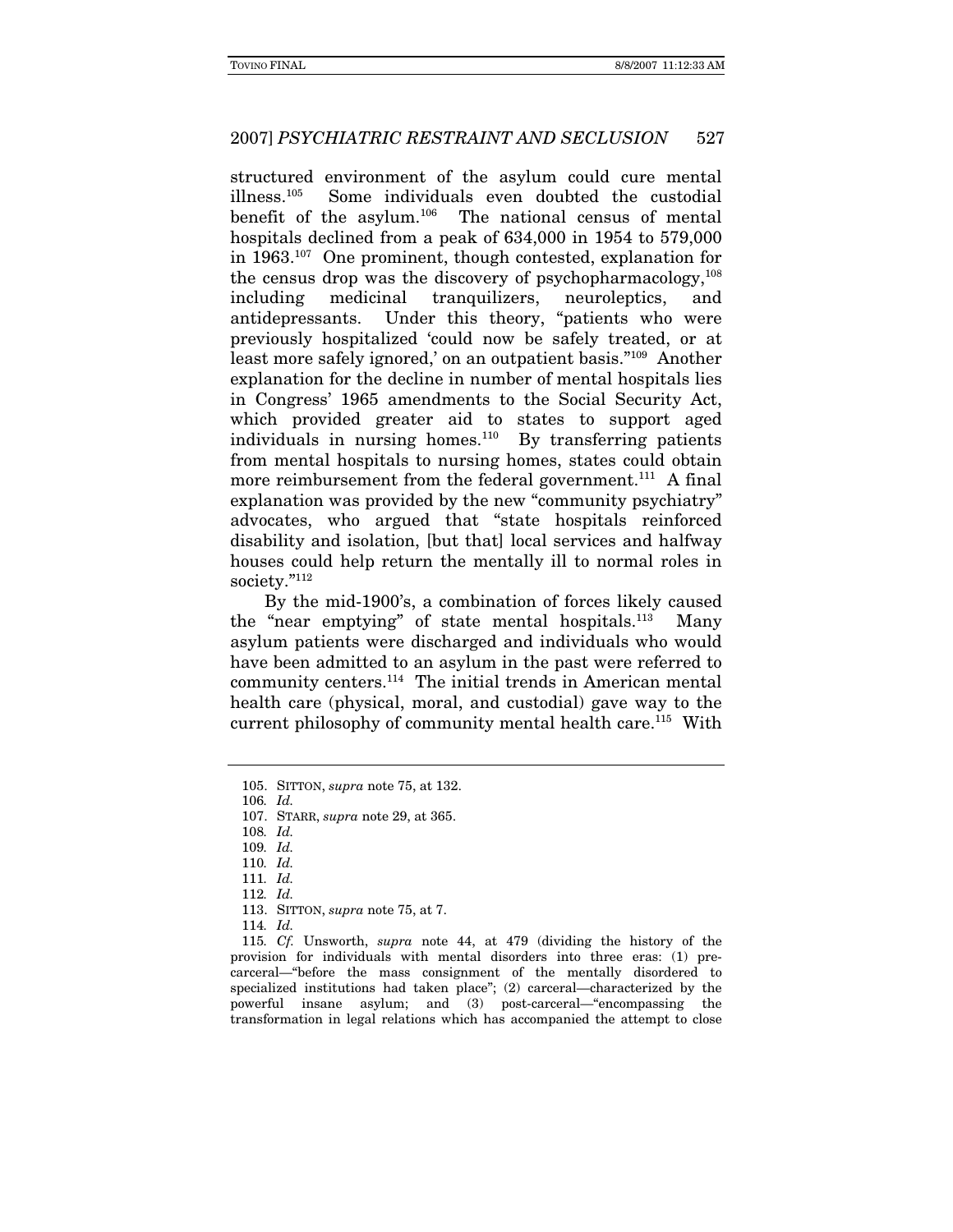the advent of deinstitutionalization $116$  and the growth of community support programs, fewer psychiatric patients are restrained or secluded for behavior management.<sup>117</sup> Many believe, however, that the "deinstitutionalization of individuals with less serious illness has resulted in an inpatient population with more severe mental illness."118

#### III. THE CURRENT RESTRAINT AND SECLUSION CONTROVERSY

Although used less frequently in the twenty-first century, restraint and seclusion persist as methods of behavior management.<sup>119</sup> Current methods of restraint include drugs, mechanical devices, and physical holding by another person.120 Drugs fall within the definition of "restraints" when they are used "to manage the patient's behavior or restrict the patient's freedom of movement and [are] not a standard treatment for the patient's condition."121 They include sedatives (such as Ativan), antipsychotic drugs (such as Haldol), and other drugs usually given by injection that alter mood, mental status, or behavior.<sup>122</sup> Mechanical devices used to restrain patients include two-point restraints (which immobilize an individual's hands using a nylon, cotton, furlined, quilted, or leather cuff around each wrist), $123$  four-point

the asylum and substitute non-institutional alternatives").

<sup>116</sup>. See Meredith Karasch, Note, Where Involuntary Commitment, Civil Liberties, and the Right to Mental Health Care Collide: An Overview of California's Mental Illness System, 54 HASTINGS L.J. 493, 495 (2003) (discussing deinstitutionalization in the mid-twentieth century).

 <sup>117.</sup> Lentini, supra note 6, at 8.

 <sup>118.</sup> GAO REPORT, supra note 1, at 4; see also Steven S. Sharfstein, Seclusion and Restraint, 16 PSYCHIATRIC TIMES 1, 1 (1999) ("Deinstitutionalization of the mentally ill over the last 30 years has created a public health crisis across the country.").

<sup>119</sup>. See generally Kim J. Masters, Modernizing Seclusion and Restraint, May 28, 2005, at 2 (noting the similarity between current and old methods of restraint and seclusion: "Very little fundamental change has occurred to restraint and seclusion devices and monitoring equipment since 1794, when Philippe Pinel developed humane practices for helping psychiatric patients manage episodes of violence.").

 <sup>120.</sup> GAO REPORT, supra note 1, at 1 n.l.

 <sup>121. 42</sup> C.F.R. § 482.13(e)(1)(i)(B) (2007).

 <sup>122.</sup> Daniel Watson, The Crazy Shift, PSYCHOL. TODAY, Sept./Oct. 2000, at 68, 69, available at http://psychologytoday.com/articles/pto-20000901- 000037.html (describing the chemical restraint of an emergent psychiatric patient using Ativan and Haldol).

<sup>123</sup>. See, e.g., EMS Medical Products, Posey Restraints, http://www.emsmedicalproducts.com/b20.htm (last visited Feb. 25, 2007)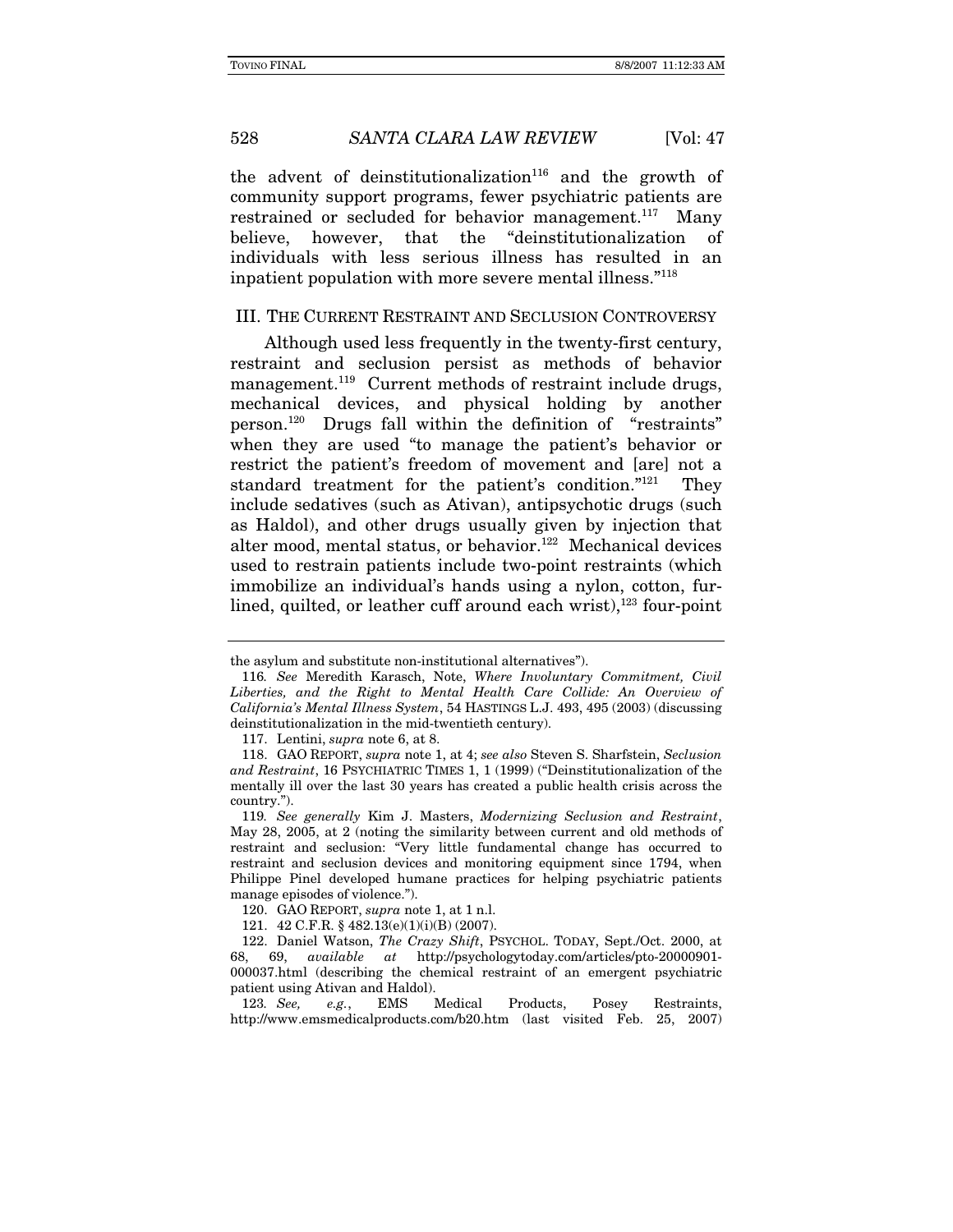restraints (which immobilize a person on a bed or gurney with a cuff around each wrist and each ankle), and five-point restraints (which add an additional belt around the waist), as well as a variety of finger-control mitts, vests, jackets, body nets, and tightly-tucked sheet wraps.<sup>124</sup> Physical holds usually involve one or more staff members holding a patient's arms; or lying across, sitting across, or straddling a patient's body while the patient is in a prone (face-down), supine (faceup), or seated position.125 Physical holds traditionally included "basket holds" (in which the patient's arms were crisscrossed over her chest and held from behind while the patient was eased to the ground) as well as a variety of other aptly-named holds.126 Modern seclusion usually involves an involuntary confinement of an individual in a small room or a single bedroom.127

#### A. Restraint and Seclusion Perspectives

Perspectives regarding psychiatric restraint and seclusion vary. One traditional position is that restraint and seclusion may be used to calm violent and assaultive patients, teach patients how to control themselves, and preserve the calm of the psychiatric ward. A second position is that restraint and seclusion carry significant physical and

<sup>(</sup>illustrating a variety of wrist and ankle cuffs).

<sup>124</sup>. See, e.g., Rehabmart Discount Medical Equipment, Restraints, http://www.rehabmart.com/category/Restraints.htm (last visited Feb. 25, 2007) (illustrating a variety of wrist and ankle cuffs, belts, finger-control mitts, vests, jackets, and body nets).

 <sup>125.</sup> Letter from Wan J. Kim, Assistant Attorney General, to the Honorable Rick Perry, Governor of Texas 23-26 (Dec. 11, 2006), available at http://www.usdoj.gov/crt/split/documents/lubbock\_sch\_findlet\_12-11-06.pdf

<sup>(</sup>describing incidents of physical restraint, including staff members lying on top of face-down and side-lying residents); David M. Day, A Review of the Literature on the Effectiveness of Physical Restraints in Children and Youth, at slide 9 (June 1-4, 2005), available at http://rccp.cornell.edu/pdfs/dday.pdf (describing the prone and supine holds).

<sup>126</sup>. See GAO REPORT, supra note 1, at 7 (describing the basket hold); Rhonda Bodfield, CPS Finds 4 Cases of Abuse at Desert Hills in 5 Years, ARIZ. DAILY STAR, Mar. 4, 1998, at 1A (describing a number of instances in which physical holds were used to control youths at an Arizona behavioral treatment facility); David Allen, Risk & Prone Restraint: Reviewing the Evidence, at http://rccp.cornell.edu/pdfs/allen.pdf#search=%22physical%20holds%20used%20 to%20restrain%20children%22 (last visited Feb. 25, 2007) (illustrating how asphyxia can occur during various physical holds).

 <sup>127.</sup> Pyle, supra note 10.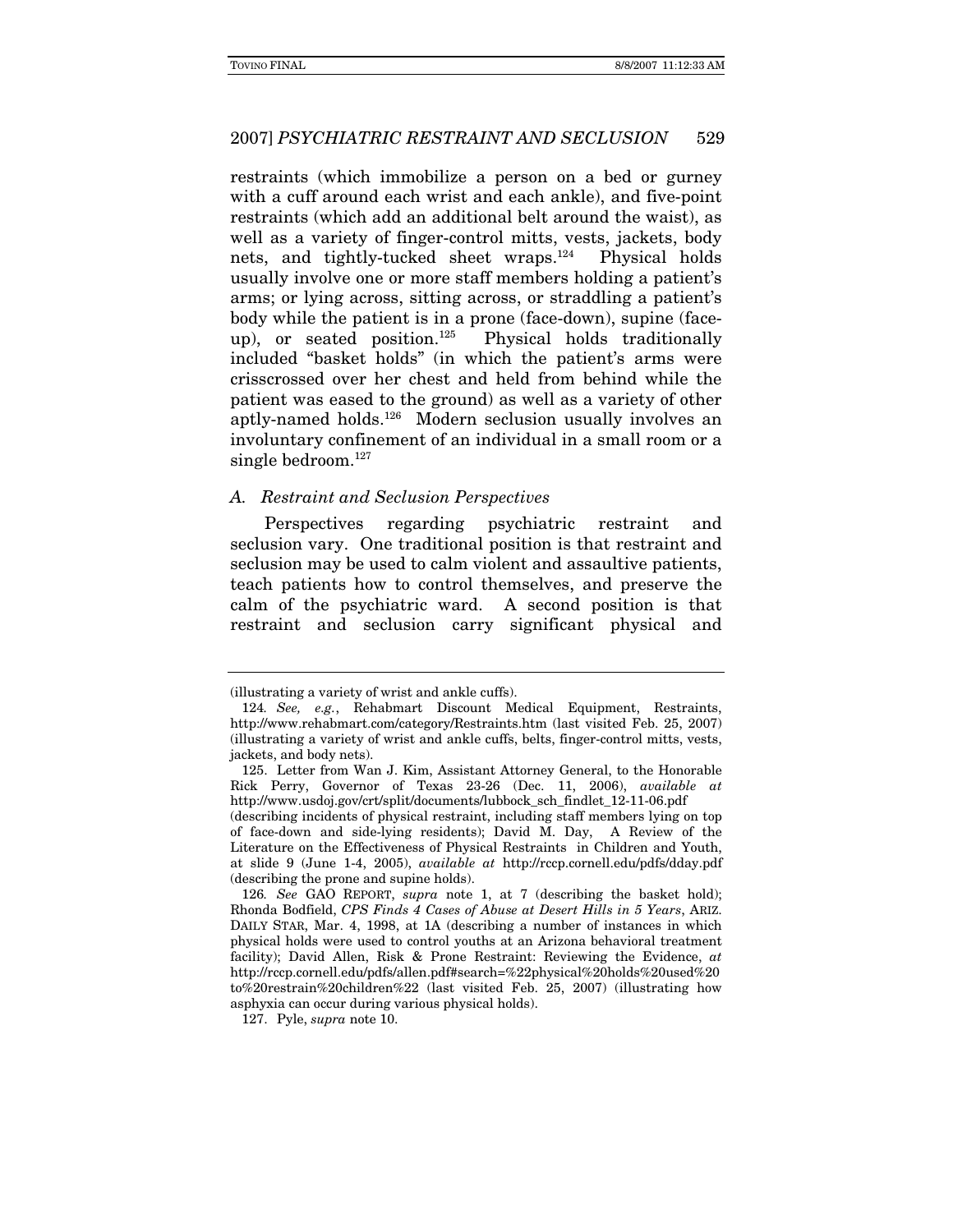psychological risks, although they may be used in some emergency situations. A third position is taken by some individuals who have survived incidences of restraint and seclusion, but not without physical or psychological injury. Called "survivor literature," these reports emphasize patients' unfavorable views of their restraint and seclusion experiences. A fourth position is that psychiatric restraint and seclusion are inherently dangerous and should be eliminated. Each of these positions is discussed in more detail below.

The first position is that restraint and seclusion have a wide range of accepted and appropriate uses, including calming violent and assaultive patients, teaching patients how to control themselves and preserving the psychiatric ward milieu.<sup>128</sup> Support for this traditional position is found in a number of scientific studies and medical journal articles published in the 1970s, 1980s, and early 1990s. For example, one study argued that seclusion does obtain desired behavioral results, including control of violence and reduction of anxiety.129 Other studies emphasize that restraint and seclusion are necessary for sustaining the "smooth functioning" of the ward minisociety and can help agitated individuals calm themselves.130 Another study justified the use of restraint and seclusion for patients who, without such interventions, may have engaged in deliberate self-injury.131 Yet another study firmly concluded that the use of restraint and seclusion offer therapeutic and control functions for patients and staff. 132 A final illustrative study concluded

<sup>128</sup>. See, e.g., Renee L. Binder & Susan M. McCoy, A Study of Patients' Attitudes Toward Placement in Seclusion, 34 HOSP. & COMMUNITY PSYCHIATRY 1052, 1052 (1983) ("[S]eclusion is an accepted treatment modality on many psychiatric inpatient units . . . ."); Cotton, supra note 3, at 442 (discussing at length the psychiatric benefits of seclusion); Harriet Wadeson & William T. Carpenter, Impact of the Seclusion Room Experience, 163 J. NERVOUS & MENTAL DISEASE 318, 318 (1976) ("The seclusion room is an important, but ambivalently perceived aspect of psychiatric inpatient units.").

 <sup>129.</sup> Wadeson & Carpenter, supra note 129, at 318.

 <sup>130.</sup> Donald S. Gair, Limit-Setting and Seclusion in the Psychiatric Hospital, 17 PSYCHIATRIC OPINION 15, 15 (1980); Robert H. Plutchik et al., Toward a Rationale for the Seclusion Process, 166 J. NERVOUS & MENTAL DISEASE 571, 571 (1978).

 <sup>131.</sup> Kenneth Tardiff, Emergency Control Measures for Psychiatric Inpatients, 169 J. NERVOUS & MENTAL DISEASE 614, 618 (1981).

 <sup>132.</sup> Paul H. Soloff & Samuel M. Turner, Patterns of Seclusion: A Prospective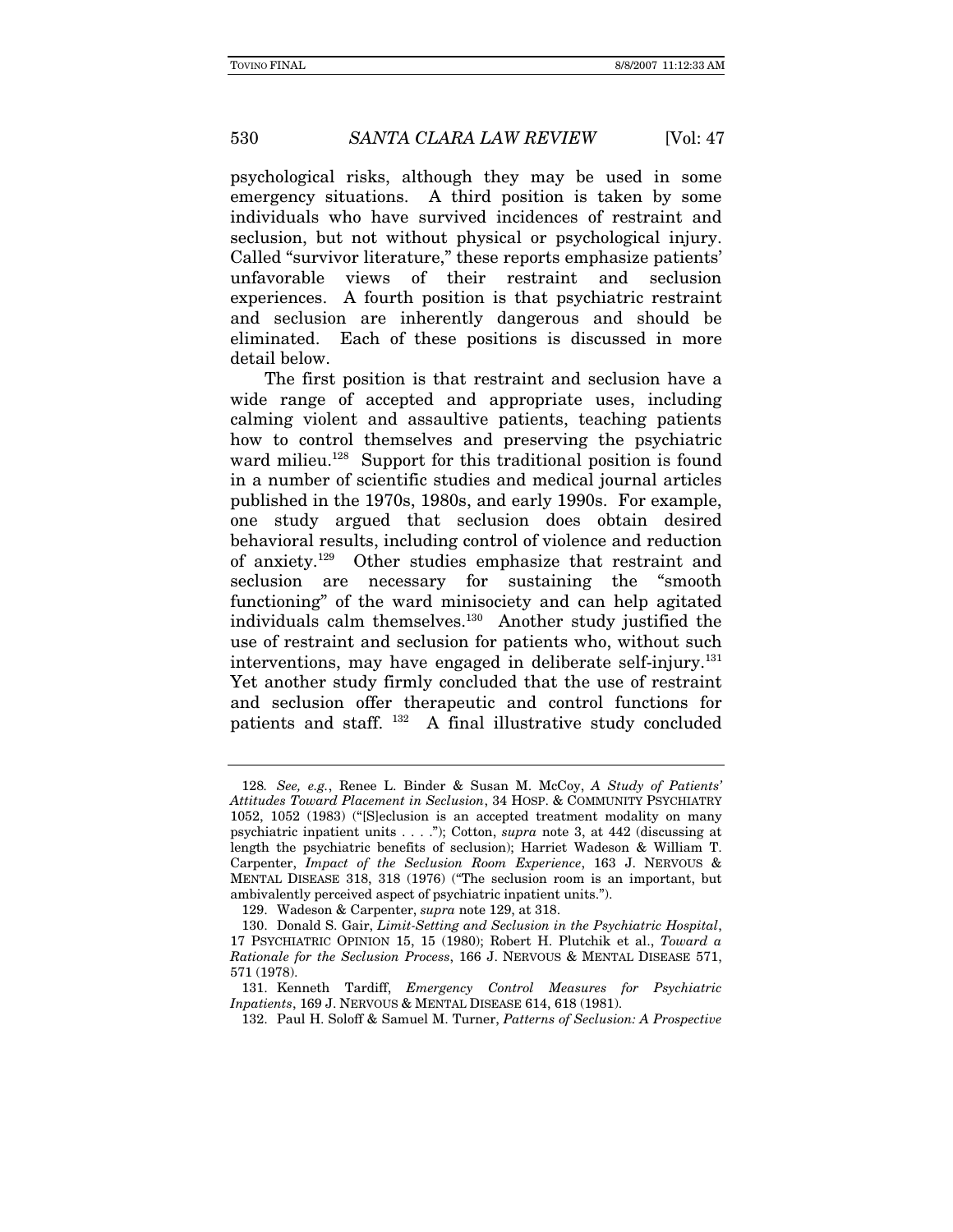that seclusion is one intervention that "can be effective in treating . . . impulsive, relationship-resistant children who have been unable to learn internal control from other socialization interactions."<sup>133</sup>

A second perspective recognizes the value of restraint and seclusion in some emergency situations, but emphasizes the significant physical and psychological risks associated with these interventions. For example, the author of one review article found that it was "nearly impossible" to operate a program for severely symptomatic individuals without the use of some form of restraint or seclusion, and that restraint and seclusion are efficacious in preventing injury and reducing agitation.<sup>134</sup> The author also found, however, that restraint and seclusion can have substantial deleterious physical and (more often) psychological effects on both patients and staff.135 The author of a second review article agreed that "[t]he clinical reality is that an acutely assaultive and violent patient risks his or her safety and that of other patients and staff."136 The author also found, however, that: (1) staff decision making regarding restraint and seclusion was inconsistent and that the gender, education level, and clinical experiences of the staff affected their ordering decisions; (2) "nonpharmacologic, programmatic changes can be implemented that diminish dramatically the use of restraint and seclusion in child/adolescent, and adult populations"; and (3) "when control of patient aggression is needed acutely, there are no data to guide clinical decisions as to which combination of [restraint and seclusion] . . . would be better in specific patient populations."137

A third perspective is found in the "survivor literature," which collects patients' unfavorable reports of their experiences with restraint and seclusion.<sup>138</sup> One study

Study, 169 J. NERVOUS & MENTAL DISEASE 37, 37 (1981).

 <sup>133.</sup> David Fassler & Nancy Cotton, A National Survey on the Use of Seclusion in the Psychiatric Treatment of Children, 43 HOSP. & COMMUNITY PSYCHIATRY 370, 373 (1992).

 <sup>134.</sup> William A. Fisher, Restraint and Seclusion: A Review of the Literature, 151 AM. J. PSYCHIATRY 1584, 1590 (1994).

<sup>135</sup>. Id. at 1584, 1590.

 <sup>136.</sup> Alisa B. Busch & Miles F. Shore, Seclusion and Restraint: A Review of Recent Literature, 8 HARV. REV. PSYCHIATRY 261, 262 (2000).

<sup>137</sup>. Id. at 268.

<sup>138</sup>. See Patricia A. Amos, New Considerations in the Prevention of Aversives,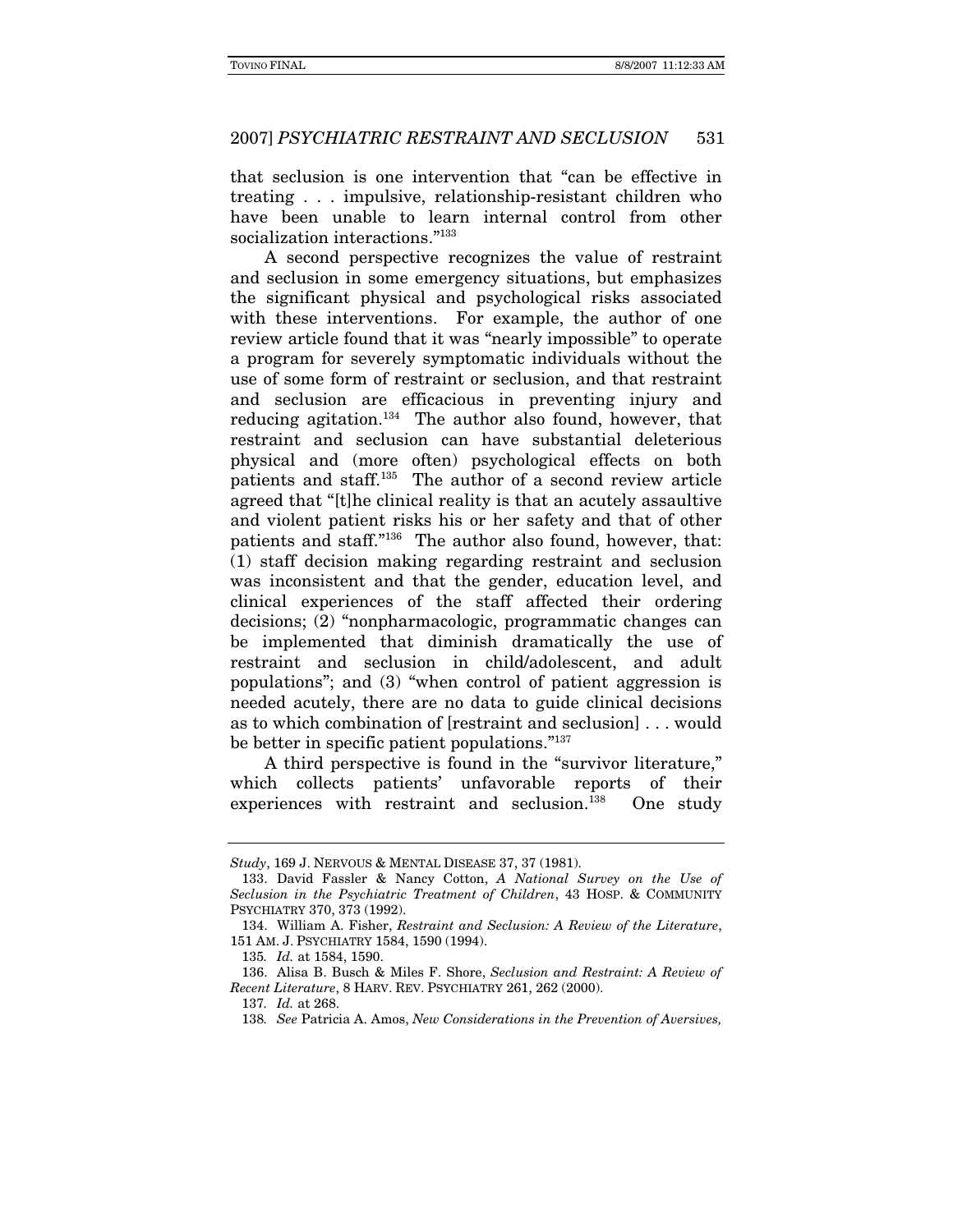examining such literature found that "patients presented a universally negative view of the seclusion experience when reacting directly to the event,"139 and concluded that greater care is required in the imposition of seclusion.<sup>140</sup> A second study found that patients retrospectively viewed their seclusion experiences as negative and anxiety-provoking.<sup>141</sup> A third study found from patient descriptions that seclusion was a "painful experience associated with feelings of helplessness, fear, sadness, and anger."142 A widely-cited study reporting the responses of 1040 former psychiatric patients regarding their experiences in inpatient psychiatric treatment facilities in New York State found that the vast majority of the respondents who had been restrained or secluded viewed the experience negatively.<sup>143</sup> Ninety-four percent of these respondents noted at least one complaint about their restraint and seclusion experience<sup>144</sup> and seventythree percent of the respondents stated that they were not dangerous to themselves or others at the time they were restrained or secluded.145 The New York patients also indicated that they: (1) did not know the reason for their restraint or seclusion; (2) felt that the interventions were humiliating, punishing, and depressing; and (3) thought that staff control of patients was a primary factor in the use of restraint and seclusion.146 Patient narratives are prominent in the survivor literature:

I can't bring myself to describe the moment-by-moment struggles and shear gut-wrenching terror of being put into

Restraint, and Seclusion: Incorporating the Role of Relationships into an Ecological Perspective, 29 RESEARCH & PRACTICE FOR PERSONS WITH SEVERE DISABILITIES 263, 266 (2004).

 <sup>139.</sup> Wadeson & Carpenter, supra note 129, at 327.

<sup>140</sup>. Id. at 328.

 <sup>141.</sup> Binder & McCoy, supra note 129, at 1053. The study also found, however, that seclusion remains a necessary method of dealing with violent and agitated patients. Id.

 <sup>142.</sup> Kathryn Hammill et al., Hospitalized Schizophrenic Patient Views About Seclusion, 50 J. CLINICAL PSYCHIATRY 174, 174 (1989) (finding that patients believed seclusion was "necessary" for the "control of disruptive aggressive patient behaviors").

 <sup>143.</sup> Nancy K. Ray et al., Patient Perspectives on Restraint and Seclusion Experiences: A Survey of Former Patients of New York State Psychiatric Facilities, 20 PSYCHIATRIC REHABILITATION J. 11, 11 (1996).

<sup>144</sup>. Id.

<sup>145</sup>. Id. at 14.

<sup>146</sup>. See id. at 15.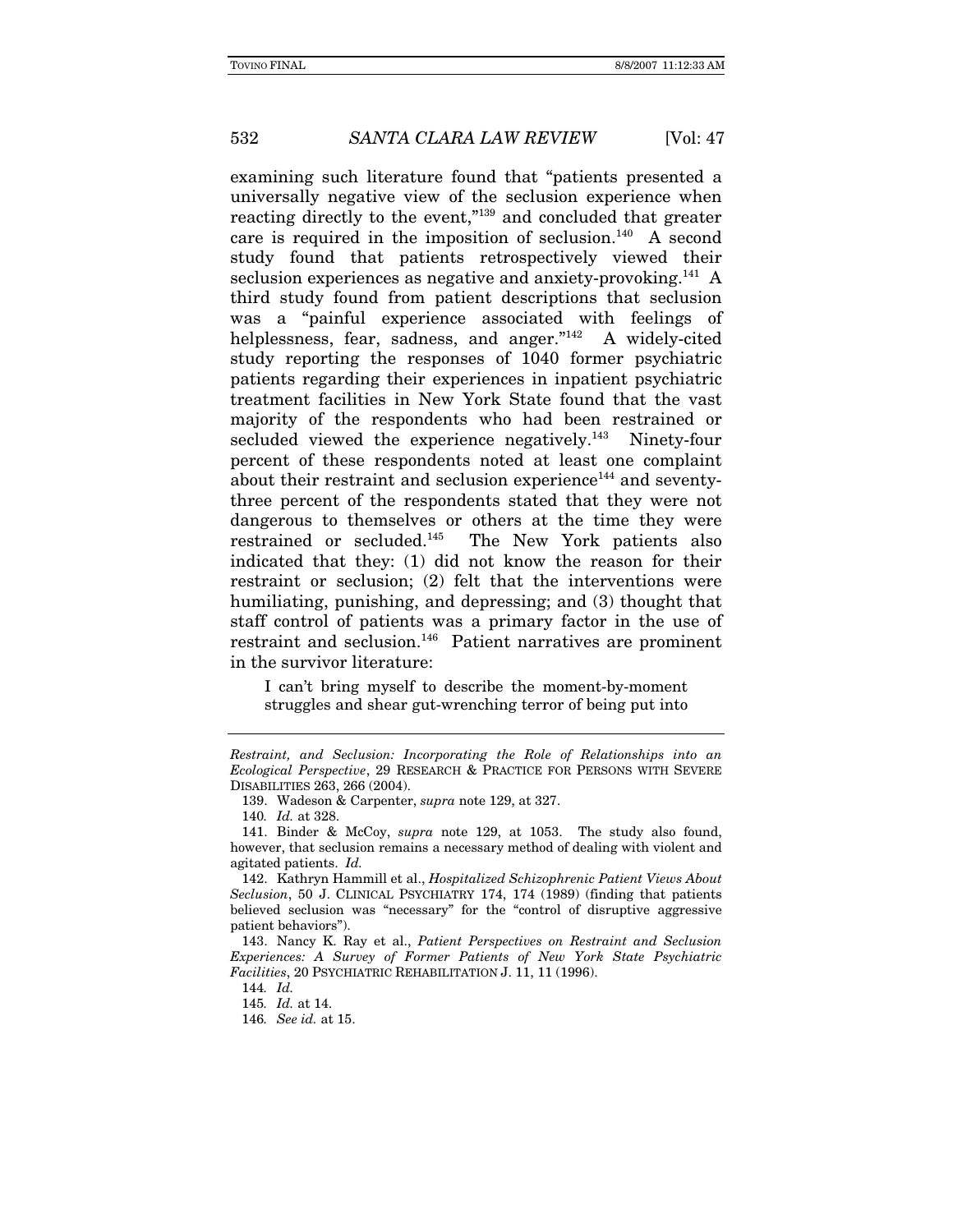five-point restraint. . . . I don't feel comfortable wearing watches any more and for a long time belts were out of the question. . . . The terror of confinement, the pain of the restraint, and the wound to my soul made me want to stay as far away from the mental health system as possible.<sup>147</sup>

A final perspective is that restraint and seclusion should be prohibited in the psychiatric setting.<sup>148</sup> This position, which is supported by research showing that physical force, immobilization, and isolation are dehumanizing and that seclusion and restraint risk lives and significant emotional injury,<sup>149</sup> is discussed in more detail later in this article.<sup>150</sup>

The reasons for these varying scientific opinions regarding restraint and seclusion also have been studied.<sup>151</sup> One author suggests that scientific attitudes depend on the context in which the research was conducted.152 Authors who support the use of restraint and seclusion may conduct their research in public psychiatric facilities, while opponents of these interventions conduct their research in private or university hospitals. $153$  A second pair of co-authors suggests that attitudes about the use of restraint and seclusion depend on the particular scientific inquiry.154 Scientific inquiries into the efficaciousness of restraint and seclusion for preventing violence and aggression tend to support their use, whereas studies that examine the experience and opinions of patients who have been restrained and secluded tend to oppose their use.155

<sup>147.</sup> William Pflueger, Consumer View: Restraint Is Not Therapeutic, NETWORKS, Summer/Fall 2002, at 7, 7, available at at 7, 7, available at http://www.nasmhpd.org/general\_files/publications/ntac\_pubs/networks/Summe rFall2002.pdf.

 <sup>148.</sup> LeBel & Huckshorn, supra note 11, at 577.

 <sup>149.</sup> NATIONAL CALL, supra note 11, at 5; POSITION STATEMENT, supra note 11.

<sup>150</sup>. See infra Part III.C.

<sup>151</sup>. See, e.g., Sam Tsemberis & Cornelius Sullivan, Seclusion in Context: Introducing a Seclusion Room into a Children's Unit of a Municipal Hospital, 58 AM. J. ORTHOPSYCHIATRY 462 (1988).

<sup>152</sup>. Id. at 462.

<sup>153</sup>. See id.

 <sup>154.</sup> Dave Ziegler & Dan Silver, Considering the Literature on Restraint and Seclusion: Is There Support That These Interventions Are Harmful? 3-4, available at http://rccp.cornell.edu/pdfs/Zeigler.pdf (last visited Feb. 26, 2007).

<sup>155</sup>. See id.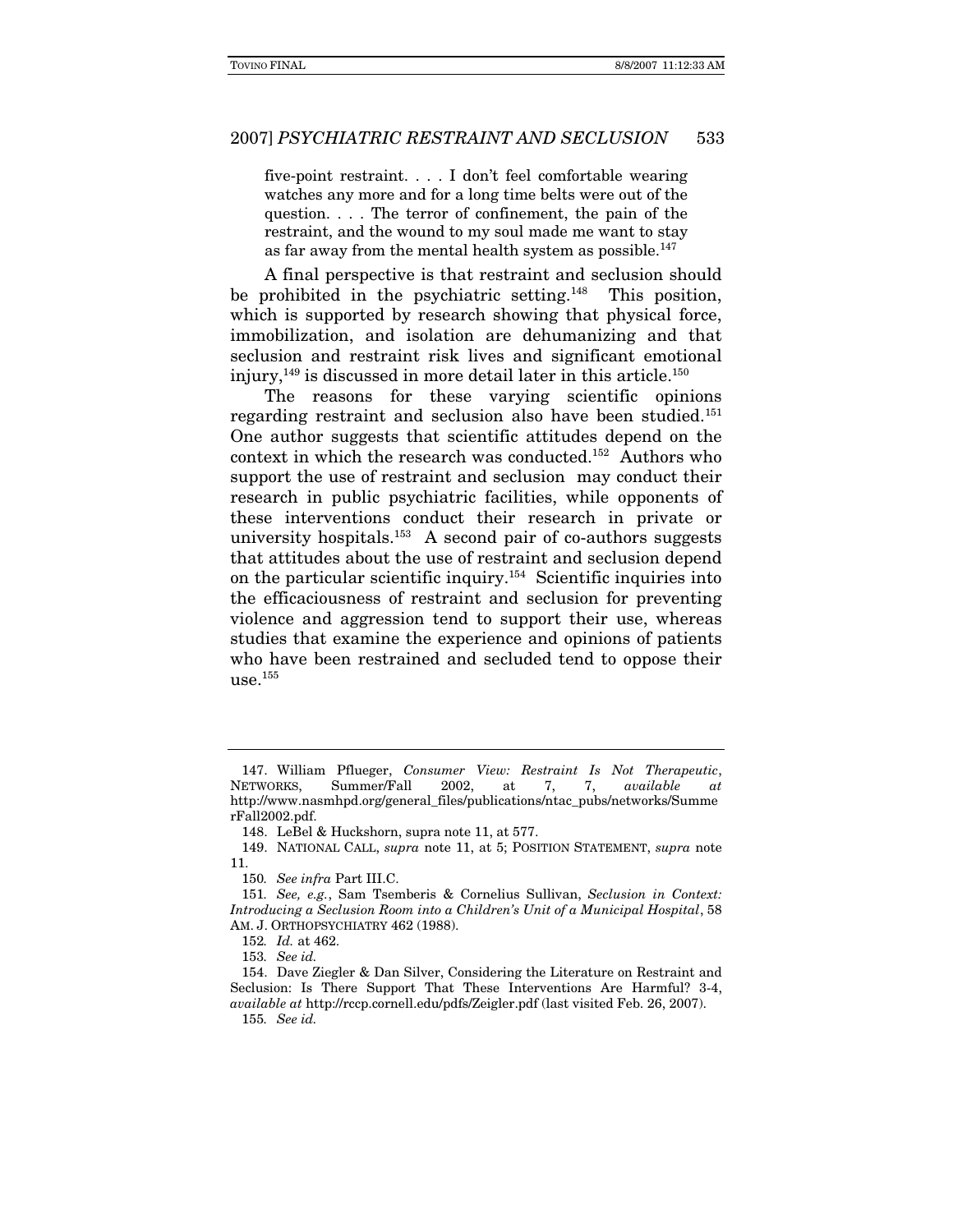### B. Data Linking Restraint and Seclusion to Injury and Death

In the past decade, data regarding the use of restraint and seclusion and related injuries and deaths has been collected and reported by the media as well as a number of private and governmental organizations. The most prominent of these reports surfaced in 1998, when the Hartford Courant issued a week-long investigative report into the number and types of deaths of individuals with psychiatric or developmental disabilities that occurred across the nation or shortly after these individuals were restrained or secluded in psychiatric hospitals, psychiatric units of general hospitals, group homes, residential facilities for troubled youths, or centers and group homes for individuals with intellectual disabilities.<sup>156</sup> Many of the 142 deaths identified by the Courant were caused by asphyxiation, suffocation, strangulation, smothering, a broken neck, cardiac arrest, blunt trauma to the head, stress due to restraint, shock, or dehydration.<sup>157</sup> Twenty-three of the 142 individuals, according to the report, died after staff restrained them by crossing the individuals' arms across their chests and placing them in prone floor holds.158 Another twenty individuals died after they were tied up in leather wrist and ankle cuffs or vests, having been ignored for hours.159 The report suggested that federal and state regulators, health officials, and the legal system "failed to observe" or "willfully ignored" these deaths, and recommended mandatory reporting of deaths that occur during or following restraint or seclusion.160 According to the Courant report, the mandatory reports should form the bases of alerts sent to the health care provider community

<sup>156</sup>. See, e.g., For the Record: 11 Months, 23 Dead, HARTFORD COURANT  $(Conn.)$ , Oct. 11, 1998, at A11, *available at* http://www.pcma.com/crisis\_intervention\_news/deadly\_restraint/faces.stm (part of the newspaper's five-part investigative series "Deadly Restraint: A Nationwide Pattern of Death," published October 11-15, 1998); Weiss, supra note 14 (same).

 <sup>157.</sup> Weiss, supra note 14.

<sup>158</sup>. Id.

<sup>159</sup>. Id.

<sup>160</sup>. Id.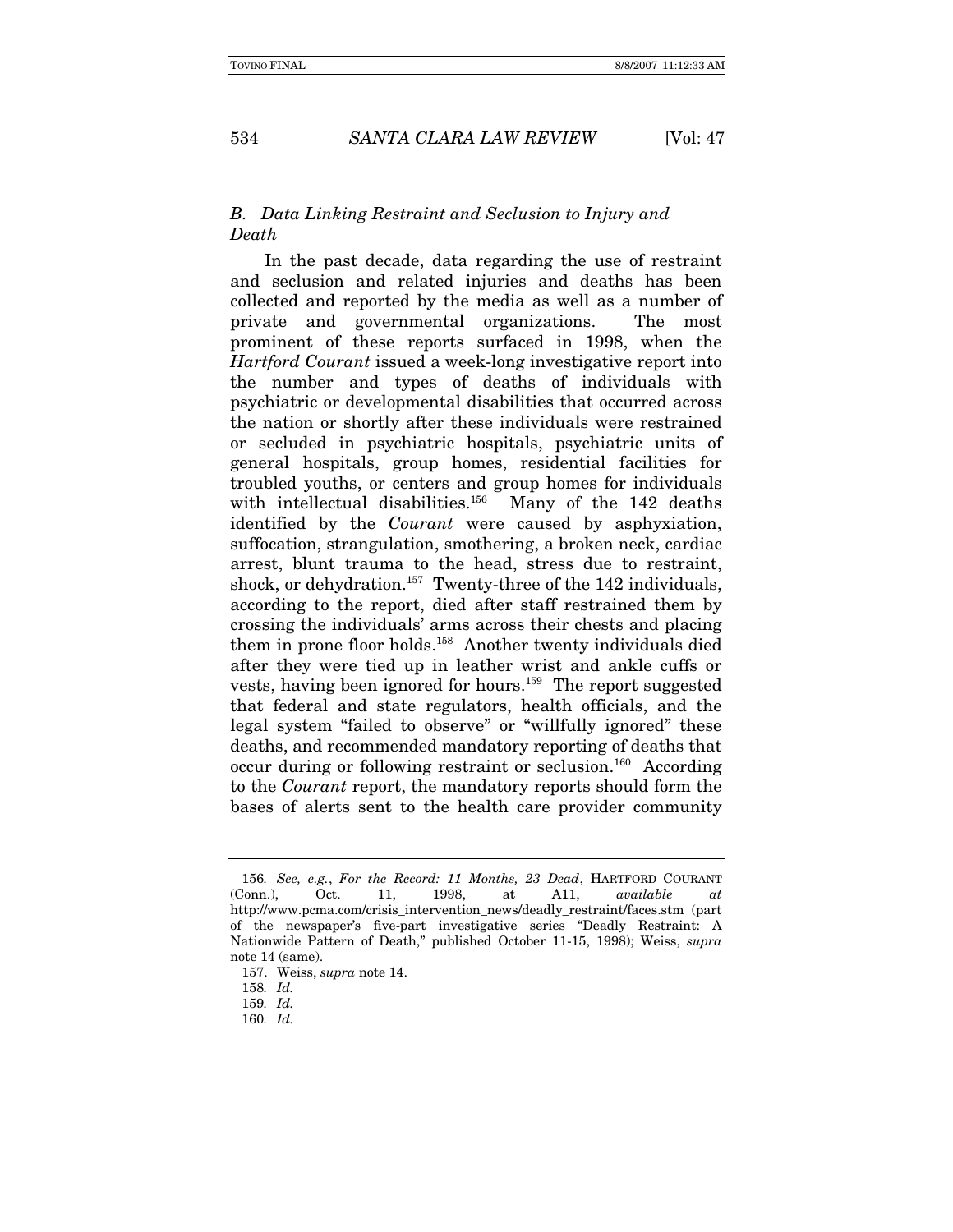regarding unsafe restraint and seclusion practices.<sup>161</sup>

Even before the Courant report, state agencies were collecting and analyzing data regarding the dangers of the use of psychiatric restraint and seclusion. In 1994, for example, the New York State Commission on Quality of Care issued two reports examining restraint and seclusion practices in New York's state psychiatric facilities.162 The second report surveyed former psychiatric patients and found that "patients who were restrained or secluded during their inpatient stays "overwhelmingly report[ed] [that] these interventions were used illegally and that they were often poorly treated, abused or injured when restrained or secluded."<sup>163</sup> Approximately one-third of the respondents also reported that they were concerned for their safety and wellbeing while inpatients, and that their basic rights of dignity and privacy were violated.<sup>164</sup> Other respondents reported unnecessary force, psychological abuse, physical abuse, sexual abuse, and ridicule and threats by staff during restraint and seclusion.165 Still other respondents reported that restraint and seclusion were used as punishments for not taking medication or obeying staff.166 Reports regarding the lack of periodic bathroom, exercise, meal, and water breaks during episodes of restraint and seclusion also were noted.<sup>167</sup>

Health care accreditation agencies also have collected and analyzed data regarding the use of restraint and seclusion and related injuries and deaths.<sup>168</sup> The Joint Commission on Accreditation of Healthcare Organizations (JCAHO) found that the cause of death in forty percent of the

<sup>161</sup>. See id.

<sup>162</sup>. See N.Y. STATE COMM'N ON QUALITY OF CARE, RESTRAINT AND SECLUSION PRACTICES IN NEW YORK STATE PSYCHIATRIC FACILITIES (1994); N.Y. STATE COMM'N ON QUALITY OF CARE, VOICES FROM THE FRONTLINE: PATIENTS' PERSPECTIVES OF RESTRAINT AND SECLUSION USE (1994).

 <sup>163.</sup> N.Y. State Comm'n on Quality of Care, (2 Reports) Restraint and Seclusion Practices in New York State Psychiatric Facilities, and Voices from the Frontline: Patients' Perspectives of Restraint and Seclusion Use, Sept. 1994, http://www.cqcapd.state.ny.us/publications/pubvoice.htm.

<sup>164</sup>. Id.

<sup>165</sup>. Id.

<sup>166</sup>. Id.

<sup>167</sup>. Id.

<sup>168</sup>. See, e.g., Preventing Restraint Deaths, SENTINEL EVENT ALERT (Joint Comm'n on Accreditation of Healthcare Orgs.), Nov. 18, 1998, available at http://www.jointcommission.org/SentinelEvents/SentinelEventAlert/sea\_8.htm.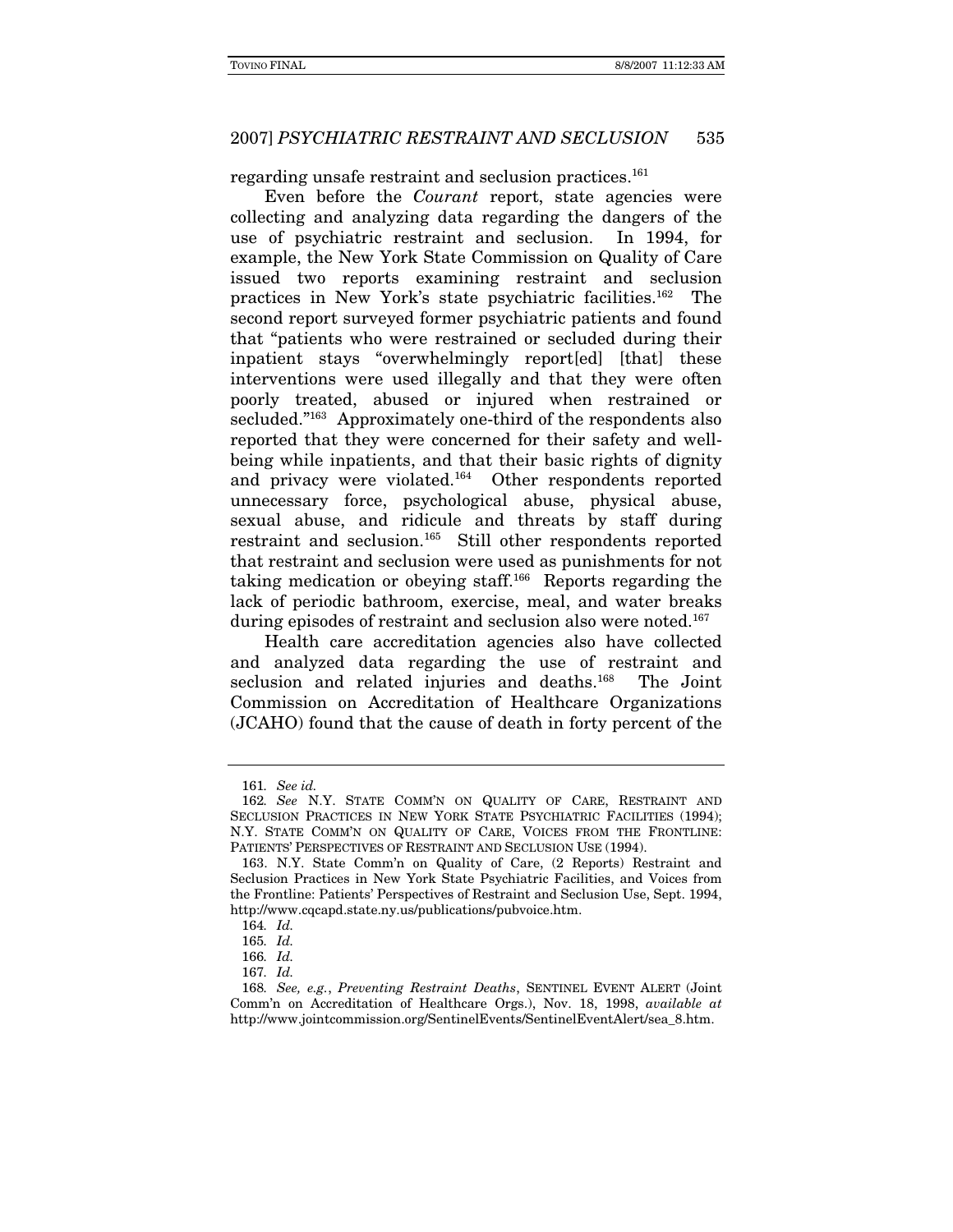cases reported was asphyxiation, including asphyxiation due to staff placing excess weight on the back of patients restrained in the prone position, placing towels or sheets over patients' heads to protect against spitting or biting, and obstructing patients' airways when pulling the patients' arms across their necks.169 JCAHO's sentinel event alert identified several strategies for reducing these risks, including more thorough patient assessments, earlier interventions with less restrictive measures, adequate staff-to-patient ratios, and the continuous observance of restrained patients.170

Mental health consumer advocacy organizations such as the National Alliance on Mental Illness (NAMI) have collected restraint and seclusion use, injury, and death data and have publicized dangerous restraint and seclusion practices and incidents.171 According to NAMI, an Oregon woman was secluded for more than thirty hours in an Oregon hospital in December 1998 without being allowed to use the restroom or to contact relatives.172 A man in Missouri was restrained for twenty-one days and secluded for thirty days in a state psychiatric hospital in February 1999, resulting in kidney problems and lost muscle tone.<sup>173</sup>

In 1999, the United States Government Accountability Office (GAO) issued a report summarizing many of these data collection efforts and highlighting the risks associated with improper restraint and seclusion practices. $174$  The GAO also recognized, however, the existence of varying attitudes regarding the appropriateness of restraint use (including disagreement about whether restraints are only appropriate during an emergency and as a response of last resort to a treatment failure), $175$  as well as the need for restraint and seclusion when patients lose control and place themselves or others at imminent risk of physical harm,176 and the appropriateness of seclusion in reducing overstimulation, teaching self-control, and protecting others.177 The GAO

<sup>169</sup>. Id.

<sup>170</sup>. Id.

 <sup>171.</sup> GAO REPORT, supra note 1, at 7-9.

<sup>172</sup>. Id. at 8.

<sup>173</sup>. Id.

<sup>174</sup>. Id.

<sup>175</sup>. Id. at 4.

<sup>176</sup>. Id.

 <sup>177.</sup> GAO REPORT, supra note 1, at 4.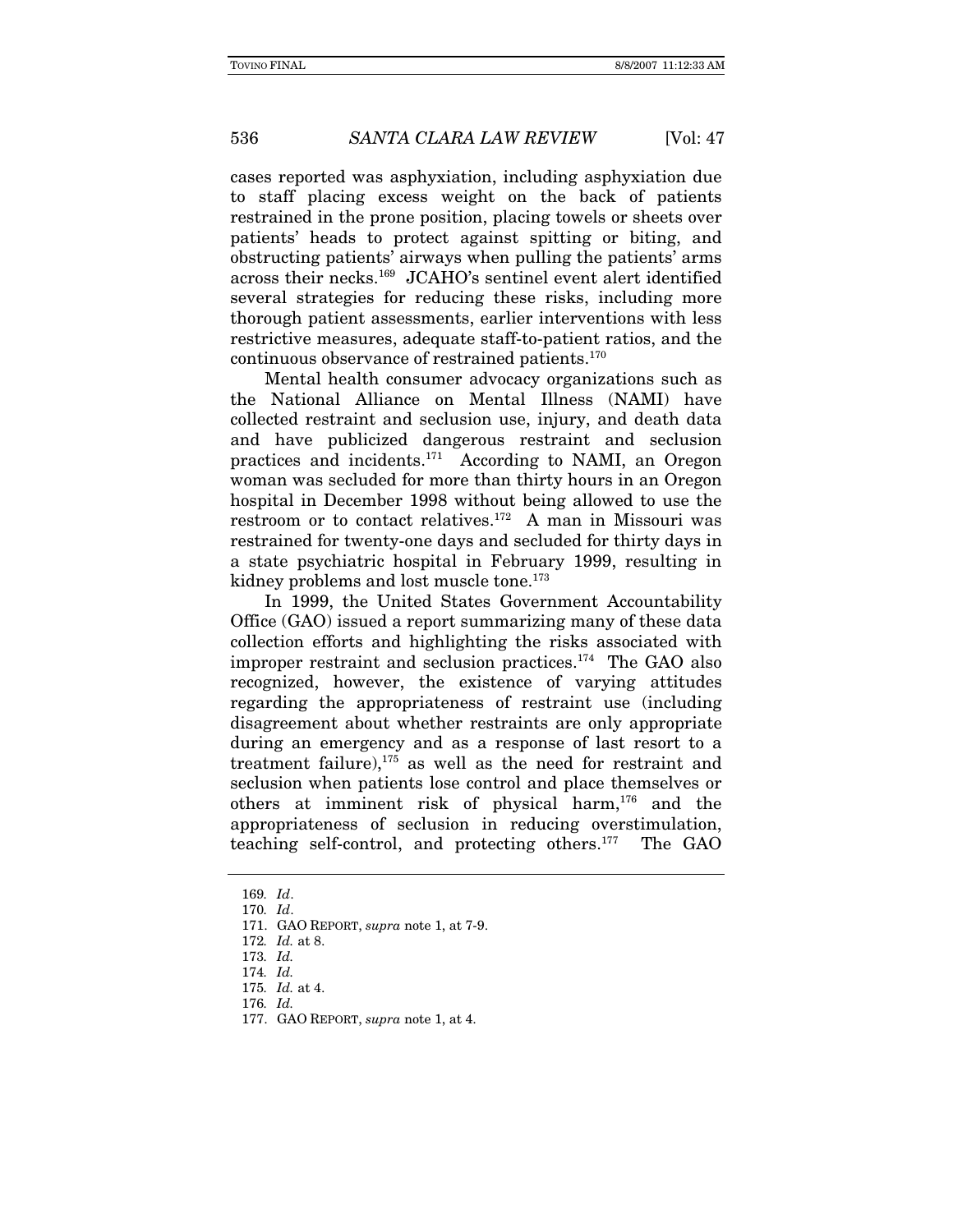found that no comprehensive reporting system to track injuries and deaths involving the use of restraint and seclusion existed and that federal and state regulations governing restraint and seclusion in the psychiatric and intellectual disability settings were inconsistent across facility type.178 The ultimate recommendation of the GAO was to reduce the use of restraint and seclusion by adopting policies identifying permissible restraint and seclusion practices, reporting instances of restraint and seclusion, training staff regarding safe use of and alternatives to restraint and seclusion, $179$  and maintaining adequate staff-topatient ratios.180

Private and governmental organizations continue to collect data regarding inappropriate restraint and seclusion practices and the dangers associated with these interventions. Patients reportedly continue to be restrained for "trivial offenses," such as failing to sit at a particular dining room table.<sup>181</sup> Nurses apparently agree only eight percent of the time regarding whether a particular situation will escalate into violence or destruction of property and, thus, whether restraints or seclusion should be ordered.182 Many restrained and secluded patients report feeling punished, humiliated, and de-humanized.183 A culture of control and force reportedly continues to pervade psychiatric facility management and staff, and the use of restraint and seclusion is believed to be evidence of the down-flow of that culture to patient care.184 Fifty to 150 American deaths each year reportedly are caused by the use of restraint and seclusion.<sup>185</sup>

<sup>178</sup>. Id. at 3.

<sup>179</sup>. Id. at 3-4.

<sup>180</sup>. Id. at 20.

 <sup>181.</sup> SUBSTANCE ABUSE AND MENTAL HEALTH SERVS. ADMIN., U.S. DEP'T OF HEALTH AND HUMAN SERVS., OVERCOMING BARRIERS AND PROTECTING CONSUMER RIGHTS (2003), available at http://alt.samhsa.gov/seclusion/SRMay5report6.htm [hereinafter OVERCOMING BARRIERS].

<sup>182</sup>. Id.

<sup>183</sup>. Id.

<sup>184</sup>. See id.

<sup>185</sup>. Id.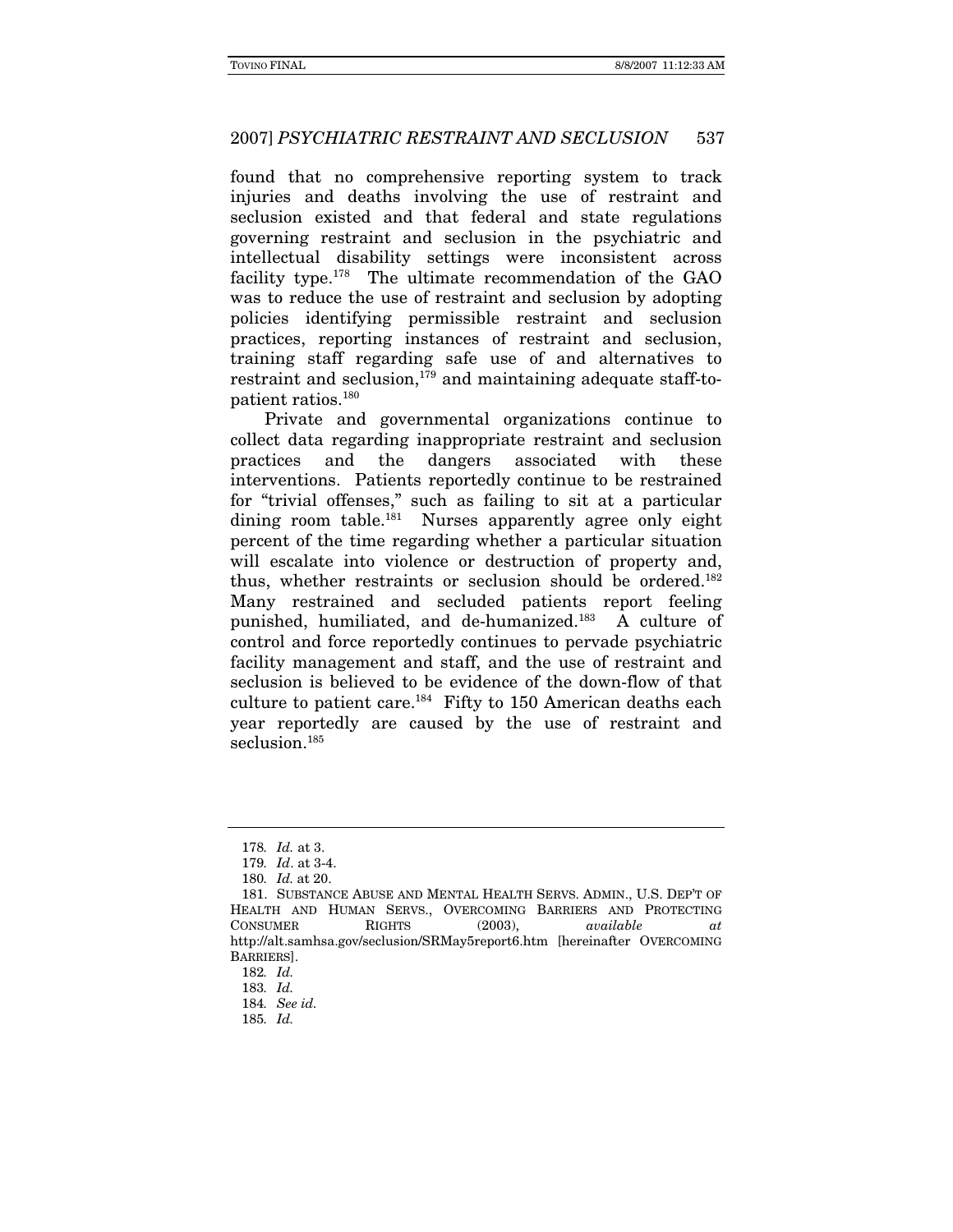#### C. The Current Restraint- and Seclusion-Free Discourse

It is not surprising that the current restraint and seclusion discourse focuses on the reduction and elimination of the use of restraint and seclusion in the psychiatric setting. The underlying themes of this discourse are that restraint and seclusion are neither positive nor therapeutic interventions; that restraint and seclusion are labor-intensive acts of violence that are less effective than alternative deescalation strategies; that restraint and seclusion themselves (and not just their inappropriate use) are the cause of physical and psychological injury and death; and that the use of restraint and seclusion is evidence that the mental health care system is not working correctly.186

These themes are communicated through the literature of both private and governmental organizations. In 1999, the National Association of State Mental Health Program Directors (NASMHPD) issued a formal statement clarifying its position that restraint and seclusion are safety interventions of last resort, not treatment interventions, and stating its goal of reducing "and ultimately eliminating" restraint and seclusion use.<sup>187</sup> The federal Substance Abuse and Mental Health Services Administration (SAMHSA) in 2003 formally stated its goal of "ultimately eliminating the use of restraint and seclusion in behavioral healthcare settings."188 In 2005, SAMHSA issued as part of its National Action Plan a training manual designed to achieve "restraintfree mental health care."189 The Alliance to Prevent Restraint, Aversive Interventions, and Seclusion (APRAIS) formally stated in 2005 its vision that "children with disabilities should grow up "free from the use of restraint and seclusion . . . and from the fear that these forms of behavior management will be used on themselves, their siblings or their friends."190 The rhetoric of restraint- and seclusion-free

<sup>186</sup>. See, e.g., id.

<sup>187</sup>. See POSITION STATEMENT, supra note 11.

 <sup>188.</sup> SUBSTANCE ABUSE & MENTAL HEALTH SERVS. ADMIN., U.S. DEP'T OF HEALTH & HUMAN SERVS., ROADMAP TO SECLUSION AND RESTRAINT FREE MENTAL HEALTH SERVICES 3 (2005).

<sup>189</sup>. See id. at 5 ("The goal of this curriculum is to provide direct care staff the tools and knowledge needed to improve their skills in preventing and ultimately eliminating the use of seclusion and restraint.").

 <sup>190.</sup> ALLIANCE TO PREVENT RESTRAINT, AVERSIVE INTERVENTIONS, & SECLUSION, IN THE NAME OF TREATMENT: A PARENT'S GUIDE TO PROTECTING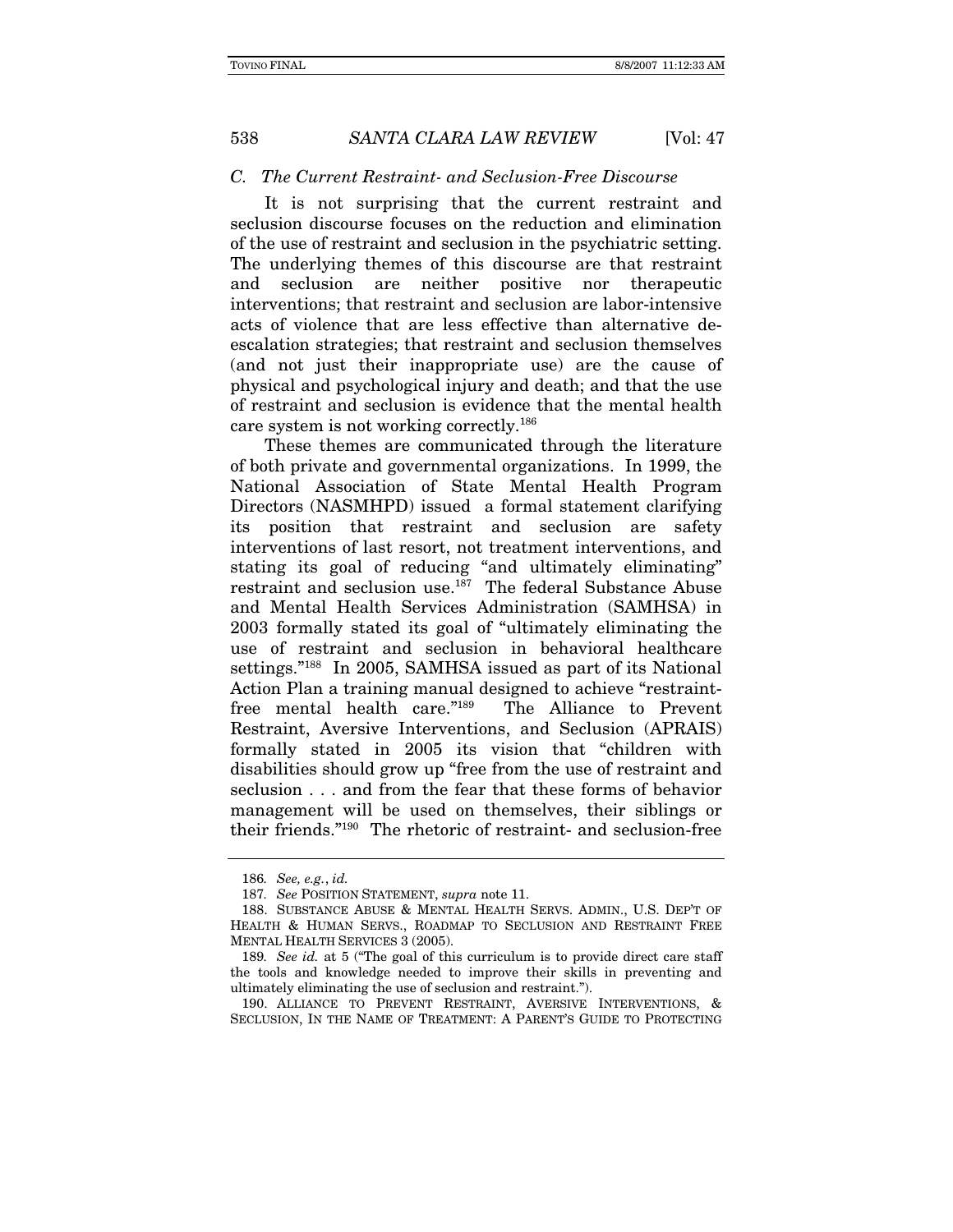mental health care continues today, with organizations such as the Hogg Foundation for Mental Health hosting training institutes for organizations committed to eliminating the use of restraint and seclusion use<sup>191</sup> and with federal and state lawmakers attempting to establish restraint- and seclusionfree psychiatric environments.192

In summary, perspectives regarding the use of restraint and seclusion vary. Searching for ways to prevent patient self-injury and violence to others in acute inpatient populations, clinicians and scientists in the mid-to-late twentieth century studied the efficacy of restraint and seclusion and concluded that these interventions had a wide range of accepted and appropriate uses.<sup>193</sup> Additional studies conducted at the turn of the twentieth century focus less on the efficacy of restraint and seclusion for preventing selfinjury and violence and more on patients' perspectives of their past restraint and seclusion experiences. From this patient perspective, restraint and seclusion are viewed as psychologically harmful. Finally, the collection and analysis of restraint and seclusion data in the late 1900s and early 2000s shows that the use of restraint and seclusion can and has caused significant harm, including death, in child, adolescent, and adult psychiatric populations. Critics of the latter two perspectives argue that the one hundred-plus

YOUR CHILD FROM THE USE OF RESTRAINT, AVERSIVE INTERVENTIONS, AND SECLUSION 2 (2005).

<sup>191</sup>. See Hogg Found. for Mental Health, Seclusion & Restraint Reduction: Training **Institute** Instructional Materials, http://www.hogg.utexas.edu/programs\_S&Rtraining\_docs.html (last visited Feb. 26, 2007) (noting that a training institute was held in September 2006 for organizations committed to the ultimate elimination of restraint and seclusion use).

<sup>192</sup>. See, e.g., Child and Adolescent Mental Health Resiliency Act of 2006, S. 3449, 109th Cong. (2006) (introducing a federal bill that would require the development and dissemination of educational materials that encourage ending the use of restraint and seclusion in all facilities or programs that care for children and adolescents, as well as the training of mental health professionals and others on alternatives to restraint and seclusion); 104 MASS. CODE REGS. 27.12(1) (2006) (requiring private, county, and municipal mental health facilities in Massachusetts to develop a plan to eliminate, wherever possible, the use of restraint and seclusion).

<sup>193</sup>. See, e.g., Binder & McCoy, supra note 129, at 1052 ("[S]eclusion is an accepted treatment modality on many psychiatric inpatient units . . . ."); Cotton, supra note 3, at 442 (discussing at length the psychiatric benefits of seclusion); Wadeson & Carpenter, supra note 129, at 318 ("The seclusion room is an important, but ambivalently perceived aspect of psychiatric inpatient units.").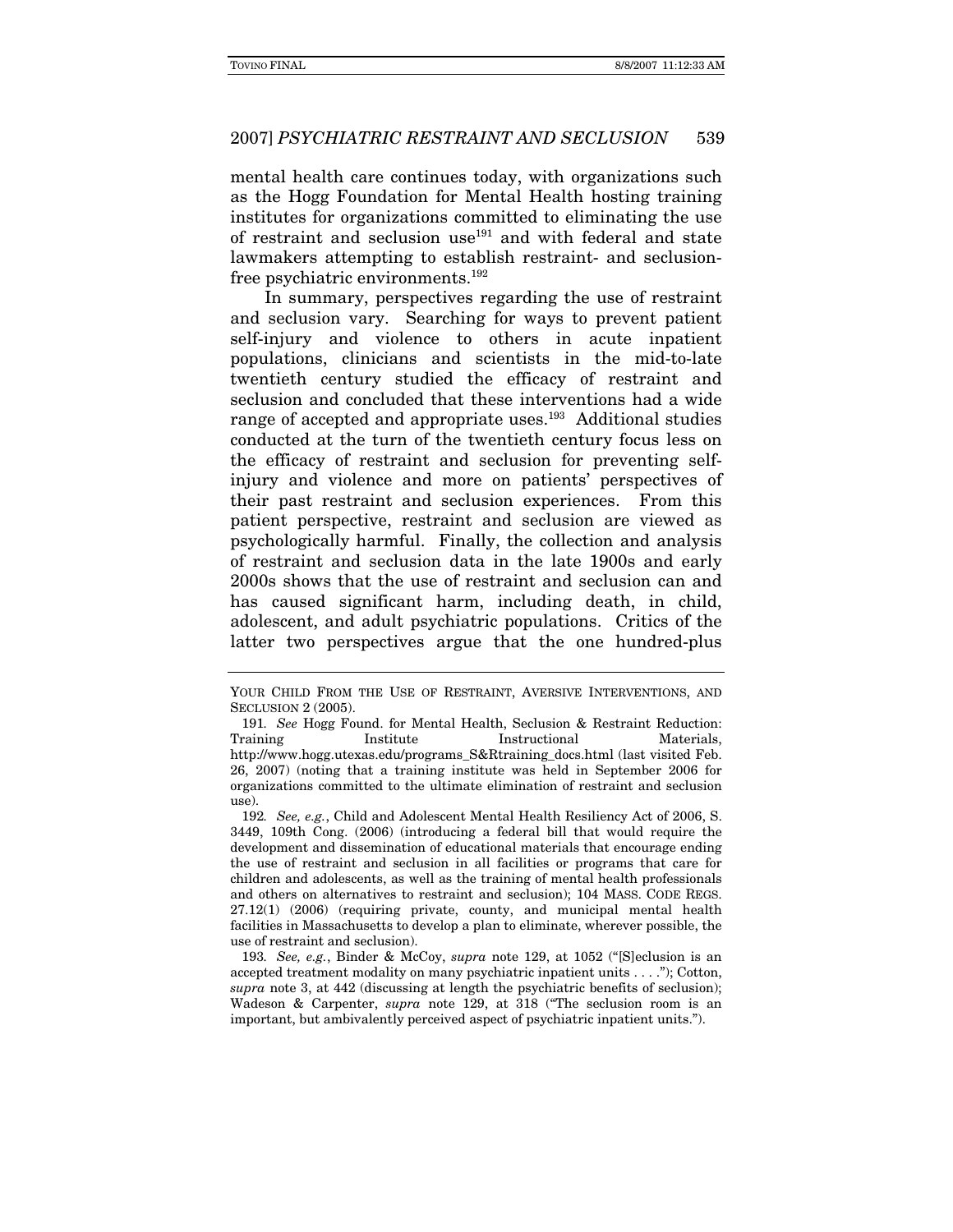restraint- and seclusion-related deaths is unfortunate, but pales in comparison to other causes of death in the health care context and has been over-dramatized by the media.

Part III thus provides a balanced review of the relevant medical literature and available data. A dialogue regarding the criteria, if any, that justify the continued use of these interventions must take into account both their risks and benefits. Relying on the persuasive survivor literature and sentinel event data, although somewhat downplaying the studies showing that restraint and seclusion are efficacious in preventing patient self-injury and violence in psychiatric emergencies, many mental health consumer advocacy organizations are lobbying to eliminate the use of restraint and seclusion in the psychiatric setting. The question thus becomes whether legislative adoption of these elimination strategies will solve the restraint and seclusion controversy once and for all.

### IV. RESTRAINT AND SECLUSION LEGISLATION AND **REGULATION**

#### A. Human Rights Principles

To address this question, an understanding of current restraint and seclusion regulation is necessary. The bulk of this Part focuses on federal and state law; however, it is important to note that restraint and seclusion are considered important international human rights issues as well. During the last century, human rights organizations have found patients in international psychiatric facilities caged on their beds (via metal frames built two to three feet over the bed with a wire or net mesh enclosing the sides and the top) for hours and days, lying in their own urine and feces.<sup>194</sup> At one facility, staff reportedly locked patients in their rooms from the afternoon until the next morning whenever staffing levels were insufficient.<sup>195</sup> In response to these and other concerns,

 <sup>194.</sup> ERIC ROSENTHAL & CLARENCE J. SUNDRAM, WORLD HEALTH ORG., THE ROLE OF INTERNATIONAL HUMAN RIGHTS IN NATIONAL MENTAL HEALTH LEGISLATION 59 (2004); see also Oliver Lewis, Mental Disability Law in Central and Eastern Europe: Paper, Practice, Promise, 8 J. MENTAL HEALTH L. 293, 299 (2002) (describing the use of caged beds in Hungary, Bulgaria, Slovakia, the Czech Republic, and Slovenia).

 <sup>195.</sup> ROSENTHAL & SUNDRAM, supra note 195, at 59.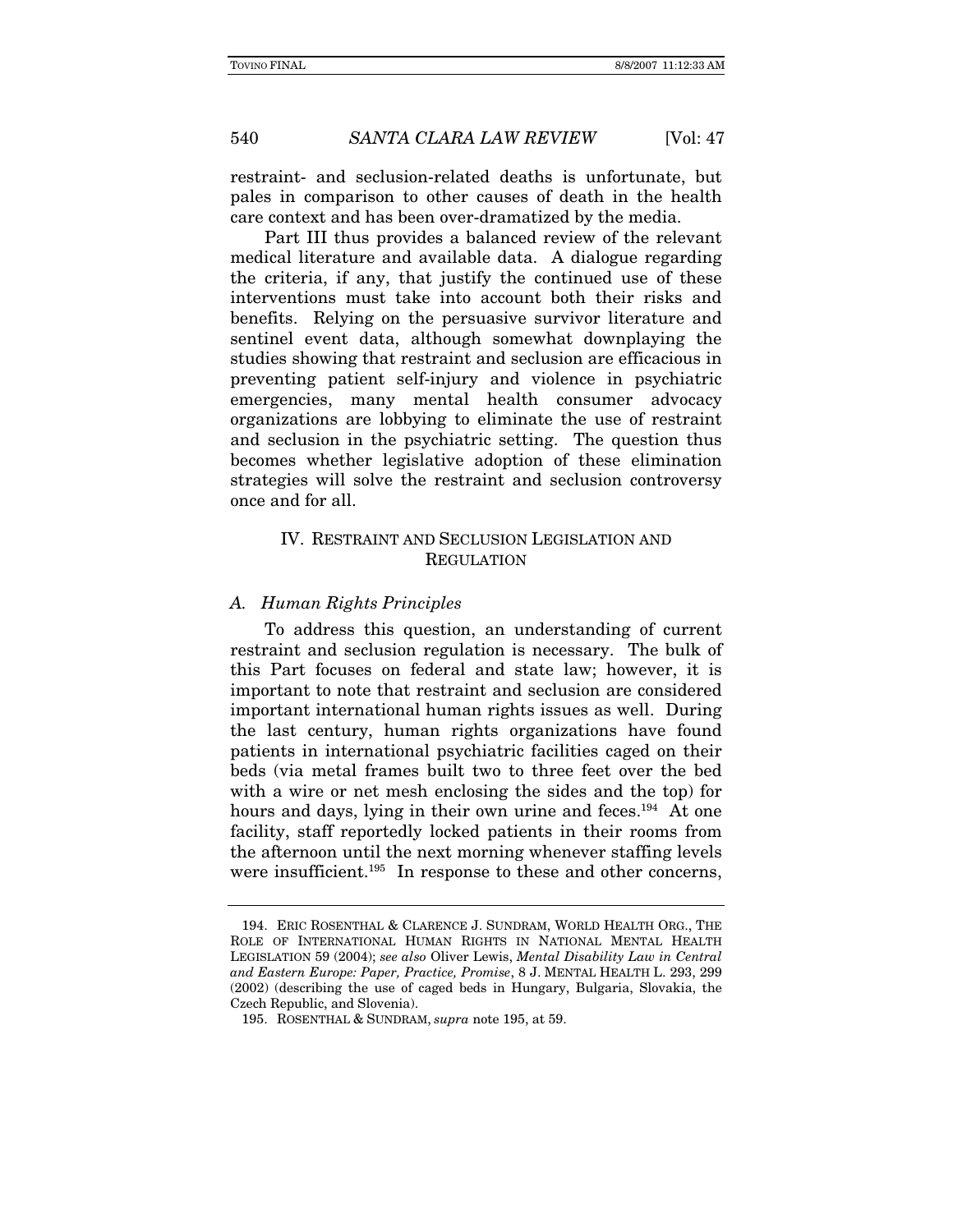the United Nations General Assembly in 1991 adopted the "Principles for the Protection of Persons with Mental Illness and for the Improvement of Mental Health Care" (MI Principles).196 Although the MI Principles are a non-binding resolution of the United Nations General Assembly, they are used as a guide to the interpretation of related provisions of international human rights conventions.197 Under MI Principles, patients in mental health facilities have the right to be treated in the least restrictive environment appropriate to the patient's health needs and the need to protect the physical safety of others.198 The MI Principles also contain a number of procedural safeguards designed to prevent abuse. Practitioners working in mental health facilities must record each use of restraint or seclusion in the patient's record along with an explanation of the clinical justification for the intervention.199

#### B. Federal Law

Restraint and seclusion practices are an international and national concern. Following years of overcrowded, understaffed, dangerous, and dehumanizing conditions at Bryce Hospital in Tuscaloosa, Alabama, the United States District Court for the Middle District of Alabama issued its seminal opinion in Wyatt v. Stickney.<sup>200</sup> Among other things, Wyatt established three important common law principles relating to the use of restraint and seclusion. First, patients with mental health conditions generally have the right to be free from restraint and seclusion.201 Second, restraint and seclusion may be used in an emergency situation, defined as a situation in which a patient might harm himself or others,

199. Id.

 <sup>196.</sup> Principles for the Protection of Persons with Mental Illness and for the Improvement of Mental Health Care, G.A. Res. 46/119, 46 U.N. GAOR Supp. (No. 49) Annex at 188-192, U.N. Doc. A/46/49 (1991) [hereinafter MI Principles].

 <sup>197.</sup> Angelika C. Moncada, Comment, Involuntary Commitment and the Use of Seclusion and Restraint in Uruguay: A Comparison with the United Nations Principles for the Protection of Persons with Mental Illness, 25 U. MIAMI INTER-AM. L. REV. 589, 593 (1994); Eric Rosenthal & Leonard S. Rubenstein, International Human Rights Advocacy Under the "Principles for the Protection of Persons with Mental Illness," 16 INT'L J.L. & PSYCHIATRY 257, 257 (1993).

 <sup>198.</sup> MI Principles, supra note 198, at princ. 9(1).

<sup>200.</sup> Wyatt v. Stickney, 344 F. Supp. 373 (M.D. Ala. 1972),  $affd$  in part, rev'd in part sub nom. Wyatt v. Aderholt, 503 F.2d 1305 (5th Cir. 1974).

<sup>201</sup>. Stickney, 344 F. Supp. at 379-80.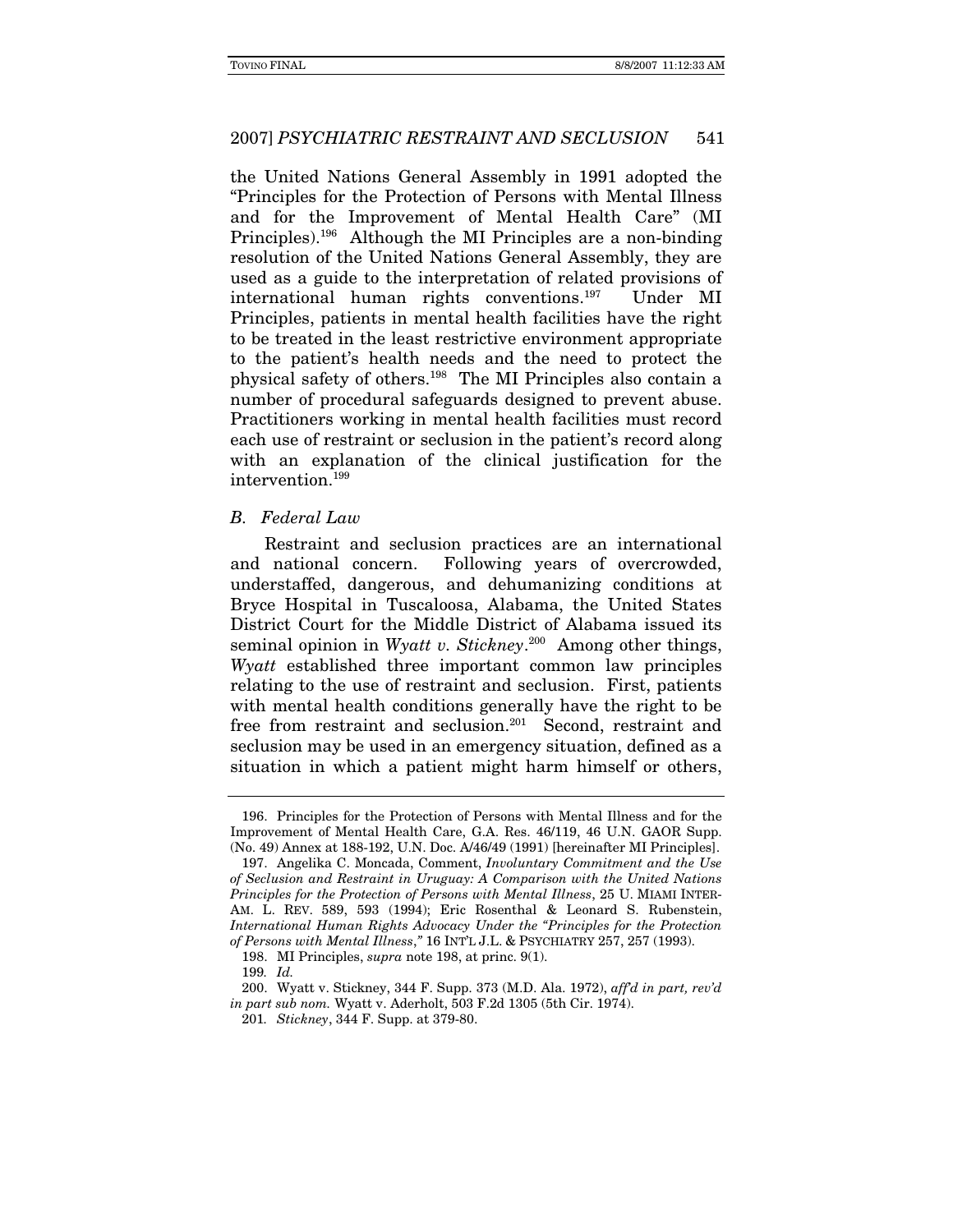but only if less restrictive methods of preventing such harm are not feasible.202 Third, if a patient is to be restrained or secluded, a qualified mental health professional<sup>203</sup> must have personally seen the episode justifying the restraint or seclusion, evaluated the patient, and ordered in writing the restraint or seclusion for no more than a short, finite period of time. $204$ 

Subsequent federal decisions clarified that restraints may be imposed only in conjunction with treatment (in other words, treatment is society's quid pro quo for the deprivation of personal liberty)205 and that institutional residents have a constitutional right to be free from unreasonable restraints<sup>206</sup> and seclusion.207 The determination of whether a restraint is reasonable, according to the U.S. Supreme Court, depends on whether professional judgment was exercised when the restraint was ordered.208

Wyatt was very influential at the national level. Among other things, the opinion influenced the Task Force on Legal and Ethical Issues of the President's Commission on Mental Health (Commission), which in turn motivated Congress' enactment of the Bill of Rights section of the Mental Health Systems Act (MHSA) in 1980.<sup>209</sup> The MHSA states that

205. Aderholt, 503 F.2d at 1312 (citing Donaldson v. O'Connor, 493 F.2d 507 (5th Cir. 1974)).

 206. Youngberg v. Romeo, 457 U.S. 307, 316 (1982) (quoting Greenholtz v. Neb. Penal Inmates, 442 U.S. 1, 18 (1979) (Powell, J., concurring in part and dissenting in part)).

 207. Rogers v. Okin, 478 F. Supp. 1342, 1374 (D. Mass. 1979) (enjoining a state institution for individuals with mental illness from placing patients in seclusion except in emergency situations in which there is an occurrence or serious threat of extreme violence, personal injury, or attempted suicide),  $\alpha f f' d$ in part, rev'd in part, vacated in part, and remanded, 634 F.2d 650 (1st Cir. 1980), vacated by Mills v. Rogers, 457 U.S. 291 (1982).

209. RALPH REISNER ET AL., LAW AND THE MENTAL HEALTH SYSTEM: CIVIL

<sup>202</sup>. Id. at 380.

<sup>203</sup>. Id. at 379 (defining a qualified mental health professional as a psychiatrist, a psychologist with a doctoral degree, certain social workers with master's degrees and additional psychiatric clinical experience, and certain registered nurses with graduate degrees in psychiatric nursing and additional psychiatric clinical experience).

<sup>204</sup>. Id. at 380.

<sup>208</sup>. Youngberg, 457 U.S. at 324 ("The State also has the unquestioned duty to provide reasonable safety for all residents and personnel within the institution. And it may not restrain residents except when and to the extent professional judgment deems this necessary to assure such safety or to provide needed training.").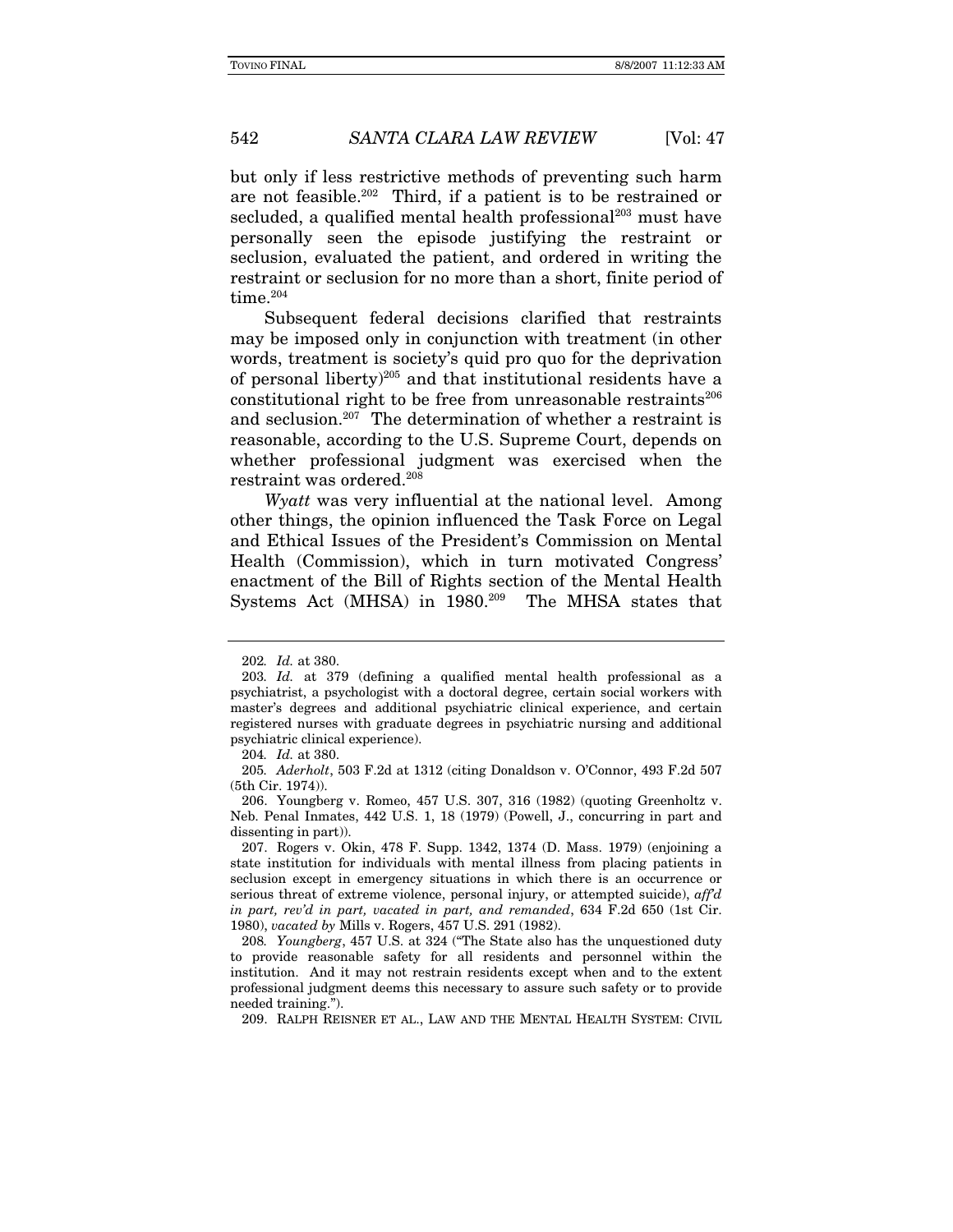persons receiving mental health services have the right to treatment in a setting and under conditions that are most supportive of their personal liberty and restrict such liberty only to the extent necessary consistent with such person's treatment.210 The Commission also recommended that individuals have the right to be free from restraint or seclusion imposed for reasons other than treatment or in an emergency situation.<sup>211</sup> Restraint and seclusion imposed for treatment or in an emergency situation, according to the Commission, should require the written order of a mental health professional.<sup>212</sup> Congress restated these rights in 1986 in its Bill of Rights for Mental Health Patients (Bill of Rights).213 Although the MHSA and the Bill of Rights indicate Congress' concern regarding inappropriate use of restraint and seclusion, these provisions have little teeth. Neither the MHSA nor the Bill of Rights establishes any enforceable rights or duties, including a private right of action.214 The MHSA and the Bill of Rights are merely precatory; they do no more than express a Congressional preference for appropriate use of restraint and seclusion.215

Although federal administrative agencies have attempted to impose enforceable duties relating to the use of restraint and seclusion on various types of health care providers, these efforts lacked specific applicability to the psychiatric setting until 1999. The Health Care Financing Administration  $(HCFA)^{216}$  in 1988 adopted final regulations governing the use of restraint and seclusion in intermediate care facilities for

AND CRIMINAL ASPECTS 1093 (4th ed. 2004).

 <sup>210.</sup> Mental Health Systems Act, 42 U.S.C. §§ 9501(1)(A)(i)-(ii) (2000).

<sup>211</sup>. Id. § 9501(1)(F).

<sup>212</sup>. Id.

<sup>213</sup>. Id. § 10841.

 <sup>214.</sup> Monahan v. Dorchester Counseling Ctr., Inc., 770 F. Supp. 43, 47 (D. Mass. 1991), aff'd, 961 F.2d 987 (1st Cir. 1992); Brooks v. Johnson & Johnson, Inc., 685 F. Supp. 107, 109 (E.D. Pa. 1988).

<sup>215</sup>. See Brooks, 685 F. Supp. at 108.

 <sup>216.</sup> On July 1, 2001, the federal agency known as the Health Care Financing Administration (HCFA) became the Centers for Medicare and Medicaid Services (CMS). CTRS. FOR MEDICARE & MEDICAID SERVS., 2002 FACT SHEET: FOR PHYSICIANS AND OTHER PROVIDERS: KEY NEWS FROM MEDICARE FOR 2002, at 1, available at  $\alpha$ http://www.cms.hhs.gov/Transmittals/downloads/B0165.pdf (last visited Feb. 17, 2007).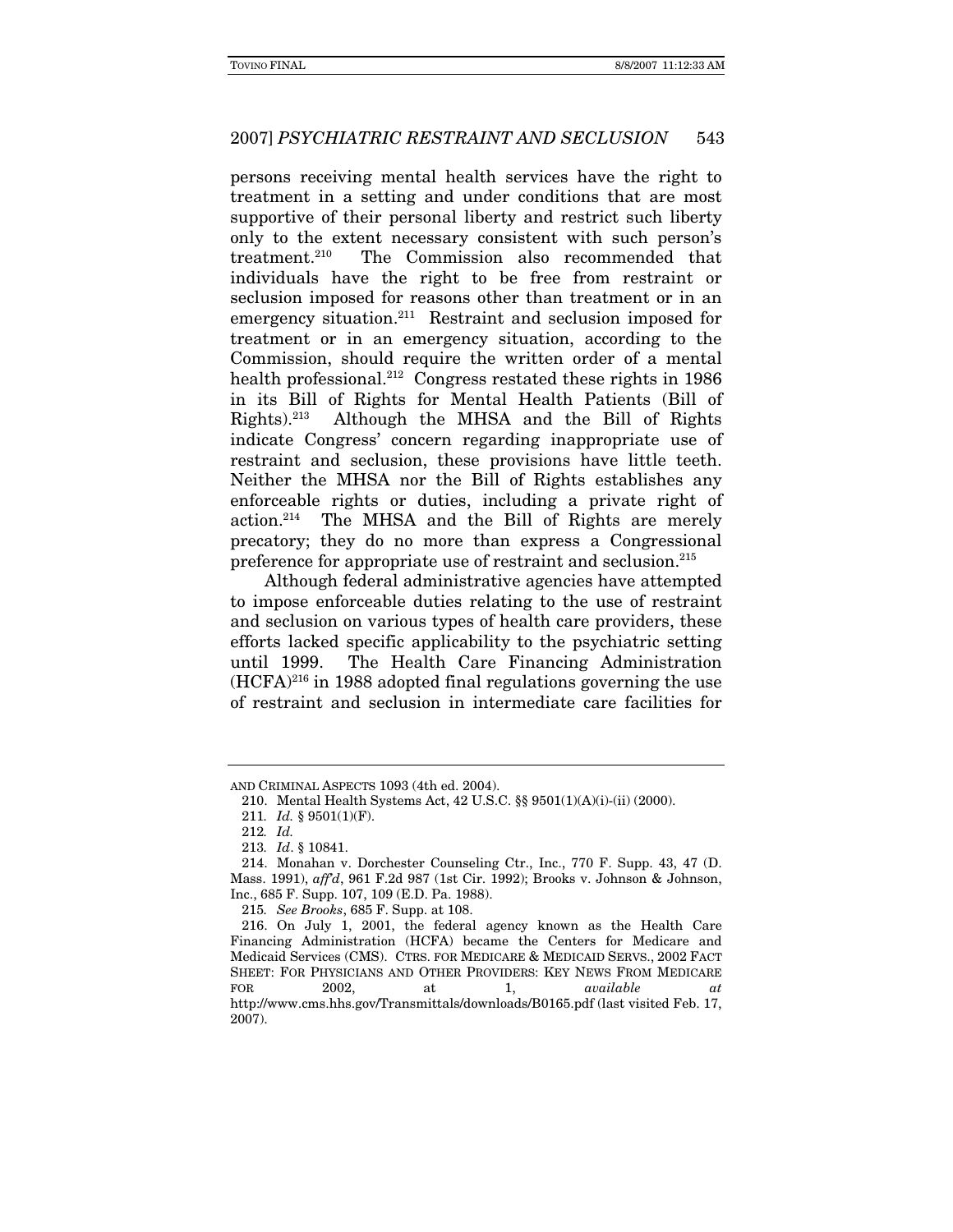individuals with mental retardation.<sup>217</sup> These regulations restrict the use of restraints to an "integral part of an individual program plan that is intended to lead to less restrictive means of managing and eliminating the behavior for which the restraint is applied" and to emergency measures that are necessary to protect the individual or others from injury.218 In 1991, HCFA adopted final regulations governing the use of restraint and seclusion in nursing homes that participate in the Medicare and Medicaid programs.219 These regulations ban all non-medical use of  $r$ estraint<sup>220</sup> and all use of seclusion<sup>221</sup> in covered nursing homes. Although both sets of regulations clarify the appropriate use of restraint and seclusion in a range of longterm care settings, they fail to address the use of restraint and seclusion in behavior management in the psychiatric setting.<sup>222</sup>

As part of its ongoing revisions to its Conditions of Participation for Hospitals (COPs), HCFA adopted in 1999 an interim final rule governing the use of restraint and seclusion for behavior management in public and private psychiatric hospitals and psychiatric units in general hospitals that participate in the Medicare Program.<sup>223</sup> The 1999 interim final rule, which was inspired in part by the Hartford Courant report identifying 142 restraint- and seclusionrelated deaths, $224$  acknowledged that in some emergency situations the use of restraint may be the least harmful way to protect an individual's safety and the safety of others.225

 <sup>217. 42</sup> C.F.R. §§ 483.450(c)-(d) (2006). The phrase "intellectual disability" is preferable to "mental retardation." I use "mental retardation" here to ensure consistency with the regulations.

<sup>218</sup>. Id. §§ 483.450(d)(1)(i)-(ii).

<sup>219</sup>. Id. §§ 483.13(a)-(b).

<sup>220</sup>. Id. § 483.13(a).

<sup>221</sup>. Id. § 483.13(b).

 <sup>222.</sup> GAO REPORT, supra note 1, at 3 ("The federal government regulates the use of restraint and seclusion in nursing homes and Intermediate Care Facilities for the Mentally Retarded, but until recently, no federal regulations governed their use in other facilities, such as psychiatric hospitals . . . .").

 <sup>223. 42</sup> C.F.R. § 482.13(f).

 <sup>224. 64</sup> Fed. Reg. 36,070, 36,070 (July 2, 1999) (codified at 42 CFR pt. 482) (discussing why HCFA needed to issue the patients' rights COP); id. at 36,078 (discussing the heightened awareness of unsafe restraint and seclusion practices due to media attention).

<sup>225</sup>. Id. at 36,078.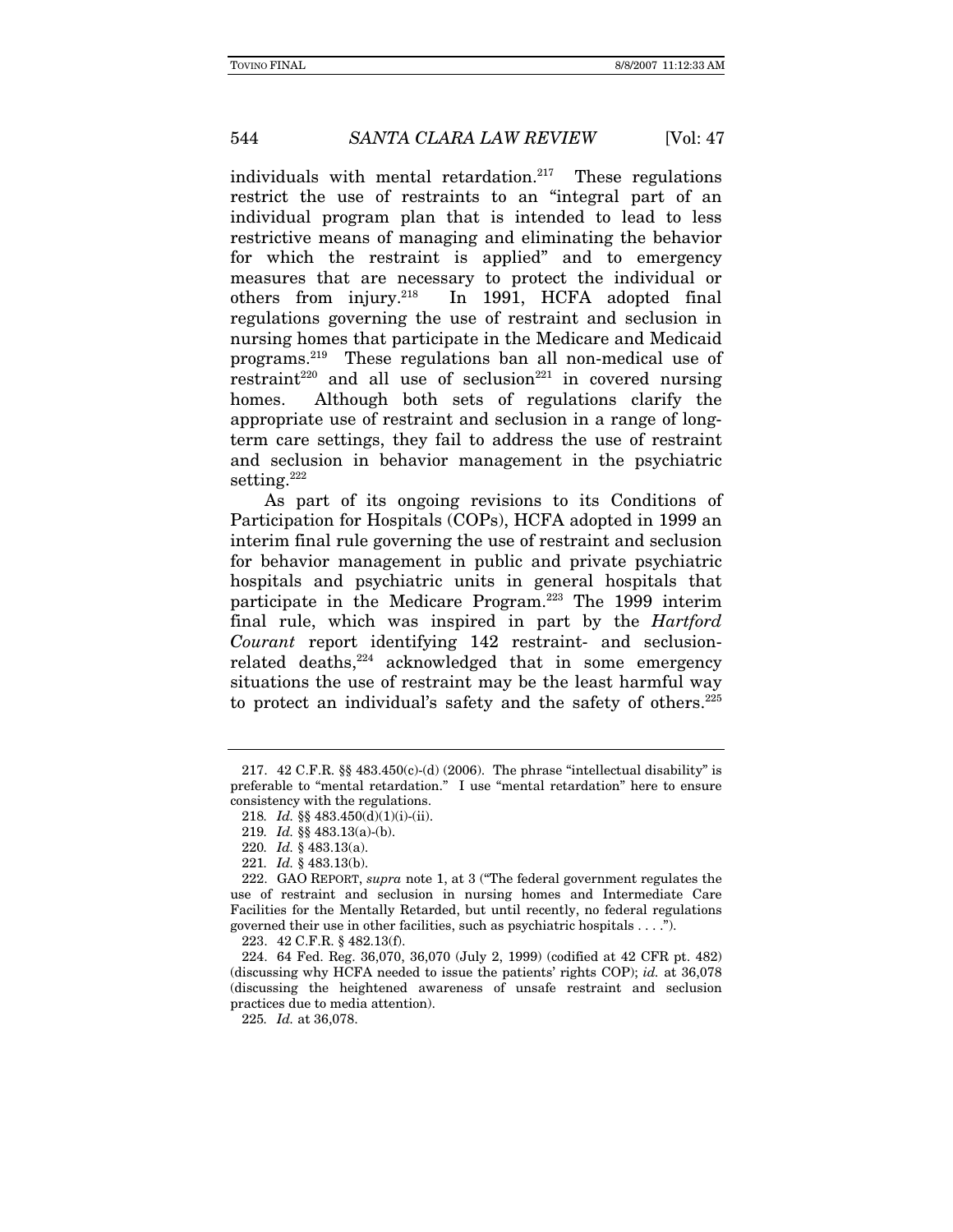The interim final rule thus required a balancing of interests:

[W]e believe that it is critical to reinforce appropriate restraints reduction by acknowledging the patient's right to be free from restraints except when the use of a restraint is the least restrictive option that will provide the greatest benefit to the patient (that is, the risks associated with the use of the restraint are outweighed by the risk of not using it). $226$ 

This balancing was formally codified in the COPs as a regulatory permission to use restraint<sup>227</sup> and seclusion,<sup>228</sup> but only if needed to ensure the patient's physical safety and less restrictive interventions have been determined to be ineffective to protect the patient or others from harm.<sup>229</sup>

In 2000, Congress enacted The Children's Health Act (CHA), one section of which amended part of the Public Health Service Act to establish minimum requirements regarding the use of restraint and seclusion in health care facilities that receive federal funds.<sup>230</sup> To conform the 1999 interim final rule to the requirements set forth in the CHA, the Centers for Medicare and Medicaid Services (CMS) issued new restraint and seclusions regulations in December 2006.231 Effective January 2007, the new regulations emphasize that patients in Medicare-participating hospitals have the right to be free from unnecessary restraint<sup>232</sup> or seclusion,<sup>233</sup> and that convenience, punishment, retaliation and coercion are not

<sup>226</sup>. Id. at 36,080.

 <sup>227.</sup> The COPs define restraint as a physical restraint or a drug that is used as a restraint. 42 C.F.R.  $\S$  482.13(e)(1)(i)(A)-(B). Physical restraints include any manual method or physical or mechanical device, material, or equipment attached or adjacent to the patient's body that the patient cannot easily remove that restricts the patient's freedom of movement or bodily access. Id. at  $\S$  $482.13(e)(1)(i)(A)$ . Drugs used as a restraint include medications used to control behavior or to restrict the patient's freedom of movement that are not part of the standard treatment for the patient's medical or psychiatric condition. Id. at § 482.13(e)(1)(i)(B).

 <sup>228.</sup> The COPs define seclusion as the involuntary confinement of a person in a room or an area where the person is physically prevented from leaving. Id. at  $§ 482.13(e)(1)(ii).$ 

<sup>229</sup>. Id. at §§ 482.13(e)(2)-(3).

 <sup>230.</sup> Children's Health Act of 2000, Pub. L. No. 106-310, § 3207 (codified as amended at 42 U.S.C. § 290ii (2000)).

 <sup>231.</sup> Patients' Rights Conditions of Participation, 71 Fed. Reg. 71,378, 71,379 (Dec. 8, 2006) (codified at 42 C.F.R. § 482.13(e) (2007)).

<sup>232</sup>. See supra note 1 (providing the new regulatory definition of restraint).

<sup>233</sup>. See supra note 2 (providing the new regulatory definition of seclusion).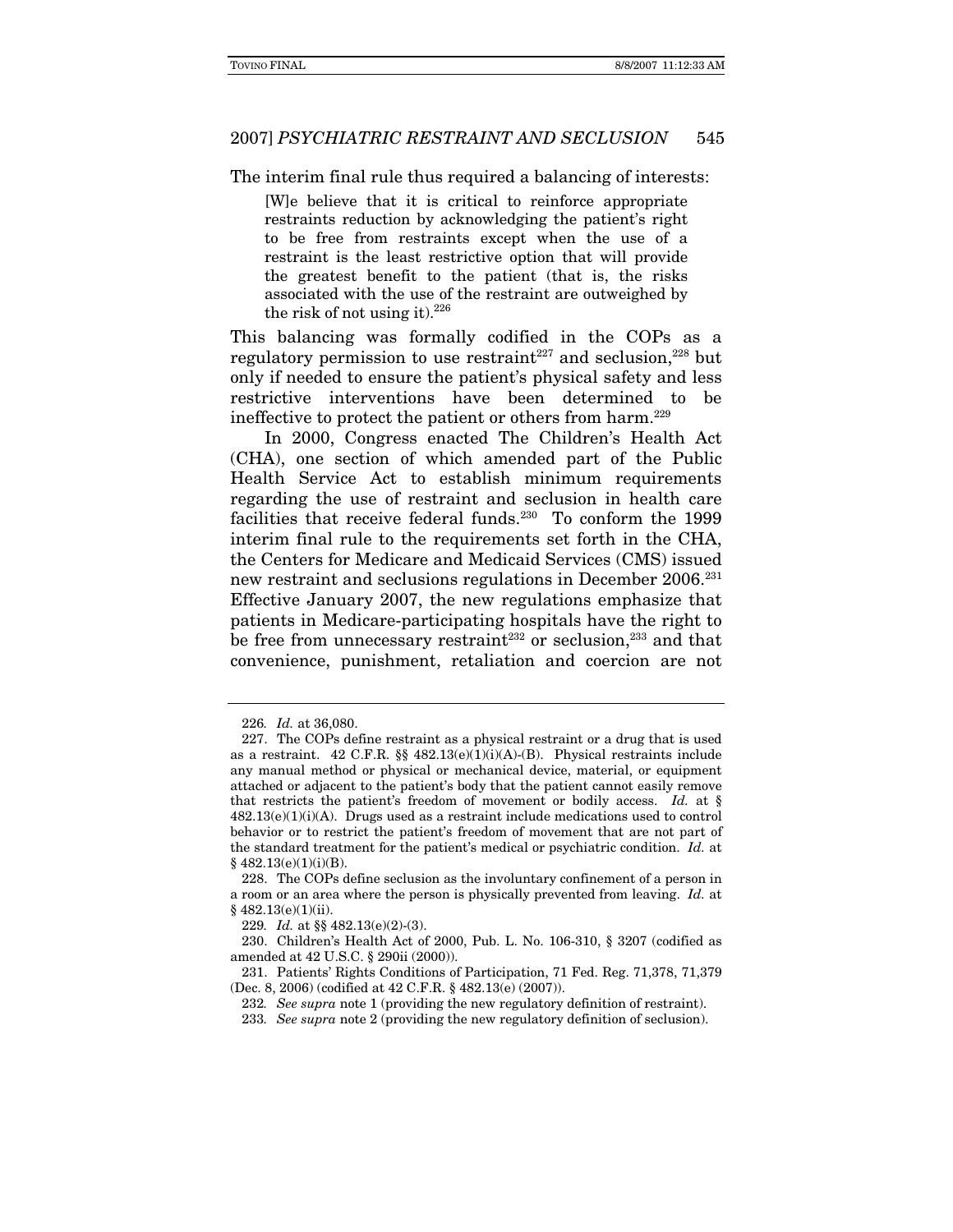acceptable reasons to use these interventions.<sup>234</sup> The new regulations contain several subtle and not-so-subtle changes from the 1999 interim final rule. Like the 1999 interim final rule, the new regulations establish a laundry list of requirements that must be satisfied before restraint or seclusion may be imposed on a patient receiving care at a Medicare-participating hospital.235 First and foremost, restraint or seclusion only may be used when a physician or other licensed independent practitioner (LIP) determines that less restrictive interventions have been ineffective to protect the patient, a staff member, or others from harm.<sup>236</sup> Unless superseded by a more stringent state law, "each order for restraint or seclusion used for the management of violent or self-destructive behavior that jeopardizes the immediate physical safety of the patient, a staff member, or others" is limited to four hours for adults eighteen years of age or older, two hours for children and adolescents nine to seventeen years of age, and one hour for children under nine years of age.237 When restraint and seclusion are used for the management of violent or self-destructive behavior, a physician, other LIP, registered nurse, or physician assistant with appropriate training must see the patient face-to-face within one hour after the intervention and must evaluate, among other things, the patient's reaction to the intervention, the patient's medical and behavioral condition, and the need to continue or terminate the intervention.238 Regardless of the length of time identified in the initial order, the practitioner must discontinue the intervention at the earliest possible time.<sup>239</sup>

The new regulations strengthen the training requirements applicable to physicians and other LIPs who order restraint and seclusion. Patients now have the right to safe implementation of restraint or seclusion by a trained staff member. $240$  Hospital policies must specify applicable

 <sup>234. 42</sup> C.F.R. § 482.13(e) (2007); Patients' Rights Conditions of Participation, 71 Fed. Reg. at 71,380.

<sup>235</sup>. See 42 C.F.R. § 482.13(e).

<sup>236</sup>. Id. § 482.13(e)(2).

<sup>237</sup>. Id. § 482.13(e)(8)(i).

<sup>238</sup>. Id. §§ 482.13(e)(12)(i)-(ii).

<sup>239</sup>. Id. § 482.13(e)(9).

<sup>240</sup>. Id. § 482.13(f).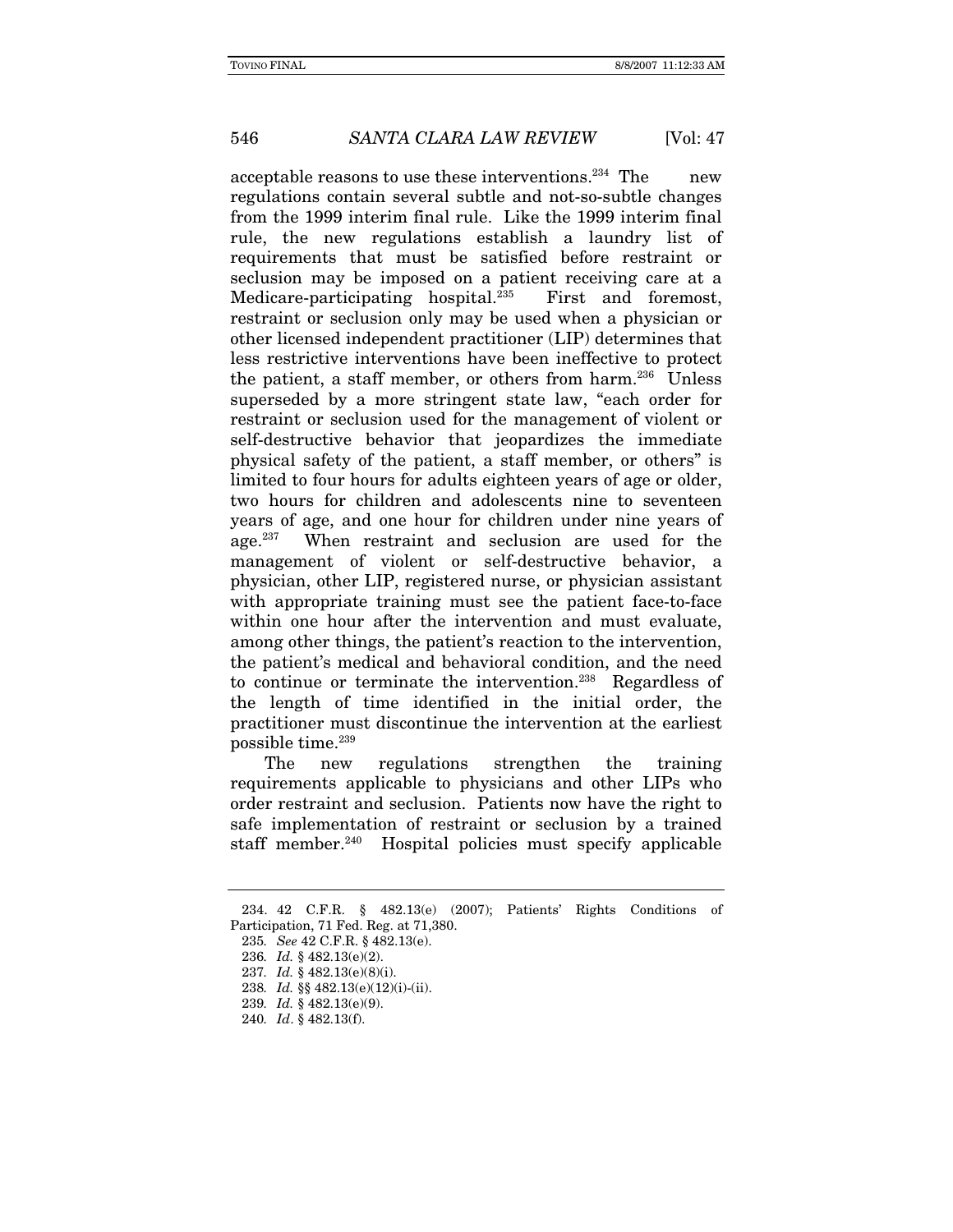training requirements, and physicians and LIPs must have a working knowledge of their hospital's policies regarding restraint and seclusion.241 Staff must be able to demonstrate competency in the application of restraints, the implementation of seclusion, and the monitoring and assessment of patients on whom restraint and seclusion have been imposed as part of their initial workplace orientation and subsequently on a periodic basis. $242$  The training must address the use of nonphysical intervention skills, behavioral changes that indicate that restraint and seclusion is no longer necessary, and staff and patient behaviors, events, and environmental factors that trigger instances of restraint and seclusion.<sup>243</sup>

The new regulations also impose more stringent reporting requirements. Hospital must report to CMS each death that occurs while a patient is in restraint or seclusion, each death that occurs within twenty-four hours after the patient has been removed from restraint or seclusion, and each death known to the hospital that occurs within one week after restraint or seclusion where it is reasonable to assume that use of restraint or placement in seclusion contributed directly or indirectly to a patient's death.<sup>244</sup> Hospitals must make the required reports no later than the close of the next business day following knowledge of the patient's death.245

 In summary, the new regulations attempt to minimize unsafe restraint and seclusion practices by: (1) establishing criteria for the imposition of restraint and seclusion; (2) identifying the individuals who are permitted to order restraint and seclusion; (3) limiting the length of time for which restraint and seclusion may be imposed; (4) strengthening the training requirements applicable to health care professionals involved in the imposition of these interventions; and (5) requiring the reporting of a broader class of patient deaths. The COPs do not, however, require Medicare-participating hospitals or psychiatric facilities to establish restraint- and seclusion-free environments.<sup>246</sup>

 <sup>241. 42</sup> C.F.R. § 482.13(e)(11).

<sup>242</sup>. Id. § 482.13(f)(1).

<sup>243</sup>. Id. § 482.13(f)(2).

<sup>244.</sup> Id.  $\frac{1}{2}$  482.13(g)(1).

<sup>245.</sup> *Id.* §  $482.13(g)(2)$ .

 <sup>246.</sup> Hospitals, behavioral health care providers, and other health care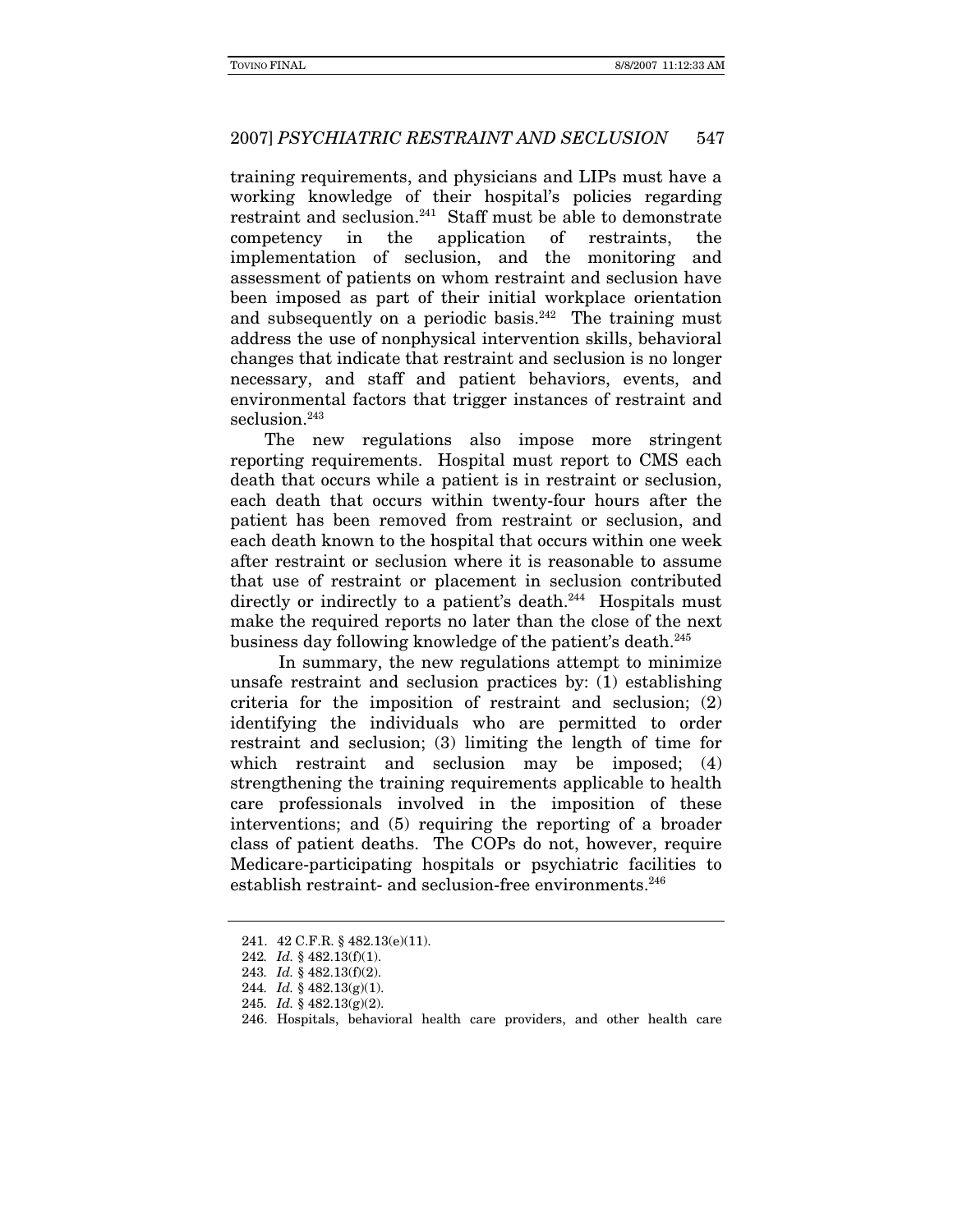#### C. State Law

States have long been interested in the regulation of restraint and seclusion use. Like other state legislatures during the early twentieth century, the Texas Legislature enacted in 1925 House Bill 249 (HB 249), a thencomprehensive piece of mental health legislation, one purpose of which was to regulate the restraint of state hospital patients who were classified as insane, mentally ill, or mentally defective.<sup>247</sup> HB 249 defined restraint to include both "therapeutic and chemical restraint[s]" and "confinement in a strong room as well as seclusion in solitary confinement," although it excepted from the definition "the prolonged bath, the hot or cold pack, or a medication when it is used as a remedial measure and not as a form of restraint."248 HB 249 restricted state hospitals from imposing restraints in the form of "muffs, waist straps, wristlets, anklets, camisoles, lock chairs, lock cribs, protection sheets or other devices

organizations that have received accreditation by a national accreditation body, such as the Joint Commission on Accreditation of Healthcare Organizations (JCAHO), generally are considered to be in compliance with the relevant COPs. See Nat'l Ass'n of Psychiatric Health Sys. v. Shalala, 120 F. Supp.2d 33, 35 (D.D.C. 2000). JCAHO accredits approximately eighty percent of the hospitals that participate in the Medicare program. GAO REPORT, supra note 1, at 16. JCAHO standards relating to restraint and seclusion are thus relevant. JCAHO has and enforces both hospital and behavioral health care standards. See JOINT COMM'N ON ACCREDITATION OF HEALTHCARE ORGS. [JCAHO], 2006 HOSPITAL ACCREDITATION STANDARDS (2006), available at http://www.jointcommission.org/NR/rdonlyres/F42AF828-7248-48C0-B4E6- BA18E719A87C/0/06\_hap\_accred\_stds.pdf; JCAHO, APPROVED STANDARDS ADDITIONS FOR BEHAVIORAL HEALTH SERVICES (2006), available http://www.jointcommission.org/NR/rdonlyres/09CDAFFB-D502-40C7-973C-A935DF05BC5C/0/bhc\_recovery\_oriented\_stds.pdf. Like the COPs, the JCAHO standards attempt to minimize unsafe restraint and seclusion practices by regulating the individuals who can order restraint and seclusion, the criteria for the imposition of restraint and seclusion, and the maximum length of time for which restraint and seclusion may be ordered, as well as establishing administrative and reporting requirements. See, e.g., JCAHO, 2006 HOSPITAL ACCREDITATION STANDARDS, supra. JCAHO's revised restraint and seclusion standard, effective January 1, 2001, allows restraint and seclusion to be used, but "only in an emergency, when there is an imminent risk of an individual physically harming himself or herself or others, including staff." See JCAHO, SETTING THE STANDARD 8 (2007), available at http://www.jointcommission.org/NR/rdonlyres/6C33FEDB-BB50-4CEE-950B-A6246DA4911E/0/setting\_the\_standard.pdf. The JCAHO standards do not require the elimination of restraint and seclusion in the psychiatric setting.

 <sup>247.</sup> H.B. 249, 1925 Leg., 1925 Tex. Gen. Laws 407.

<sup>248</sup>. Id. § 21, 1925 Tex. Gen. Laws at 414.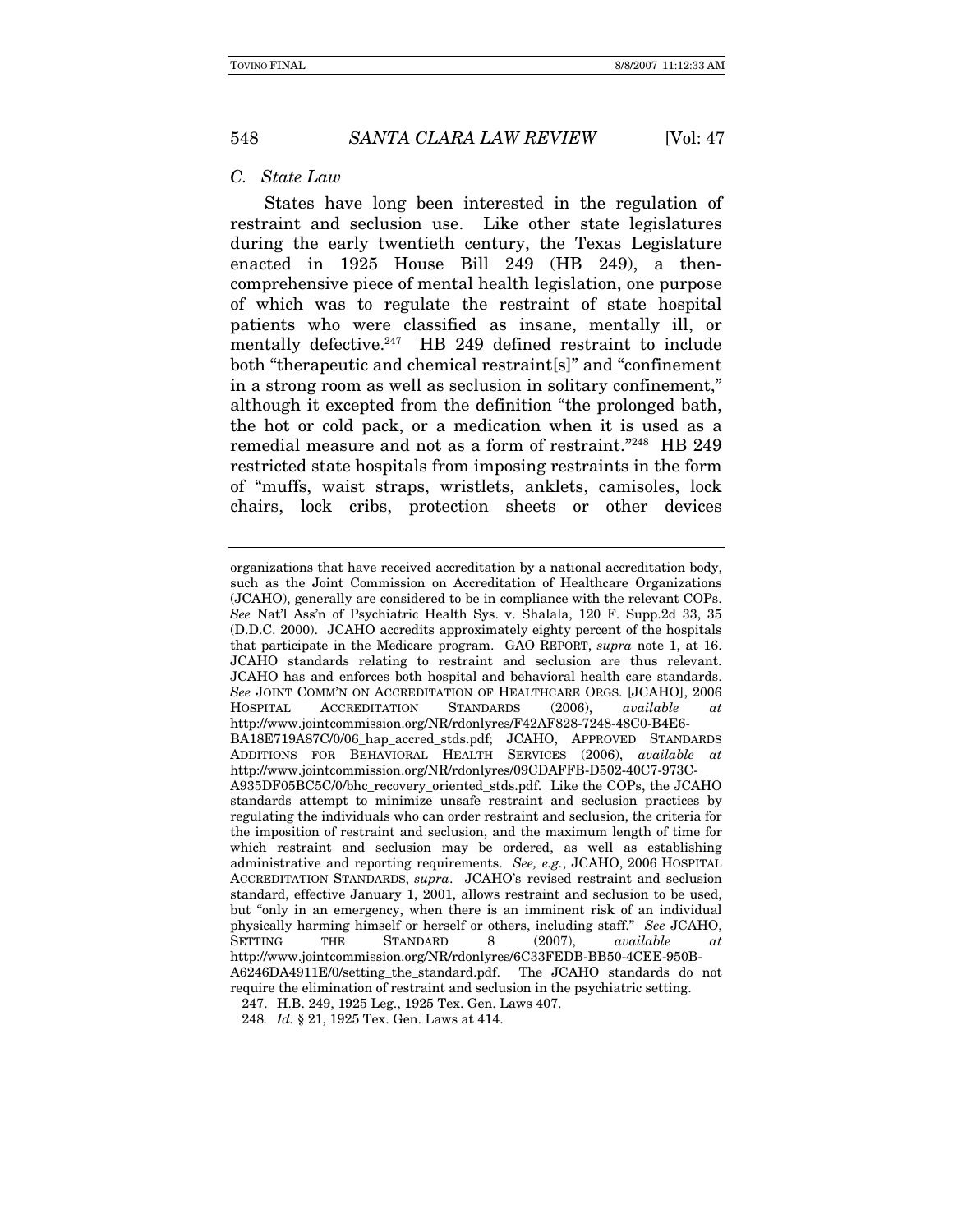interfering with free movement" unless the restraints were applied in the presence of the superintendent of the hospital, or of a physician, or an assistant physician employed by the institution, or on his written order preserved in the records of the institution. In addition, the case must have involved "extreme violence, active, homicidal and suicidal condition, physical exhaustion, infectious disease or following an operation or acts which have caused serious bodily injury."249 HB 249 did carve out an emergency exception permitting the use of restraints without the presence of the superintendent or a physician and without a written order if, after the imposition of the restraint, the use of the restraint was immediately reported to the superintendent or to a physician who immediately investigated the case and approved or disapproved of the restraint imposed.250

HB 249 further required the superintendent, physician, or assistant physician to personally keep under lock and key all implements or devices of restraint not in actual use, $251$  to document all cases of restraint use, and to make such records available to the governing body of mental hospitals in the state (the Board of Control) upon request.252 The records were required to include "the cause for [the restraint], the form used, the name of the patient, the time when the patient was placed under restraint and the time when released."253 State hospitals and employees who knowingly violated or willingly permitted the violation of the prohibitions against restraint were subject to fines of \$50 to \$300.254

In the mid-twentieth century, state legislatures codified their various mental health laws, including their restraint and seclusion laws, into separate mental health codes.255 For example, faculty members of The University of Texas School of Law, with help from the Hogg Foundation for Mental

<sup>249</sup>. Id. § 19, 1925 Tex. Gen. Laws at 413-14.

<sup>250</sup>. Id.

<sup>251</sup>. Id. § 20, 1925 Tex. Gen. Laws at 414.

<sup>252.</sup> Id. § 21, 1925 Tex. Gen. Laws at 414.

 <sup>253.</sup> Tex. H.B. 249.

<sup>254</sup>. Id. § 22.

<sup>255</sup>. See, e.g., MICH. COMP. LAWS § 330.1740 (2005), available at http://www.michigan.gov/documents/mentalhealthcode\_113313\_7.pdf (pertaining to restraint); Id. § 330.1742, available at http://www.michigan.gov/documents/mentalhealthcode\_113313\_7.pdf

<sup>(</sup>pertaining to seclusion).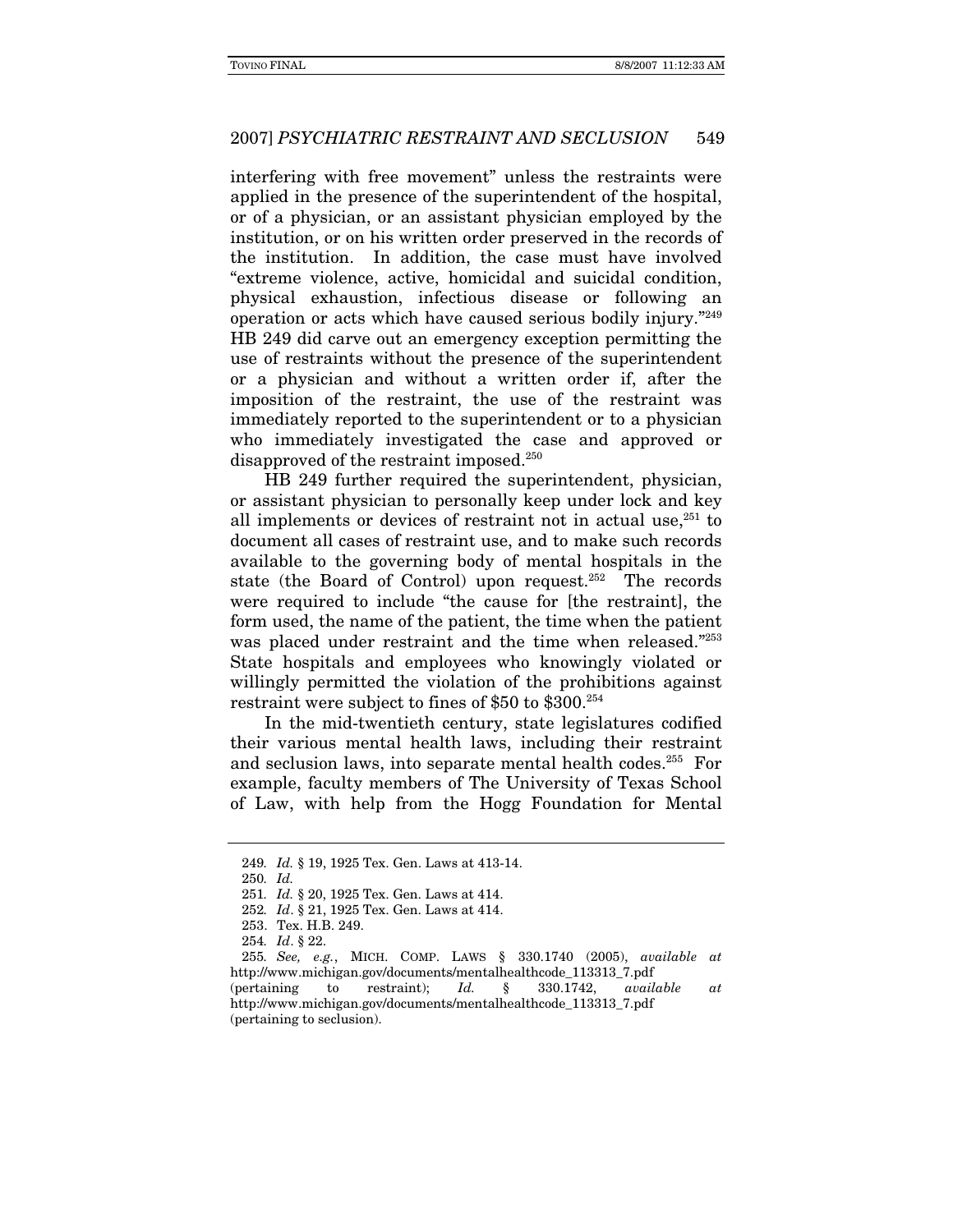Health and other public advocacy groups, drafted in 1957 the basis of Texas House Bill 6 (HB 6). When passed by the Texas Legislature, HB 6 established Texas' new Mental Health Code.256 One purpose of the Mental Health Code was to protect "the rights and liberty of every one." To that end, the Mental Health Code generally prohibited physical restraint use, although it did contain an exception for restraints that were prescribed by a physician, removed as soon as possible, and documented in the patient's medical record under the signature of the ordering physician.

Other states' mental health codes similarly regulated the use of restraint and seclusion<sup>257</sup> and, today, many states limit these interventions to "behavioral emergencies."258 A behavioral emergency is defined as a situation in which preventive, de-escalative, or verbal techniques have been considered and determined to be ineffective and it is necessary to prevent an individual from imminent death and substantial bodily harm to either himself or others.<sup>259</sup> Most states also expressly prohibit the use of restraint or seclusion as a form of discipline or punishment, for convenience, as a substitute for effective treatment, or to compensate for inadequate staffing.<sup>260</sup> These latter provisions perhaps are a response to statements in mandatory annual reports drafted by state insane asylums during the nineteenth century<sup>261</sup> indicating that restraints were imposed notwithstanding the prevailing theory of moral treatment when an insufficient

 261. As an example, an 1858 Texas law made it the duty of the superintendent of the State's Lunatic Asylum to "keep a register of all patients received and discharged, and of the operations of the Asylum, . . . and report the general results to the Governor on the first day of October of each year." 1858 Tex. Gen. Laws 117, ch. 93 § 10.

 <sup>256.</sup> Tex. Mental Health Code, ch. 243, § 1, 1957 Tex. Gen. Laws 505.

<sup>257</sup>. See, e.g., MICH. COMP. LAWS § 330.1740.

 <sup>258. 25</sup> TEX. ADMIN. CODE § 415.261 (2006).

<sup>259</sup>. Id. § 415.253(a)(2) (2006).

<sup>260</sup>. See, e.g., COLO. REV. STAT. § 27-10.5-115(8) (2005) ("Physical restraint shall not be employed as punishment, for the convenience of staff, or as a substitute for a program of services and supports."); CONN. GEN. STAT. § 19a-550(b)(8) (2006) (stating that each patient shall be "free from mental and physical abuse, corporal punishment, involuntary seclusion and any physical or chemical restraints imposed for purposes of discipline or convenience and not required to treat the patient's medical symptoms"); FLA. STAT. ANN. § 394.459(4)(c) (West 2006) ("A facility may not use seclusion or restraint for punishment, to compensate for inadequate staffing, or for the convenience of staff.").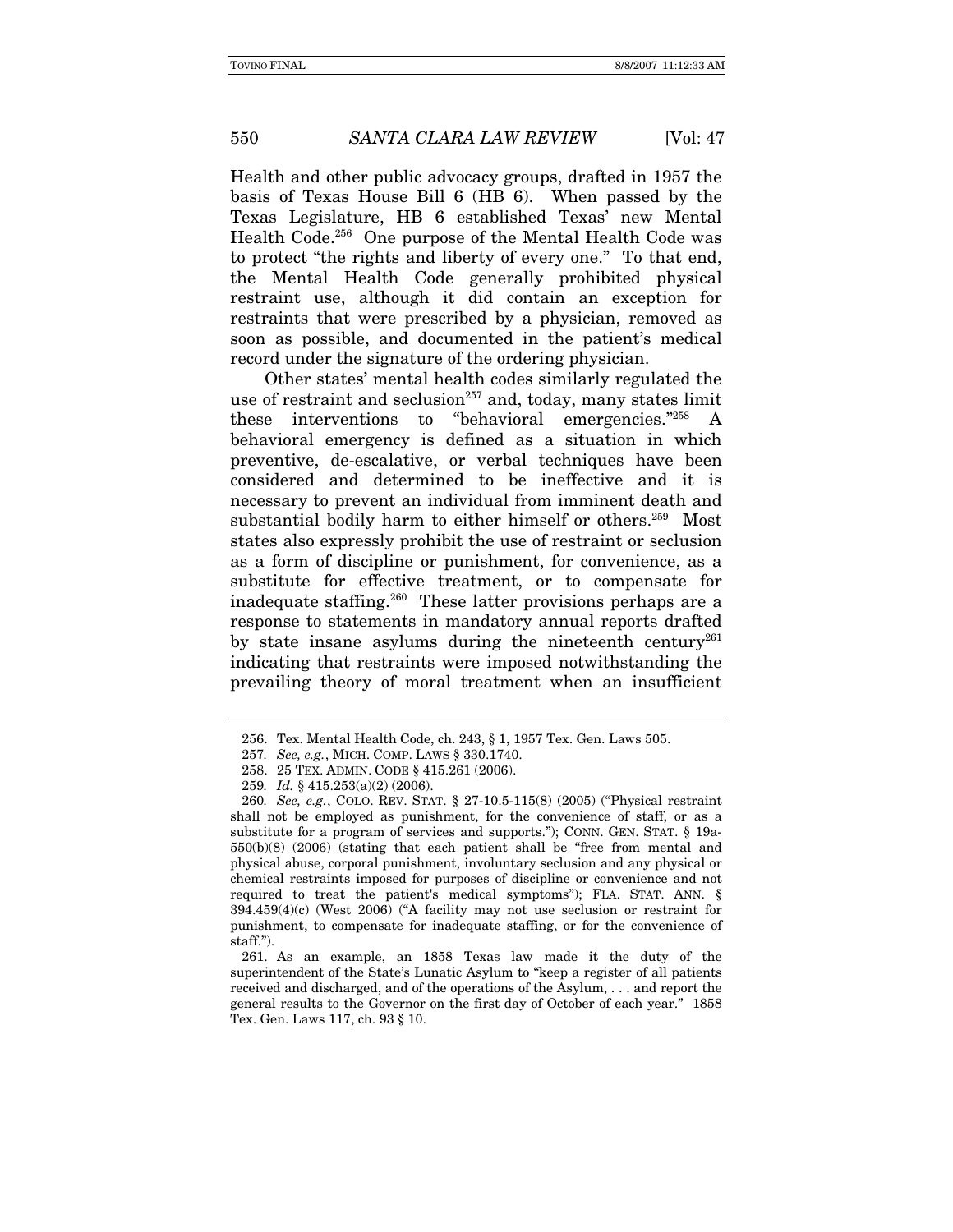. . . .

### 2007] PSYCHIATRIC RESTRAINT AND SECLUSION 551

number of attendants were responsible for supervising too large a number of highly excited patients.<sup>262</sup> Many states now prohibit the use of restraint and seclusion to compensate for inadequate staffing,<sup>263</sup> although their legislatures have not provided the requested appropriations that would secure an adequate number of trained staff members.

For some states, regulations limiting the use of restraint and seclusion to behavioral emergencies were insufficient. The Commonwealth of Pennsylvania became so concerned about the dangers associated with restraint and seclusion that a representative of the Pennsylvania Department of Public Welfare announced in 1997 and that restraint use should be eliminated altogether.<sup>264</sup>

N. TEX. HOSP. FOR THE INSANE, FOURTH ANNUAL REPORT 12-13 (1888) (internal citations omitted); see also ROTHMAN, supra note 27, at 149 ("Attendants were too few—only one for every fifteen patients—to allow close supervision to obviate mechanical restraints.").

263. See, e.g., supra note 263.

 264. Susan Stefan, Successful Restraint and Seclusion Reduction Programs as Quality Indicators for Psychiatric Services, MEDSCAPE, Apr. 10, 2006, http://www.medscape.com/viewarticle/528949\_2 (last visited Mar. 1, 2007). More recently, New Jersey Assemblyman Eric Munoz introduced in 2006 a bill

 <sup>262.</sup> One such annual report stated:

In the thing of RESTRAINT, MECHANICAL AND CHEMICAL, one about as bad as the other—neither to be thought of in a properly organized, well conducted hospital for the insane. All authorities upon the management of the insane condemn both. . . . It might be stated that as the quality of personal attendance improves the record will show a diminished amount of mechanical restraint, so that the latter may be regarded in some degree a gauge or measure of the former. . . .

<sup>. . .</sup> Although the medical officers of the Institution are as much opposed to mechanical restraint as any one can be, and reprobate its use as strongly, yet, owing to the lack of suitable attendants upon an excited household, have been compelled to hold recourse to it, in some of its most objectionable forms. Between 50 and 60 patients, all more or less and not a few highly excited, in wards with their gallery attachments over 200 feet long, with two attendants to look after them, besides the ward work to do, what was to be done? Sleeves, muffs, wristlets, crib-beds and other relics of barbarism in the treatment of the insane—"tell if not in Gath, publish it not in the streets of Askelon, lest the uncircumcised rejoice"—have been freely used; no help for it. But where there are but two attendants on such wards, the dining room attendant who properly keeps a dining room for fifty patients the china closet, knives, forks, spoons, crockery and glassware—in the condition they are required to be kept in this Institution, finds little time for ward work. On Sundays, when one of the ward attendants has an off, as is the custom of all institutions of this kind, there is but one attendant most of the time on the ward.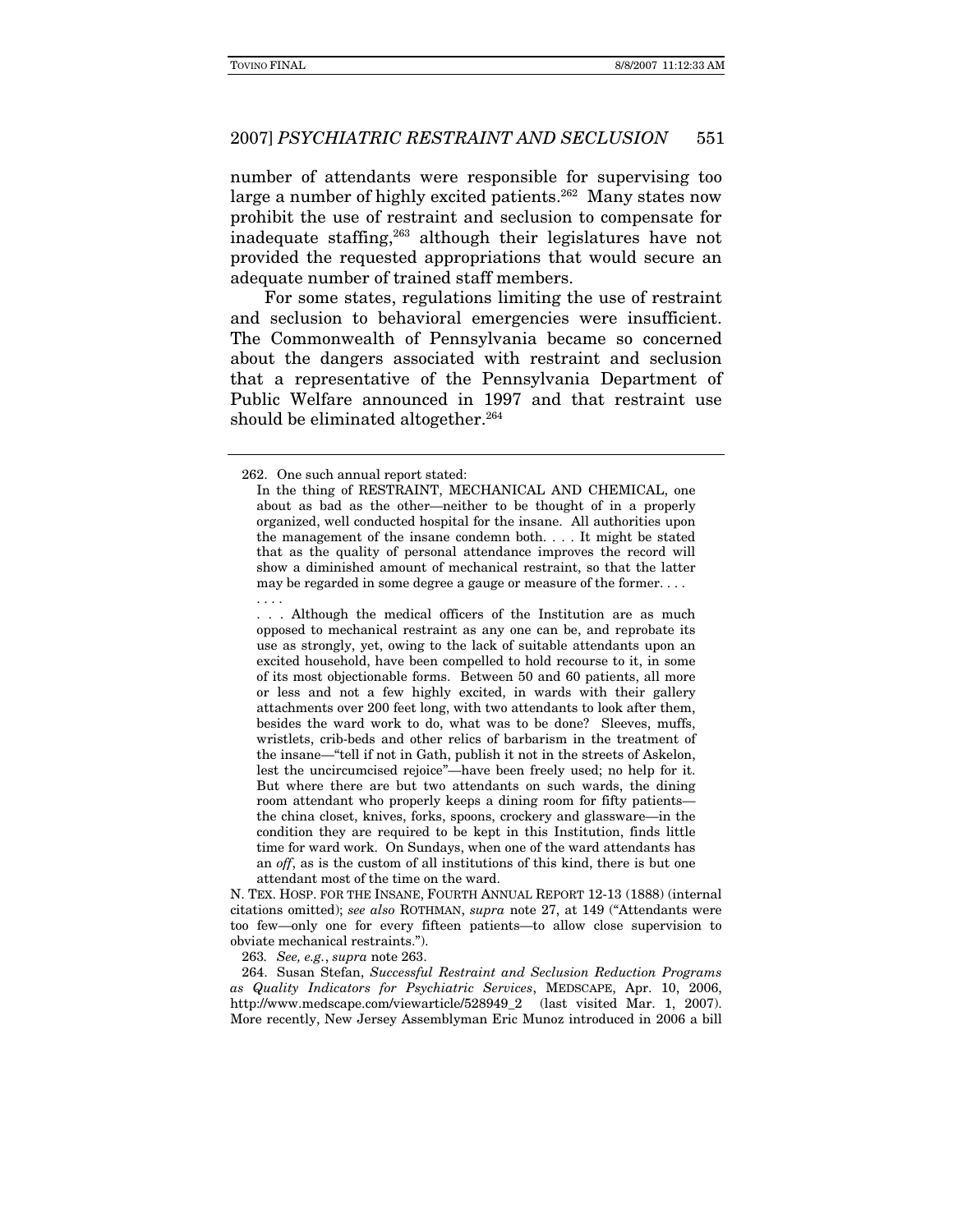Other lawmakers appear less certain about the need to completely eliminate the use of restraint and seclusion in the psychiatric context. In February 2006, New York Assemblyman Peter Rivera introduced a bill that would loosen his state's Mental Hygiene Law to permit certain physician assistants and nurse practitioners to order the restraint of a patient.<sup>265</sup> South Carolina Senator Thomas Alexander introduced similar legislation in March 2005 that would amend his state's Rights of Mental Health Patients Act to permit licensed independent practitioners to order restraint or seclusion in a mental health or alcohol and drug abuse facility.266

Still other states are taking a middle position that supports more stringent regulation designed to reduce unsafe restraint and seclusion practices, while not eliminating the interventions altogether. In 2005, the Texas Legislature clarified that mental hospitals, mental facilities, and several other classes of institutions may not administer a restraint that obstructs a patient's airway, impairs a patient's breathing, or interferes with the patient's ability to communicate.267 The Texas Legislature further clarified that prone (face-down) or supine (face-up) holds may be used only for certain limited periods of time, as a last resort when other less restrictive interventions have proven to be ineffective, and when a trained observer ensures that the patient's

limiting the use of restraint and seclusion in state facilities servicing individuals with developmental disabilities. H.B. 948, 2006 Leg., 212th Assemb. (N.J. 2006). Outside the psychiatric and developmental disability context, a number of state legislatures recently have considered bills that would regulate the use of restraint and seclusion in public schools. See, e.g., S.B. 906, 2005 Gen. Assemb. Sess. (N.C. 2005); H.B. 1792, 59th Leg., Reg. Sess. (Wash. 2005). Over the last ten years, Pennsylvania's goal of restraint and seclusion elimination was incorporated at the federal level, including by Senator Chris Dodd's Child and Adolescent Mental Health Resiliency Act of 2006. See Child and Adolescent Mental Health Resiliency Act of 2006, S. 3449, 109th Cong. (2006). Introduced to Congress on June 6, 2006, Senate Bill 3449 would amend the Public Health Service Act to require the Secretary of the Department of Health and Human Services to develop and disseminate educational materials that encourage eliminating the use of restraint and seclusion in all facilities or programs that care for children and adolescents, and to train mental health professionals and others on alternatives to restraint and seclusion. Id.

 <sup>265.</sup> A. 9986, 2006 Leg. Sess. (N.Y. 2006).

 <sup>266.</sup> S. 683, 2005 Leg., 116th Sess. (S.C. 2005-2006).

 <sup>267.</sup> S.B. 325, 79th Leg., Reg. Sess. (Tex. 2005) (codified at TEX. HEALTH & SAFETY CODE § 322.051(a) (Vernon 2005)).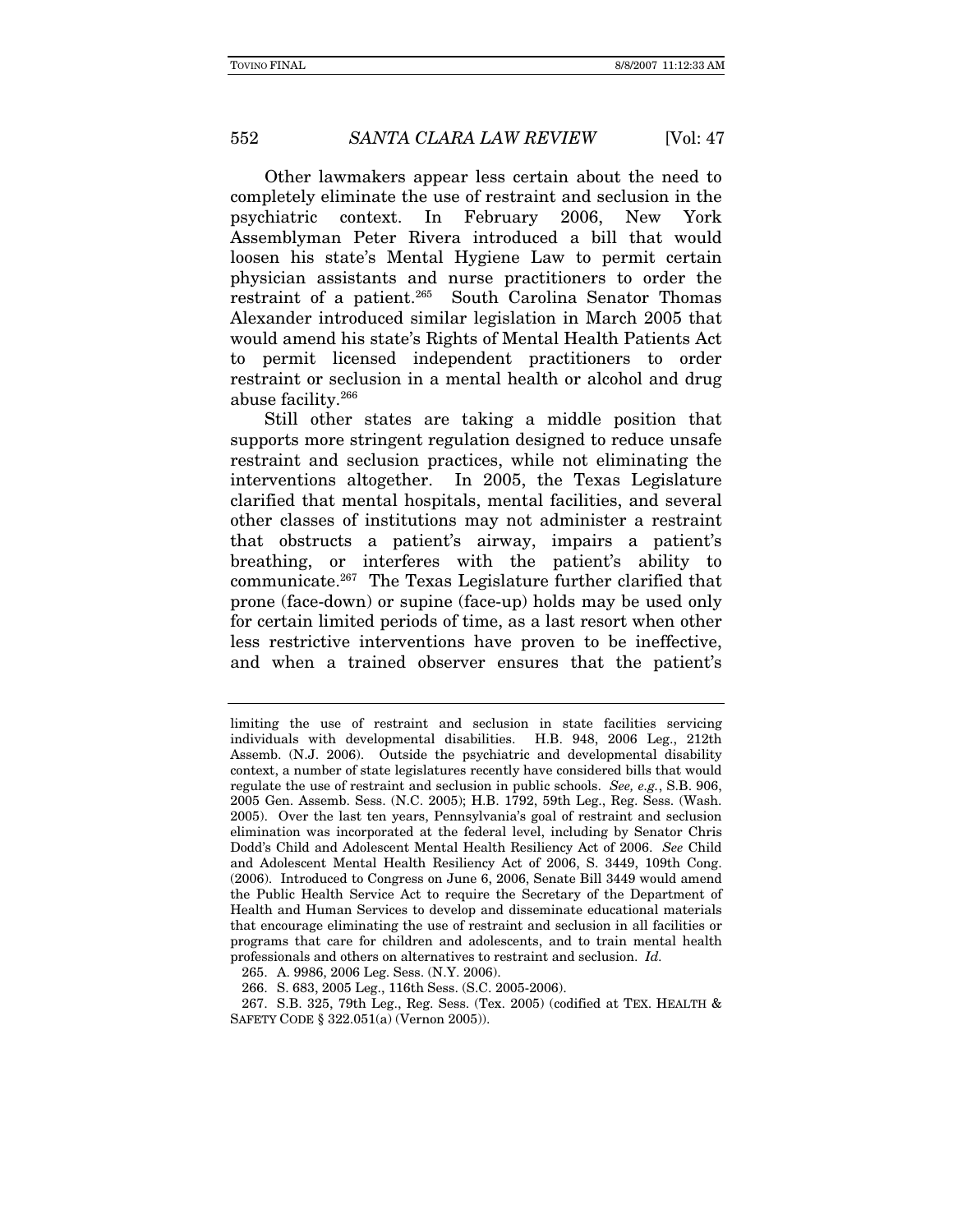breathing is not impaired.268 The legislation also charges Texas' administrative agencies with adopting implementing regulations that define acceptable restraint holds, address the use of seclusion, and develop practices to decrease the frequency of the use of restraint and seclusion.<sup>269</sup>

Other states continue to study the best legislative direction. Connecticut, for example, introduced a bill in 2006 that would require two state commissioners to review the extent to which individuals with psychiatric disabilities are afforded certain rights required by statute, including the right to restrictions on the imposition of mechanical restraint and seclusion.270 The commissioners are to report their findings and recommendations to the Connecticut General Assembly no later than July 1,  $2007.^{271}$ 

#### V. CONTEXTUALIZING THE RESTRAINT AND SECLUSION PROBLEM

I now return to the question of whether the centuries-old restraint and seclusion controversy will be solved by legislation, as proposed by mental health consumer advocacy organizations, eliminating the psychiatric use of these interventions. Here I argue that blanket elimination strategies should not be adopted without first disentangling more fundamental problems relating to mental health care access and finance.

### A. Lack of Access to and Financing for Basic Mental Health Care

Studies show that the factors that contribute to the use of restraint and seclusion are similar to the factors that lead to inpatient psychiatric admission.272 These factors include extreme aggression, assaultive behavior, attempted suicide,

 <sup>268.</sup> TEX. HEALTH & SAFETY CODE § 322.051(b) (Vernon 2005).

<sup>269</sup>. Id. § 322.052(a).

 <sup>270.</sup> H.B. 5542, Gen. Assem., Feb. Sess. (Conn. 2006).

<sup>271</sup>. Id.

<sup>272</sup>. See Cotton, supra note 3, at 443-45; William T. Garrison, Aggressive Behavior Seclusion and Physical Restraint in an Inpatient Child Population, 23 J. AM. ACAD. CHILD PSYCHIATRY 448, 448 (1984); Paramjit T. Joshi et al., Use of the Quiet Room on an Inpatient Unit, 27 J. AM. ACAD. CHILD & ADOLESCENT PSYCHIATRY 642, 642 (1988); Paul H. Soloff, Seclusion and Restraint in 1985: A Review and Update, HOSP. & COMMUNITY PSYCHIATRY 652, 652 (1985).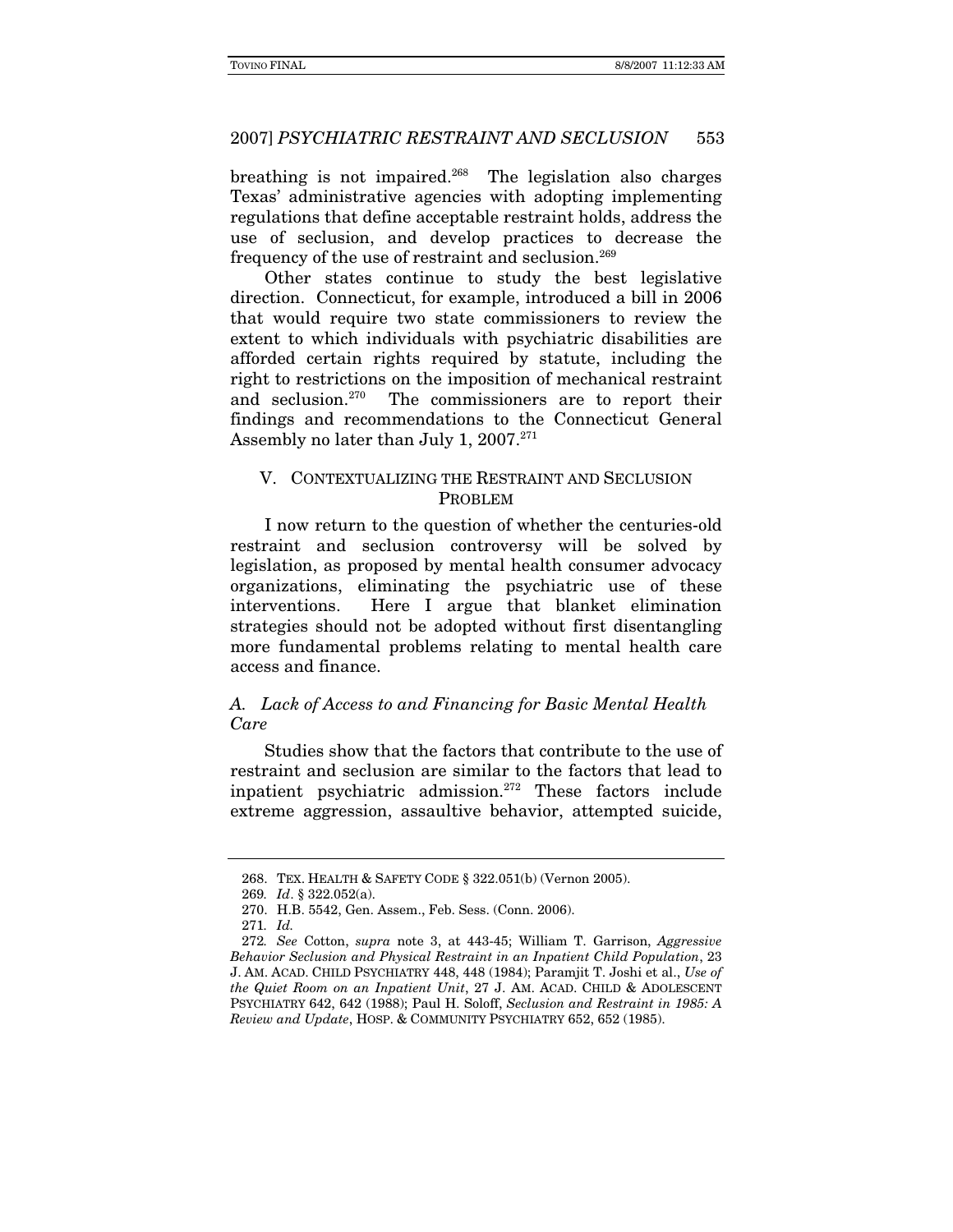self-injury including cutting, and destruction of property using fire, feces, and other means. $273$  Individuals who engage in these behaviors frequently have pathological family histories, attentional and learning problems, poor self-esteem and impulse control, maladaptive coping strategies, and immature defenses.274 Socially, these individuals tend to "live in poverty with family histories of loss, violence, neglect, and abuse."275 The therapeutic management of these individuals requires basic mental health care interventions that can help stop these maladaptive cycles and initiate healthier processes of adaptation and development.276

Early detection, assessment, and linkage with mental health treatment and support can prevent mental health problems from compounding into conditions that may lead to restraint and seclusion.277 Early mental health interventions may lessen long-term conditions that breed violent and assaultive behavior.278 On the other hand, "untreated and undertreated" mental illness, especially paranoid schizophrenia, predisposes individuals to attempted suicide, homicide, and other aggressive behaviors that can lead to the use of restraint and seclusion.<sup>279</sup>

All of these studies suggest that access to basic mental health care can help individuals avoid more serious mental health conditions, the symptomatic behaviors of which may lead to the use of restraint and seclusion. Unfortunately, it goes without saying that not all Americans have access to basic mental health care. Although one in five American children have a mental disorder,<sup>280</sup> and between five and nine

<sup>273</sup>. See Cotton, supra note 3, at 444.

<sup>274</sup>. Id.

<sup>275</sup>. Id.

<sup>276</sup>. Id.

 <sup>277.</sup> PRESIDENT'S NEW FREEDOM COMM'N ON MENTAL HEALTH, ACHIEVING THE PROMISE: TRANSFORMING MENTAL HEALTH CARE IN AMERICA 57 (2003) [hereinafter PRESIDENT'S NEW FREEDOM].

<sup>278</sup>. Id. at 60 (citing JACK P. SHONKOFF & DEBORAH A. PHILLIPS, FROM NEURONS TO NEIGHBORHOODS: THE SCIENCE OF EARLY CHILDHOOD DEVELOPMENT (2000)).

 <sup>279.</sup> Sharfstein, supra note 119, at 1.

 <sup>280.</sup> BAZELON CTR. FOR MENTAL HEALTH LAW, FAST FACTS ON INSURANCE COVERAGE AND ACCESS TO SERVICES FOR CHILDREN WITH SERIOUS MENTAL HEALTH NEEDS (2004), available at http://www.bazelon.org/issues/insurance/factsheets/children.pdf [hereinafter BAZELON] (citing U.S. DEP'T OF HEALTH AND HUMAN SERVS., MENTAL HEALTH: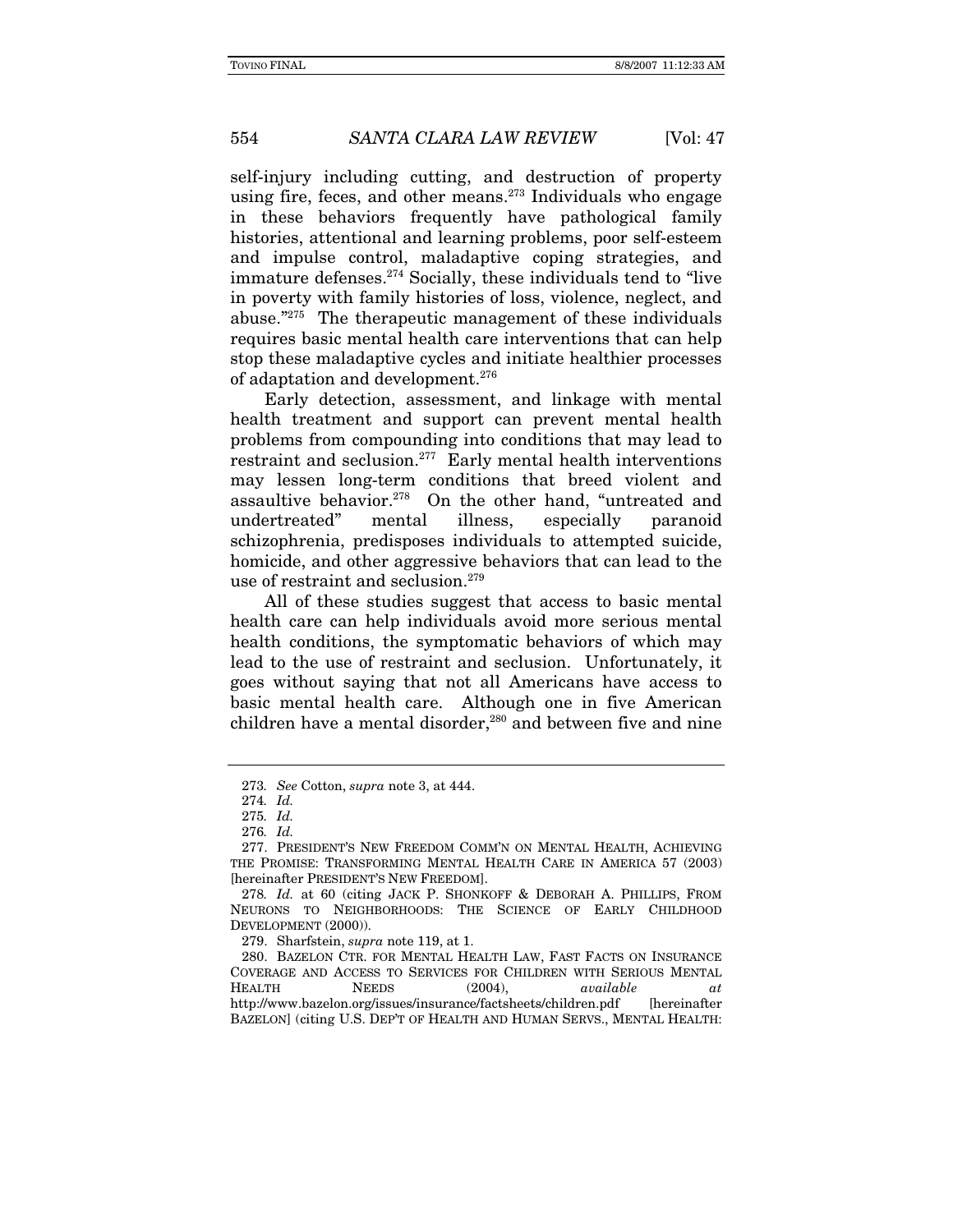percent of children have a serious emotional disturbance,<sup>281</sup> approximately twelve percent of American children are uninsured.282 Seventy-nine percent of children and adolescents who have mental health conditions that require evaluation did not receive any evaluation or mental health treatment in 1997.<sup>283</sup> Twenty percent of non-elderly adults are uninsured, and the majority of adults with mental health problems also did not receive a mental health evaluation or treatment in the previous year.284 According to the U.S. Surgeon General, less than one-third of adults with a diagnosable mental disorder, and even a smaller proportion of children, receive mental health services in a given year.<sup>285</sup> In summary, access to basic mental health care can help individuals avoid more serious conditions that may lead to the use of restraint and seclusion.

Unfortunately, it goes without saying that even for those children and adults who are insured, mental health coverage is not always obtainable.<sup>286</sup> Access to mental health care is restricted by private health insurance coverage limits, public insurance eligibility restrictions, and shortfalls in state budgets.287 Notwithstanding federal and state laws that attempted to ensure parity in mental health care coverage,<sup>288</sup> eighty-seven percent of health plans that complied with these laws place limits on mental health coverage that they do not place on medical or surgical care.<sup>289</sup> Of these health plans,

A REPORT OF THE SURGEON GENERAL (1999)).

<sup>281</sup>. Id. (citing PRESIDENT'S NEW FREEDOM, supra note 278).

<sup>282</sup>. Id. (citing KAISER COMM'N ON MEDICAID AND THE UNINSURED, HEALTH COVERAGE IN AMERICA: 2002 DATA UPDATE (2003)).

<sup>283</sup>. See id.

<sup>284.</sup> See id. ("Adults are more likely to be uninsured than children because public coverage is designed primarily to help low-income children.").

 <sup>285.</sup> NAT'L MENTAL HEALTH ASS'N, A CALL FOR INVESTMENT: EXPANDING COMMUNITY-BASED MENTAL HEALTH SERVICES 2 (2000).

 <sup>286.</sup> BAZELON, supra note 281, at 2 (citing Ctr. on an Aging Soc'y, Georgetown Univ., Issue Brief: *Child & Adolescent Mental Health Services: Whose Responsibility is it to Ensure Care?*, DATA PROFILES (2003), available at http://ihcrp.georgetown.edu/agingsociety/pdfs/mentalhealth.pdf).

<sup>287</sup>. Id.

<sup>288</sup>. See Mental Health Parity Act of 1996, 42 U.S.C. § 300gg-5 (2001); NAT'L MENTAL HEALTH ASS'N, WHAT HAVE STATES DONE TO ENSURE INSURANCE PARITY? (2005), available at http://www1.nmha.org/state/parity/state\_parity.pdf (summarizing state mental health parity laws).

 <sup>289.</sup> U.S. GEN. ACCOUNTING OFFICE, No. GAO/HEHS-00-95, MENTAL HEALTH PARITY ACT 5 (2000), available at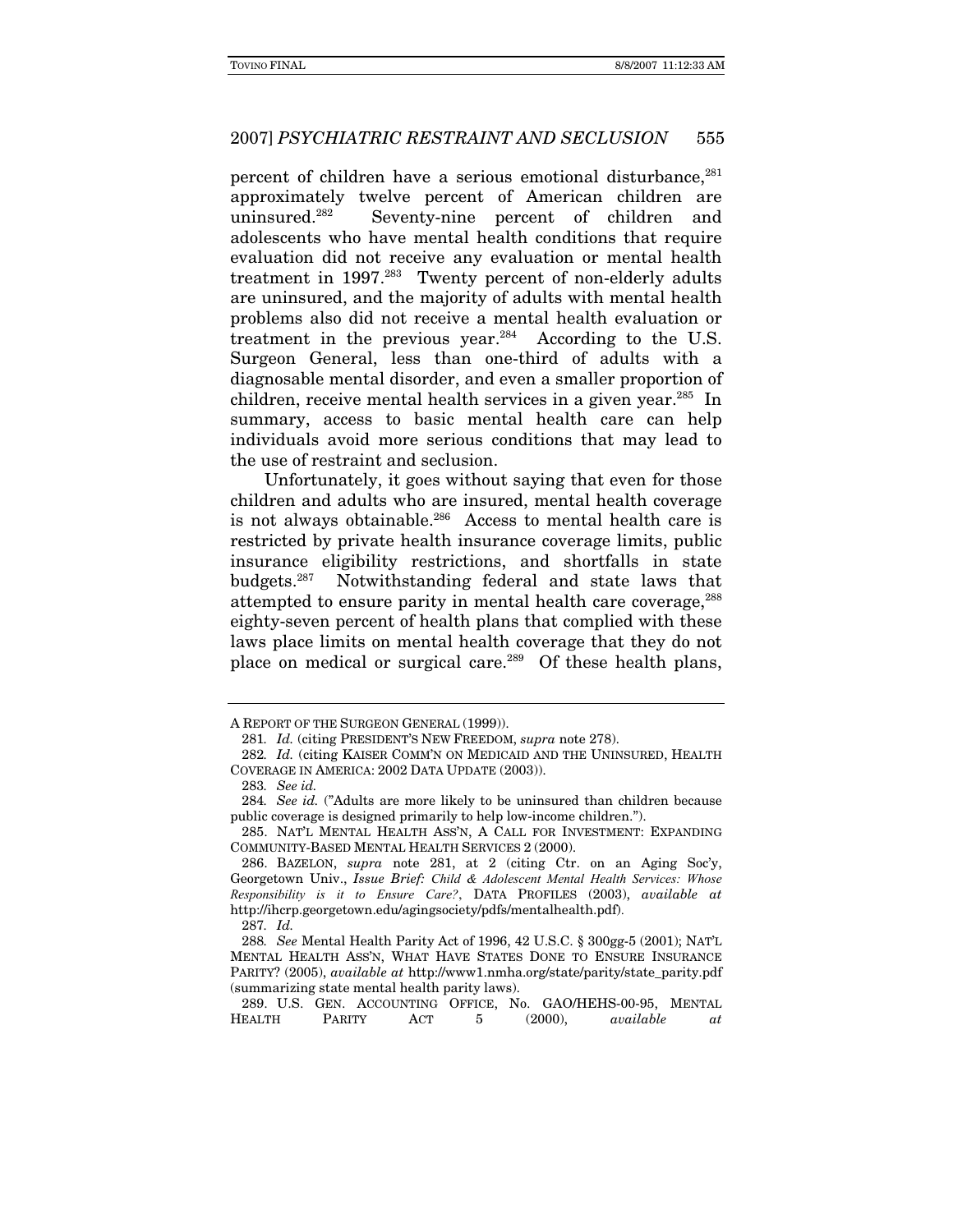sixty-six percent have lower outpatient office visit limits, sixty-five percent have lower hospital day limits, twentyseven percent have higher outpatient office visit co-payments, and twenty-five percent have higher outpatient office visit coinsurance.290 These statistics are significant given the expense of mental health care.<sup>291</sup> Just one outpatient therapy session can cost more than one hundred dollars, and residential treatment facilities that provide twenty-four-houra-day, seven-day-a-week, mental health care can cost more than  $$250,000$  per year.<sup>292</sup>

Public mental health insurance coverage does not ensure access to all types of mental health care delivery programs.293 Although State Child Health Insurance Program (S-CHIP) plans do pay for mental health care, the care that is covered is inpatient and outpatient care, not school-based and residential care.294 And, although the Early and Periodic Screening, Diagnosis, and Treatment (EPSDT) program mandates the provision of all necessary medical services (including mental health services) to Medicaid-eligible children, many of these children are not receiving the screenings for which they are eligible. $295$  State budget cuts also may continue to reduce access to mental health care.<sup>296</sup> Over a recent ten-year period, expenditures for mental health and substance abuse decreased relative to overall healthcare expenditures by thirteen percent.<sup>297</sup> State budget shortfalls combined with skyrocketing medical costs may cause some children from low-income families to lose their health care coverage while other children may experience a reduction in coverage.298

293. Id. at 3.

294. Id. (citing Center on an Aging Society, supra note 289).

295. Id.

http://www.gao.gov/new.items/he00095.pdf.

 <sup>290.</sup> BAZELON, supra note 281, at 2 (citing U.S. GEN. ACCOUNTING OFFICE, supra note 292).

<sup>291</sup>. Id. at 2.

<sup>292</sup>. Id. (citing U.S. GEN. ACCOUNTING OFFICE, NO. GAO-03-397, CHILD WELFARE AND JUVENILE JUSTICE (2003), available at http://www.gao.gov/new.items/d03397.pdf).

 <sup>296.</sup> BAZELON, supra note 281, at 3 (citing Center on an Aging Society, supra note 289).

 <sup>297.</sup> NAT'L MENTAL HEALTH ASS'N, supra note 289, at 2.

 <sup>298.</sup> BAZELON, supra note 281, at 3 (citing Center on an Aging Society, supra note 289).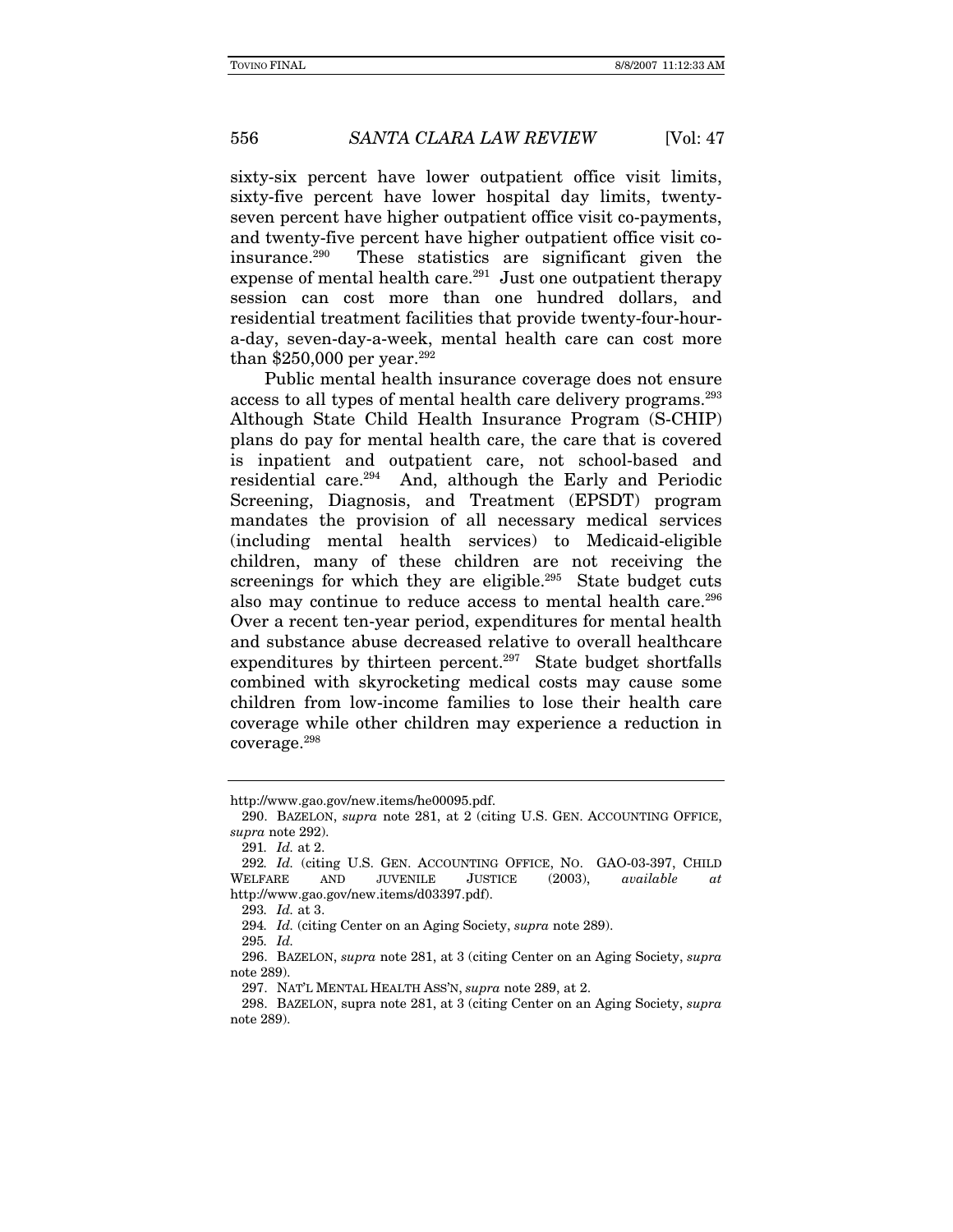The legal system provides little assistance to individuals who cannot afford basic mental health care services and who do not have health insurance. Americans generally do not have a constitutional, statutory, or common law right to voluntary, non-emergency mental health care. States do not have a constitutional duty to provide voluntary mental health care services for those within its borders,<sup>299</sup> and the failure to provide basic voluntary psychiatric care and treatment does not "shock the conscience" as would be necessary to establish a due process violation.300 Although Congress and many state legislatures have enacted mental health patient bills of rights that speak to mental health patients receiving the services they require,<sup>301</sup> these bills generally do not establish a private cause of action that would support a patient's claim for basic mental health care services.<sup>302</sup> Congress, through the federal Emergency Medical Treatment and Active Labor Act (EMTALA), requires Medicare-participating hospitals with dedicated emergency departments to provide necessary stabilizing treatment to individuals who request emergency treatment; however, this requirement only applies when the individual is determined to have an emergency medical or psychiatric condition.303 A suicidal patient thus has a limited right under EMTALA to emergency room treatment sufficient to stabilize her current psychiatric emergency, but not to basic mental health care services that may help prevent the next psychiatric emergency. The lack of access to, and funding for, basic mental health care contributes to emergency, inpatient, and acute mental health care, contexts

<sup>299</sup>. See, e.g., Monahan v. Dorchester Counseling Ctr., 770 F. Supp. 43, 46-47 (D. Mass. 1991).

<sup>300</sup>. See, e.g., id. at 46 ("In essence, Plaintiff claims that the state failed to provide him with adequate psychiatric care and treatment . . . these shortcomings . . . are not so egregious as to shock the conscience . . . ." (quoting Pittsley v. Warish,

<sup>927</sup> F.2d 3, 6 (1st Cir. 1991) (internal citations omitted)).

<sup>301.</sup> See, e.g., 42 U.S.C.  $\S$  10841 (2001) ("It is the sense of the Congress that,. . . each State should review and revise [its laws as] necessary to ensure that mental health patients receive the protection and services they require . . . .").

<sup>302</sup>. See, e.g., Monahan, 770 F. Supp. at 47 ("Congress did not intend to create a private right of action [in 42 U.S.C. § 10841].").

 <sup>303. 42</sup> U.S.C. § 1395dd(b)(1)(A) (2006) (Emergency Medical Treatment and Active Labor Act stabilization requirement); 42 C.F.R. § 489.24(a)(ii) (2006) (regulatory stabilization requirement).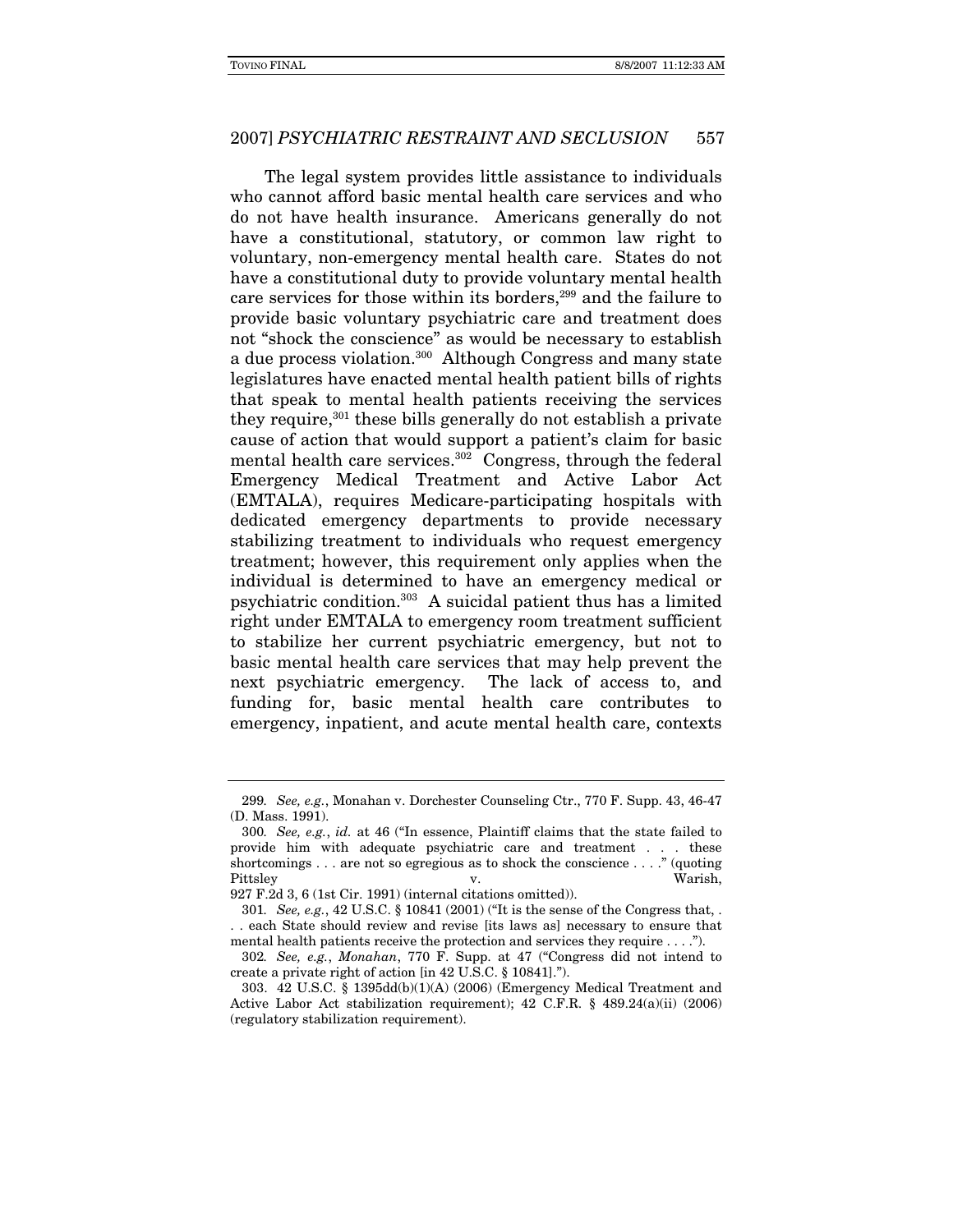in which restraints and seclusion are used more frequently.<sup>304</sup>

Understaffing of facilities, caused by a lack of funding, has been one of the most persistent barriers to appropriate treatment, including appropriate use of restraint and seclusion.<sup>305</sup> Studies routinely show that increased staff-topatient ratios reduce the use of restraint and seclusion. A 2002 study, for example, found that increases in the number of staff members relative to the number of patients receiving care at a public psychiatric hospital were significantly related to decreases in reliance on restraint and seclusion for managing challenging behavioral problems.<sup>306</sup> Although federal and state laws prohibit the use of restraint and seclusion to compensate for inadequate staffing, this mandate is unfunded. Stated another way, Congress and state legislatures traditionally have not appropriated the funds to ensure adequate staff-to-patient ratios as part of the same legislation prohibiting the use of restraint and seclusion as a

#### B. The Conflict Between Patient Safety and Autonomy

substitute for adequate staffing.

Restraint and seclusion questions also implicate competing goals of patient safety and autonomy.307 Today,

 306. Dennis C. Donat, Impact of Improved Staffing on Seclusion/Restraint Reliance in a Public Psychiatric Hospital, 25 PSYCHIATRIC REHAB. J. 413, 415 (2002) ("This confirmed that as the staff:patient ratio gradually increased, the reliance on seclusion and restraint in this hospital gradually decreased.").

307. See, e.g., Lorraine Cecilia Mion et al., Physical Restraint Use in the Hospital Setting: Unresolved Issues and Directions for Research, 74 MILBANK Q. 411, 420 (1996) ("Clinicians typically focus on the ethical principles of beneficence and nonmaleficence when caring for hospitalized patients, which leads to a frequent medical moral dilemma: how to prevent harm to the patient and simultaneously preserve the patient's autonomy." (citing Arthur Schafer, Restraints and the Elderly: When Safety and Autonomy Conflict, 132 CAN. MED.

<sup>304</sup>. See, e.g., U.S. PUB. HEALTH SERV., DEP'T OF HEALTH AND HUMAN SERVS., MENTAL HEALTH: A REPORT OF THE SURGEON GENERAL, at ch. 2 (1999), available at http://www.surgeongeneral.gov/library/mentalhealth/home.html (lack of access to mental health care contributes to emergency and inpatient health care).

<sup>305</sup>. See, e.g., Walter E. Barton, Hospital Services for the Mentally Ill, 286 ANNALS AM. ACAD. POLITICAL & SOC. SCI. 107, 113 (1953) ("Hospitals have been so preoccupied with problems of short staff and overcrowding that they have had little time to develop programs for the early recognition, diagnosis, treatment, and prevention of psychiatric disorders."); Beverly Winkels, Seclusion Rooms and Other Restraints, NURSING, Mar. 2004, at 12, 12 ("[I]f a patient needs 1:1 care as a substitute for restraints, adequate staff isn't always available.").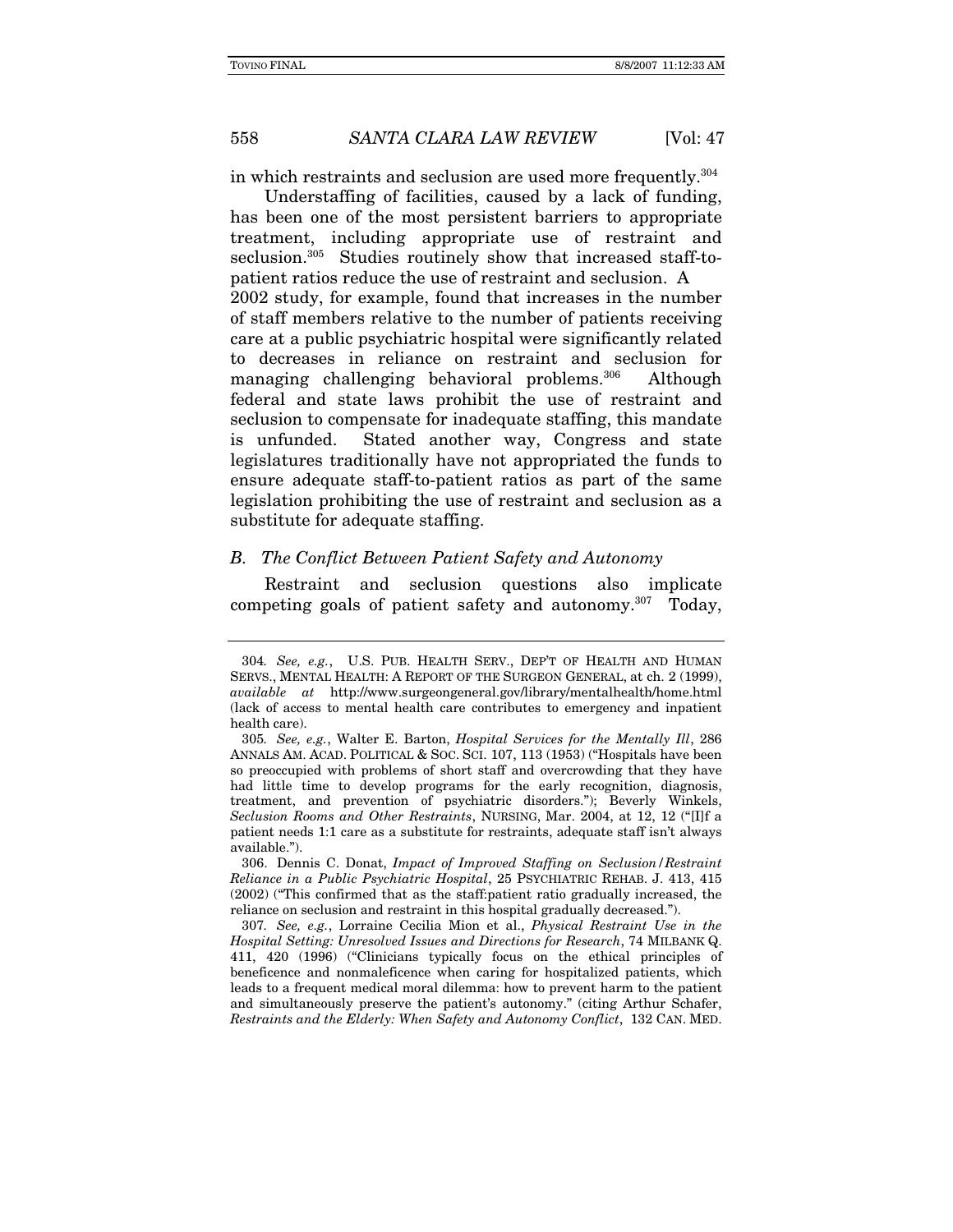hospitals admit psychiatric patients almost exclusively on criteria designed to determine whether they are dangerous to themselves or others.308 Although the current restraint and seclusion rhetoric correctly considers the all-too-real dangers of restraint and seclusion, the role of these interventions in preventing violence and patient self-injury in psychiatric emergencies also must be taken into account.

Common law requires institutional health care providers to protect patients against harm from themselves and others. In the long-term care context, the Texas Supreme Court recently held that a nursing home is legally required to prepare a comprehensive care plan for the medical and mental needs of its patients, and clarified that this plan may "require enhanced supervision and additional staff or physical restraints to protect them from injuring themselves and others or to protect them from other patients."309 This case builds on the common law principle that hospitals, including hospitals treating patients with mental health conditions, have a duty to prevent patients from harming themselves and others, and that this duty may include the imposition of restraints: "The hospital's responsibility to its patient extended to the taking of such measures as were necessary to

308. Sharfstein, supra note 119, at 1.

 $\text{Ass}'\text{N}$  J.  $2157$  (1985), available at http://www.pubmedcentral.nih.gov/picrender.fcgi?artid=1346330&blobtype=pdf) ); A. Sourander et al., Use of Holding, Restraints, Seclusion and Time-o*ut in Child and Adolescent Psychiatric In-Patient Treatment*, 11 EUR. CHILD & ADOLESCENT PSYCHIATRY 162. 162 (2002) ("[T]he use of restraints . . . poses a conflict between a patient's clinical needs and legal rights."); Thomas S. Szasz, Hospital Refusal to Release a Mental Patient, 9 CLEV.-MARSHALL L. REV. 220, 220 (1960) ("The double role of the institutional psychiatrist—consisting on the one hand of being a therapist to his patient, and on the other of being a protector of society against the patient—is one of the major dilemmas facing contemporary psychiatry."); Tardiff, supra note 132, at 614 ("In an age of concern about the rights and freedom of the individual, the use of coercive measures of control in psychiatric hospitals has come under intense scrutiny by the legal and medical professions."); Taxis, supra note 3, at 158 ("[N]urses [and other staff members] are clearly responsible for the safety of patients, [but codes of ethics such as] the American Nurses Association . . . also require[] that the nurse provide care that is respectful of the dignity and individuality of each patient. . . . An ethical quagmire often arises when the nurse, faced with a decision to restrain or seclude a patient, must balance factors of autonomy, beneficence, and nonmaleficence with therapeutic goals." (citing BANDMAN & BANDMAN, supra note 3; BEAUCHAMP & CHILDRESS, supra note 3)).

 <sup>309.</sup> Diversicare Gen. Partner, Inc. v. Rubio, 185 S.W.3d 842, 850 (Tex. 2005).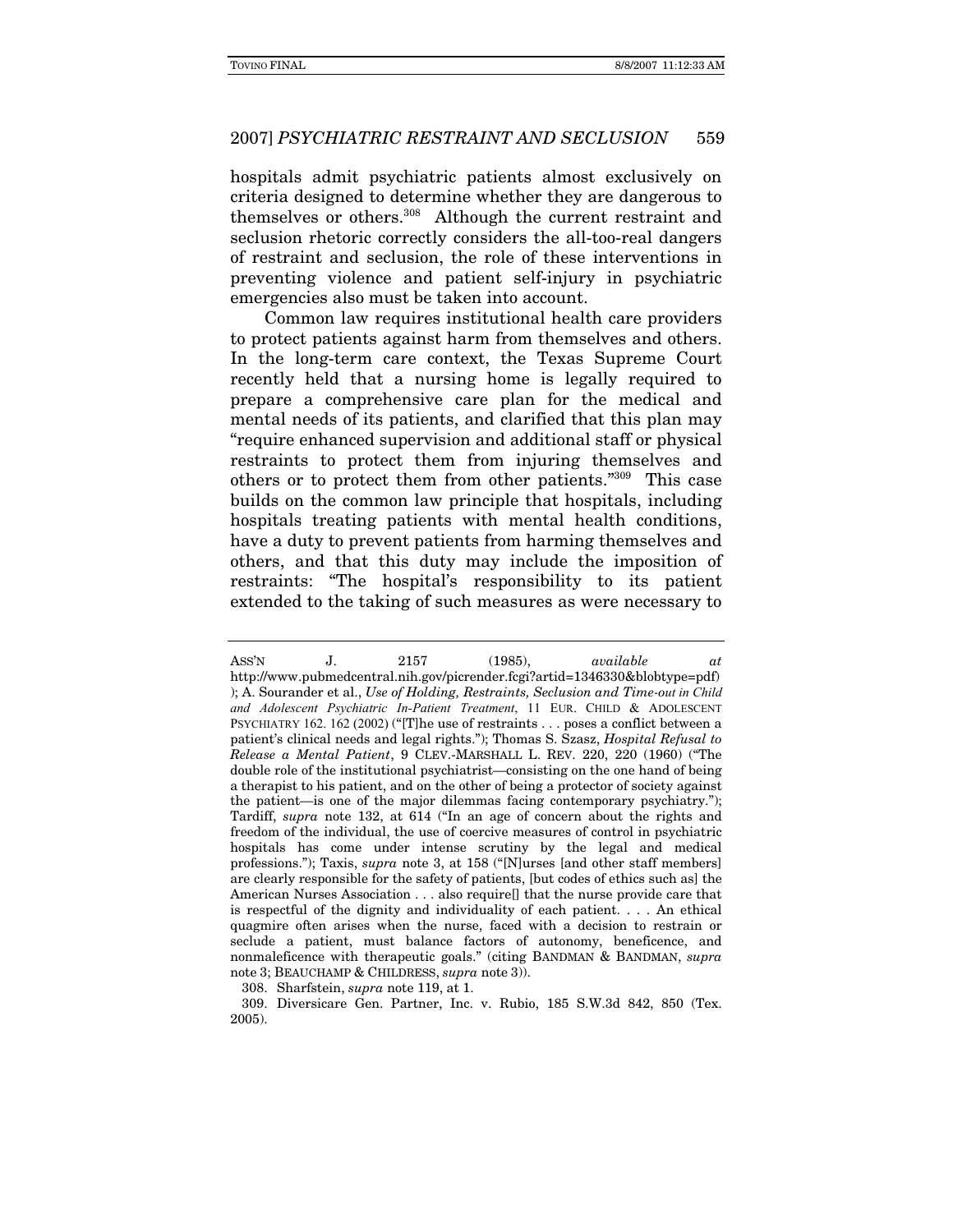prevent the patient from hurting himself if the hospital knew or, in the exercise of reasonable care, should have known that the patient's mental incapacity might lead to his own injury."310

Many times, however, a health care provider's common law duty to prevent violent and assaultive patients from harming themselves and others will conflict with the provider's ethical and legal duty to promote patient autonomy. The word "autonomy" derives from the Greek autos ("self") and nomos ("rule," "governance," or "law"). $311$ Although the word autonomy traditionally referred to the self-rule of independent city-states, bioethicists, lawyers, and others since have extended the word to refer to the related concepts of personal liberty, self-governance, and individual choice.312 An autonomous individual self-rules and is free from controlling interference by others.<sup>313</sup> An individual who has diminished autonomy, on the other hand, may be controlled by others or may be incapable of deliberating about or acting upon her personal desires and goals.314 Individuals who are incarcerated in jails and individuals who have intellectual disabilities that interfere with decision-making capacity frequently are referred to as having diminished autonomy.315 Physically and chemically restrained and secluded patients who lack freedom of movement and the ability to control their behavior also have diminished autonomy.316

In situations in which a health care provider has attempted to, but cannot, calm a violent patient using less restrictive de-escalation techniques, and where the provider reasonably believes that significant patient self-injury or death, or injury to or the death of a third-party is imminent, the health care provider may restrain or seclude the patient

 <sup>310.</sup> Harris v. Harris County Hosp. Dist., 557 S.W.2d 353, 355 (Tex. Civ. App.-1st 1977).

 <sup>311.</sup> BEAUCHAMP & CHILDRESS, supra note 3, at 57.

<sup>312</sup>. Id. at 57-58.

<sup>313</sup>. Id. at 58.

<sup>314</sup>. Id.

<sup>315</sup>. Id.

<sup>316</sup>. See id. ("Even autonomous persons with self-governing capacities sometimes fail to govern themselves in particular choices because of temporary restraints caused by illness or depression . . . or other conditions that restrict their options.").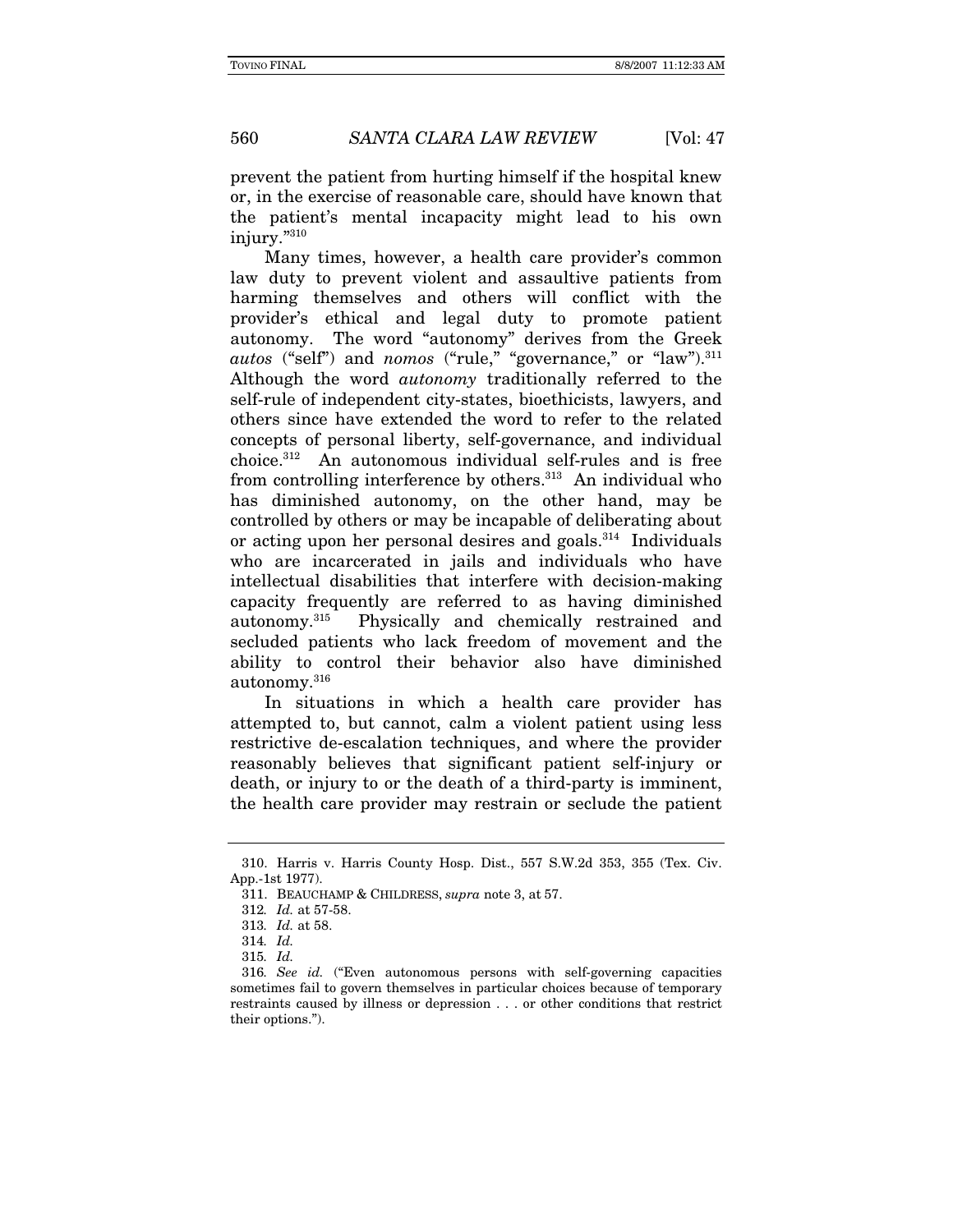as a means of preventing violence. $317$  In these situations, the intervention appears to be consistent with the provider's common law duty to prevent patients from injuring themselves and others. By ordering the intervention, the provider also, however, has diminished the autonomy of the restrained or secluded patient.<sup>318</sup>

The question becomes how a provider's common law duty to prevent patient self-injury and harm to others should be balanced with the duty to promote patient autonomy in a psychiatric emergency. Those in favor of policies that would eliminate the use of psychiatric restraint and seclusion weigh the patient's right to autonomy more heavily than the provider's duty to prevent patient self-injury and harm to others.319 Indeed, the patient's right to autonomy (to the exclusion of patient and community safety) tends to be featured prominently in the materials of many psychiatric patient advocacy organizations: "Seclusion and restraint procedures . . . represent a significant infringement of an individual's right to autonomy and self-determination . . . ."320 Positions such as these are not surprising considering the high value our culture places on individual autonomy.<sup>321</sup>

Unfortunately, reductions in the use of restraint and seclusion also have been associated with injury to or the death of the violent patient, another patient, an employee, or a third party.322 And this potential for injury or death cannot be ignored. Recent studies show that approximately eighteen to twenty-five percent of psychiatric inpatients exhibit violent behavior while in the hospital.<sup>323</sup> Approximately seventy-

322. Note, supra note 64, at 156.

 <sup>317.</sup> Sharfstein, supra note 119, at 1 ("At times, it is necessary to restrain or isolate individuals to prevent them from harming themselves or others.").

<sup>318</sup>. See BEAUCHAMP & CHILDRESS, supra note 3, at 58 ("Personal autonomy is . . . self-rule that is free from both controlling interference by others and from limitations.").

 <sup>319.</sup> PSYCHIATRIC PATIENT ADVOCATE OFFICE, REVIEW OF SECLUSION AND RESTRAINT PRACTICES IN ONTARIO PROVINCIAL PSYCHIATRIC HOSPITALS: PERSPECTIVES OF PATIENTS, CLINICIANS, AND ADVOCATES 3 (2001).

 <sup>320.</sup> Id.

<sup>321</sup>. See, e.g., DANIEL B. SINCLAIR, JEWISH BIOMEDICAL LAW: LEGAL AND EXTRA-LEGAL DIMENSIONS 174 (2003) ("In modern common-law systems, the concept of autonomy is at the centre of the physician-patient relationship, and constitutes a value to which the courts attempt to give as full expression as possible."); Schafer, supra note 308, at 1258.

 <sup>323.</sup> Michele Raja & Antonella Azzoni, Hostility and Violence of Acute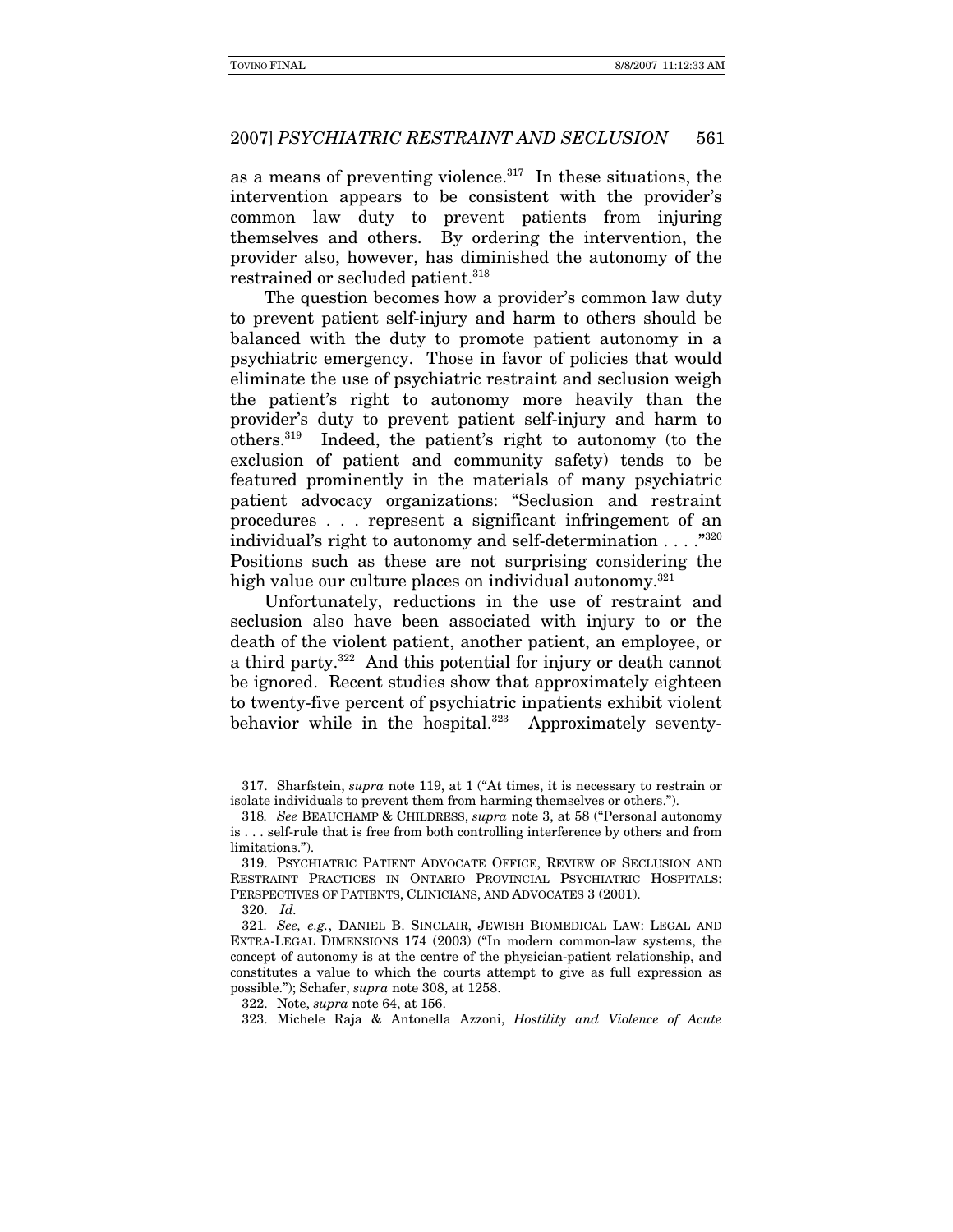eight percent of violent acts committed by psychiatric inpatients are directed toward "nurses, with other targets being (in descending order of frequency) fellow patients, property, [the patient himself or herself], physicians, psychologists, family members, and housekeeping staff."324 "Ten to 45% of patients with schizophrenia exhibit aggressive or threatening behavior during hospitalization."325 Approximately ten percent of individuals diagnosed with schizophrenia commit suicide,<sup>326</sup> many during young adulthood, and some of these young adults make suicide attempts shortly before and even during psychiatric admissions.327 Although physicians and other mental health care providers sometimes can predict which threats will turn to actual violence based on diagnosis, the patient's current behavior, the patient's previous history, and the provider's previous experience with the patient, the unpredictability of mental illness and its various manifestations prevents

Psychiatric Inpatients, 1 CLINICAL PRAC. & EPIDEMIOLOGY IN MENTAL HEALTH 1, 1 (2005) (citing C. Arango et al., Violence in In-Patients with Schizophrenia: A Prospective Study, 25 SCHIZOPHRENIA BULL. 493 (1999); McNeil et al., Predictors of Violence in Civilly Committed Acute Psychiatric Patients, 145 AM. J. PSYCHIATRY 965 (1988)).

<sup>324</sup>. Id.; see also Richard A. Friedman, Violence and Mental Illness: How Strong is the Link?, 355 NEW ENG. J. MED. 2064, 2064 (2006) (discussing the death of Wayne Fenton, associate director of the National Institute for Mental Health, who was killed by a violent patient with schizophrenia on September 3, 2006).

 <sup>325.</sup> Raja & Azzoni, supra note 324, at 1 (citing T. Craig, An Epidemiological Study of Problems Associated with Violence Among Psychiatric Problems, 139 AM. J. PSYCHIATRY 1262 (1982); M. Rossi et al., Violent or Fear-Inducing Behavior Associated with Hospital Admission, 36 HOSP. COMMUNITY PSYCHIATRY 643 (1985); K. Tardiff et al., Violence by Patients Admitted to a Private Psychiatric, 154 AM. J. PSYCHIATRY 88 (1997); K. Tardiff & A. Sweillam, Assault, Suicide, and Mental Illness, 37 ARCHIVES GEN. PSYCHIATRY 164 (1980)); see also Friedman, supra note 325, at 2065 (providing additional statistics regarding assaultive patients).

 <sup>326.</sup> Alan Breier, Introduction: A New Era in the Pharmacotherapy of Psychotic Disorders, 62 J. CLINICAL PSYCHIATRY 3, 3 (2001) (citing Alan Breier & B.M. Astrachan, Characterization of Schizophrenic Patients Who Commit Suicide, 141 AM. J. PSYCHIATRY 206 (1984)).

<sup>327</sup>. See, e.g., S. Cohen et al., Rates and Correlates of Suicide Attempts in First-Admission Psychotic Patients, 90 ACTA PSYCHIATRICA SCANDINAVICA 167 (1994) (documenting patient suicide attempts during the episode for which they were hospitalized); H. Spie l et al., Suicidal Behavior of Psychiatric In-Patients, 106 ACTA PSYCHIATRICA SCANDINAVICA 134 (2002) (examining suicidal behavior before and during psychiatric inpatient stays).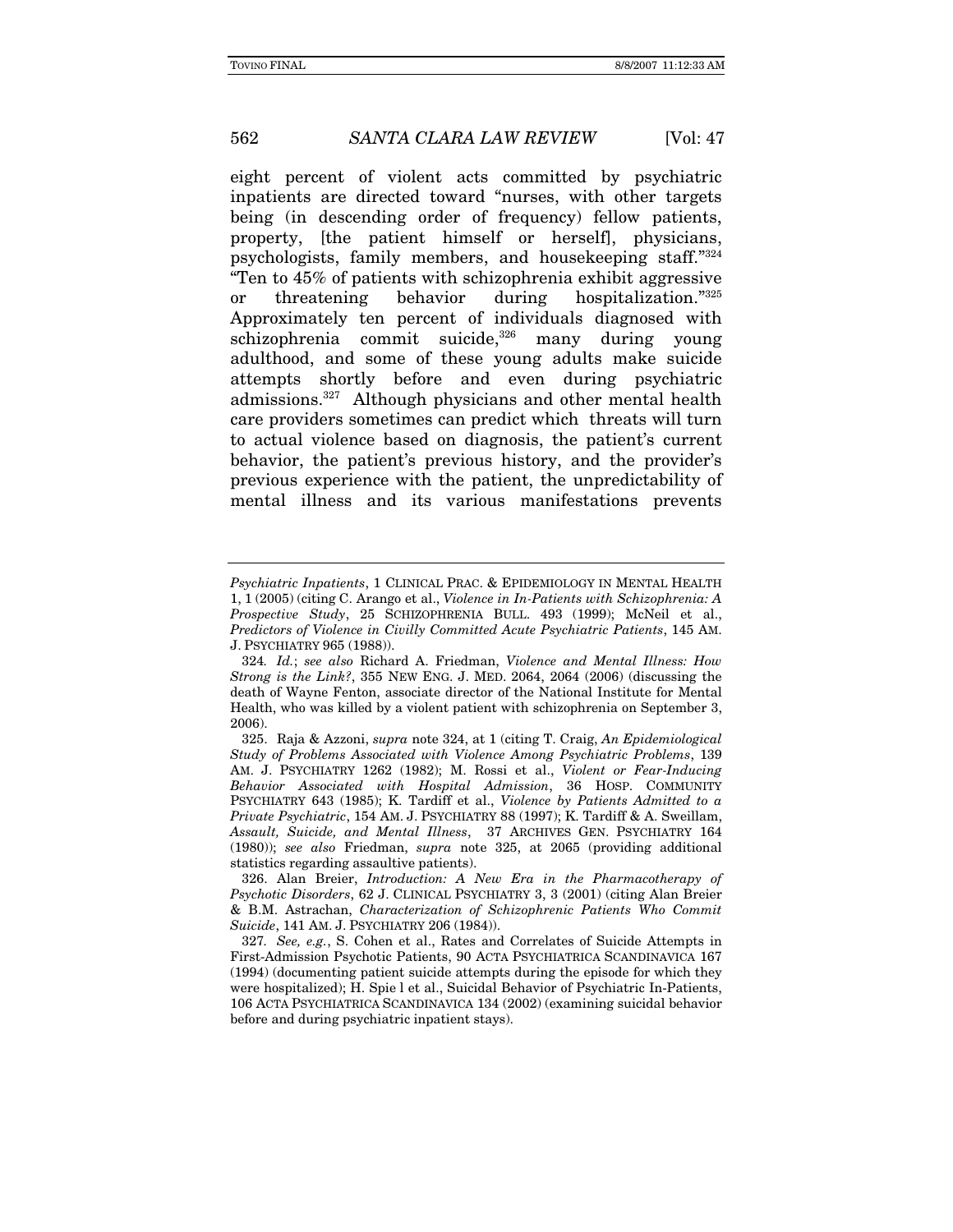providers from accurately identifying all violent patients.328

I do not believe that ethical interpretations or laws that would completely eliminate restraint and seclusion as an option are supportable in this context. By "this context," I mean a situation in which: (1) all patients do not have access to basic mental health care; (2) a lack of access to and funding for such care contributes to the use of emergency, inpatient, and acute mental health care; (3) a mental health care provider working in this environment reasonably believes that a psychiatric patient may seriously injure or kill him or herself or another person; and (4) less restrictive deescalation measures have been tried and have proven ineffective. Instead, the violent patient's right to autonomy must be balanced against the interest in maintaining the life and safety of the patient and third parties. A policy that would eliminate the use of restraint and seclusion as an option in this context would focus too narrowly on the question of whether the violent patient's liberty interest has been infringed. Instead, the question should be whether the nature or extent of the liberty violation is reasonable in light of the imminent threat to health or safety.329

 <sup>328.</sup> Note, supra note 70, at 162.

<sup>329</sup>. See Youngberg v. Romeo, 457 U.S. 307, 322-24 (1982). In Youngberg, the Court said:

We have established that Romeo retains liberty interests in safety and freedom from bodily restraint. Yet these interests are not absolute . . . . In operating an institution such as Pennhurst, there are occasions in which it is necessary for the State to restrain the movement of residents—for example, to protect them as well as others from violence. . . . The question then is not simply whether a liberty interest has been infringed but whether the extent or nature of the restraint or lack of absolute safety is such as to violate due process. . . . In determining what is "reasonable"—in this and in any case presenting a claim for training by a State—we emphasize that courts must show deference to the judgment exercised by a qualified professional.

Id. at 319-20, 322. Since Youngberg, many courts have applied the professional judgment standard to restraint and seclusion cases. See, e.g., Heidemann v. Rother, 84 F.3d 1021, 1029-31 (8th Cir. 1996) (holding plaintiff's evidence was "insufficient to create a genuine dispute as to whether the blanket wrapping treatment represented a substantial departure from accepted professional judgment, practice, or standards"); Subacz v. Sellars, No. CIV.A.96-CV-6411, 1998 WL 720822, at \*9-10 (E.D. Pa. Sept. 21, 1998) (two physicians' reports could be a basis for finding that professional judgment was not exercised in the use of bodily restraints); United States v. Pennsylvania, 902 F. Supp. 565, 631- 40 (W.D. Pa. 1995) (finding the institutional defendant had exercised professional judgment in attempting to treat residents' behavior problems).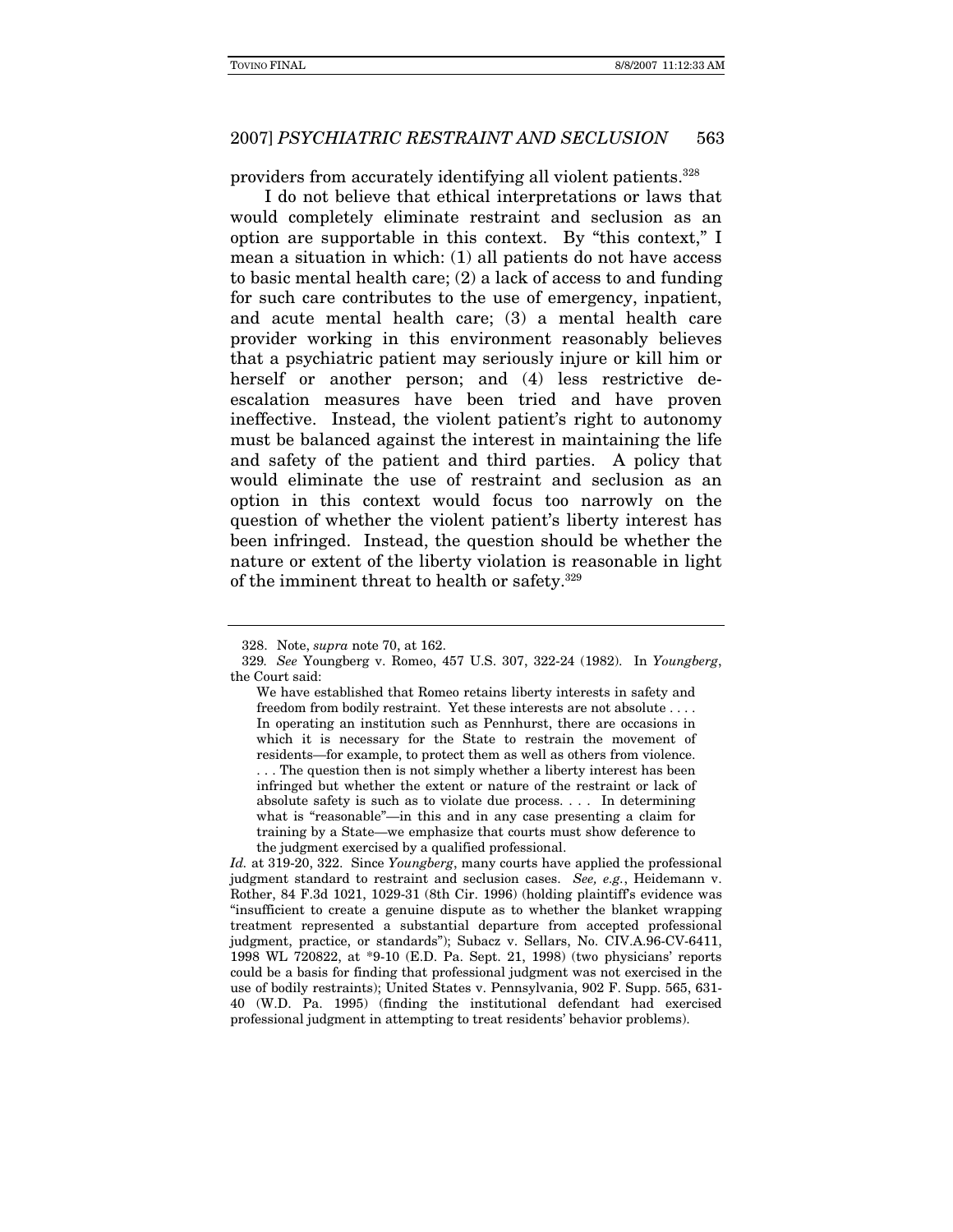In light of the significant dangers of restraint and seclusion, I think that the restraint and seclusion-free movement has important and laudable goals. However, lawmakers need to consider a more balanced and complete dialogue regarding the root causes of violence and aggression before adopting policies that would completely prohibit the use of restraint and seclusion. Attempts to eliminate factors within the mental health care system that contribute to mental health conditions that manifest in violence and aggression should precede, or at least accompany, attempts to eliminate the use of restraint and seclusion.

#### C. A Note About Legalism Versus Medicalism

Before discussing my approach to the restraint and seclusion controversy, I would like to suggest a final reason for the persistence of the controversy, which relates to legalism and medicalism. One theme in the psychiatry and the law literature is legalism versus anti-legalism, or medicalism. This theme views the reform of mental health legislation and its history in terms of a pendulous movement between the two extremes of stringent mental health regulation, on the one hand, and unchecked medical discretion on the other.<sup>330</sup> The legalism versus medicalism theme is a useful tool for exploring opposing attitudes towards the use of restraint and seclusion.

The philosophical doctrine of legalism has been equated with formalism (a mechanistic approach) that many believe is too rigid to regulate the unpredictable field of psychiatry.331 According to the doctrine of legalism, moral conduct is "a matter of rule following rather than individual conscience."<sup>332</sup> Legalism also suggests rigid adherence to the form of the law, rather than its spirit or intended purpose.<sup>333</sup> However defined, one frequent criticism of legalism when applied to the field of psychiatry is that psychiatric decision-making is better left to professional ethics, not stringent regulation. Legalism also has been blamed for attempting to limit

 <sup>330.</sup> Phil Fennell, Law and Psychiatry: The Legal Constitution of the Psychiatric System, 13 J.L. SOC'Y 35, 37-38 (1986).

<sup>331</sup>. Id. (citing K. Jones, The Limitations of the Legal Approach to Mental Health, 3 INT'L J.L. & PSYCHIATRY 10, 10-11 (1980)).

<sup>332</sup>. Id. at 38.

<sup>333</sup>. Id.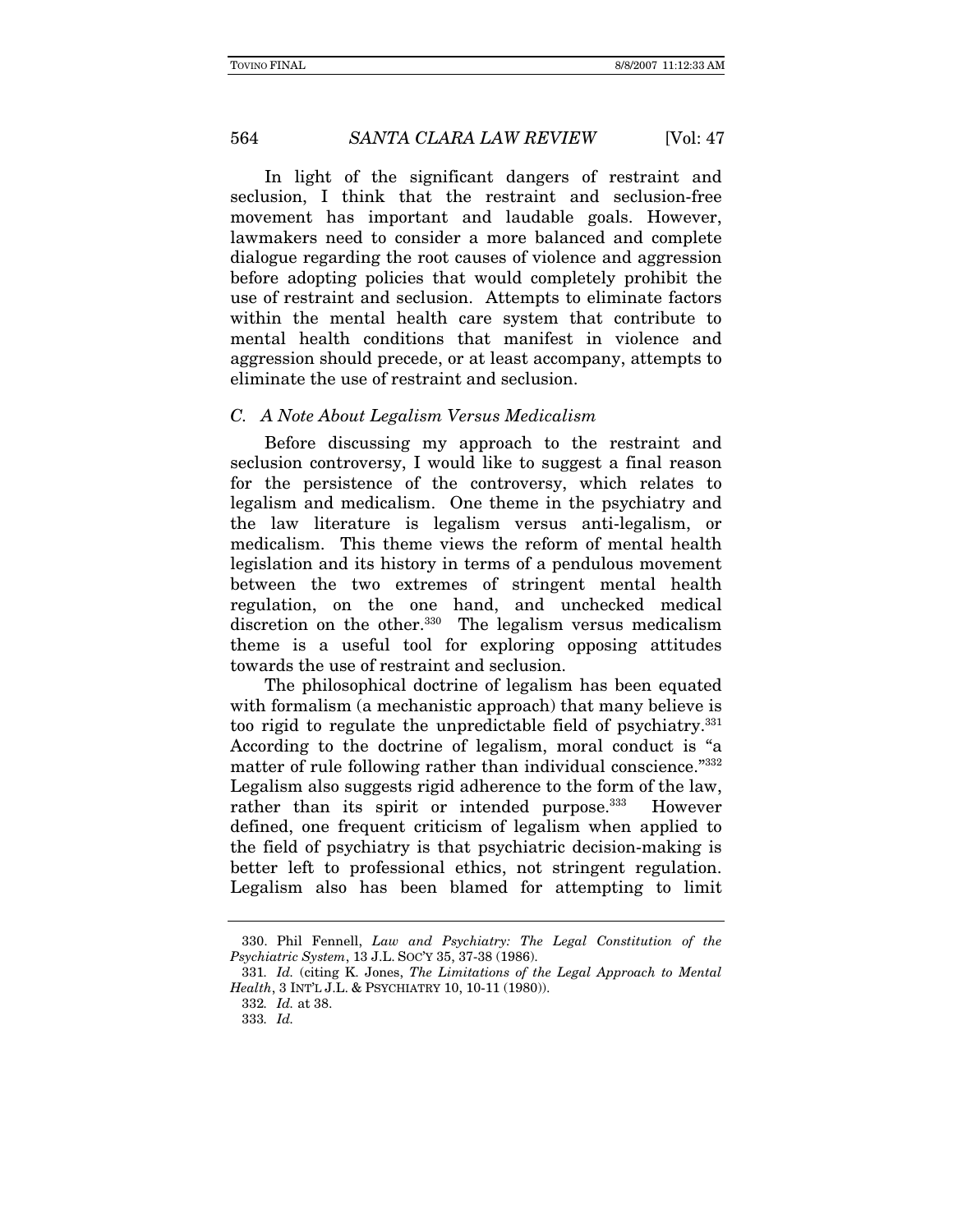medical discretion by enhancing patients' rights.334

Anti-legalism, or medicalism, focuses on freeing of psychiatry from excess regulation.335 Medicalism highly values the independent medical judgment of psychiatrists and other mental health professionals, and encourages professionals to make decisions that will minimize harmful<br>physical effects.<sup>336</sup> Proponents of medicalism value Proponents of medicalism value compassion and a desire to protect patients from harm.337 As expected, opponents view the medical model as paternalistic and outdated.338

Viewed through the lens of legalism versus medicalism, the controversy surrounding psychiatric restraint and seclusion use is better understood. The goal of many psychiatric patient consumer advocates is to reduce the use of restraint and seclusion because their use has caused psychological harm, serious physical injury, and even death.339 One option for meeting this goal is to establish, by means of statute or regulation, the right of mental health patients to be free from dangerous holds and psychologically harmful isolation practices.<sup>340</sup> Because of the difficulty of distinguishing between safe and unsafe methods of restraint and seclusion, as well as the administrative and judicial oversight needed to determine which ordering physicians were behaving carefully or dangerously vis-à-vis these interventions, consumer advocates instead decide to support a formal and absolute right of patients to be free from all restraints and seclusion.341 Mental health care providers who use alternative de-escalation strategies are viewed as complying with the law, whereas providers who use restraint and seclusion are viewed as violating human rights.

The goal of many mental health care professionals also is to prevent psychological harm, physical injury, and death. Mental health care professionals use their education and clinical training to weigh factors such as diagnosis, current

<sup>334</sup>. See id. at 39-40.

<sup>335</sup>. Id. at 37.

 <sup>336.</sup> Schafer, supra note 308, at 1257.

<sup>337</sup>. Id.

<sup>338</sup>. See id.

<sup>339</sup>. See supra Parts III.B-C.

<sup>340</sup>. See supra Parts IV.B-C.

<sup>341</sup>. See supra note 11 and accompanying text.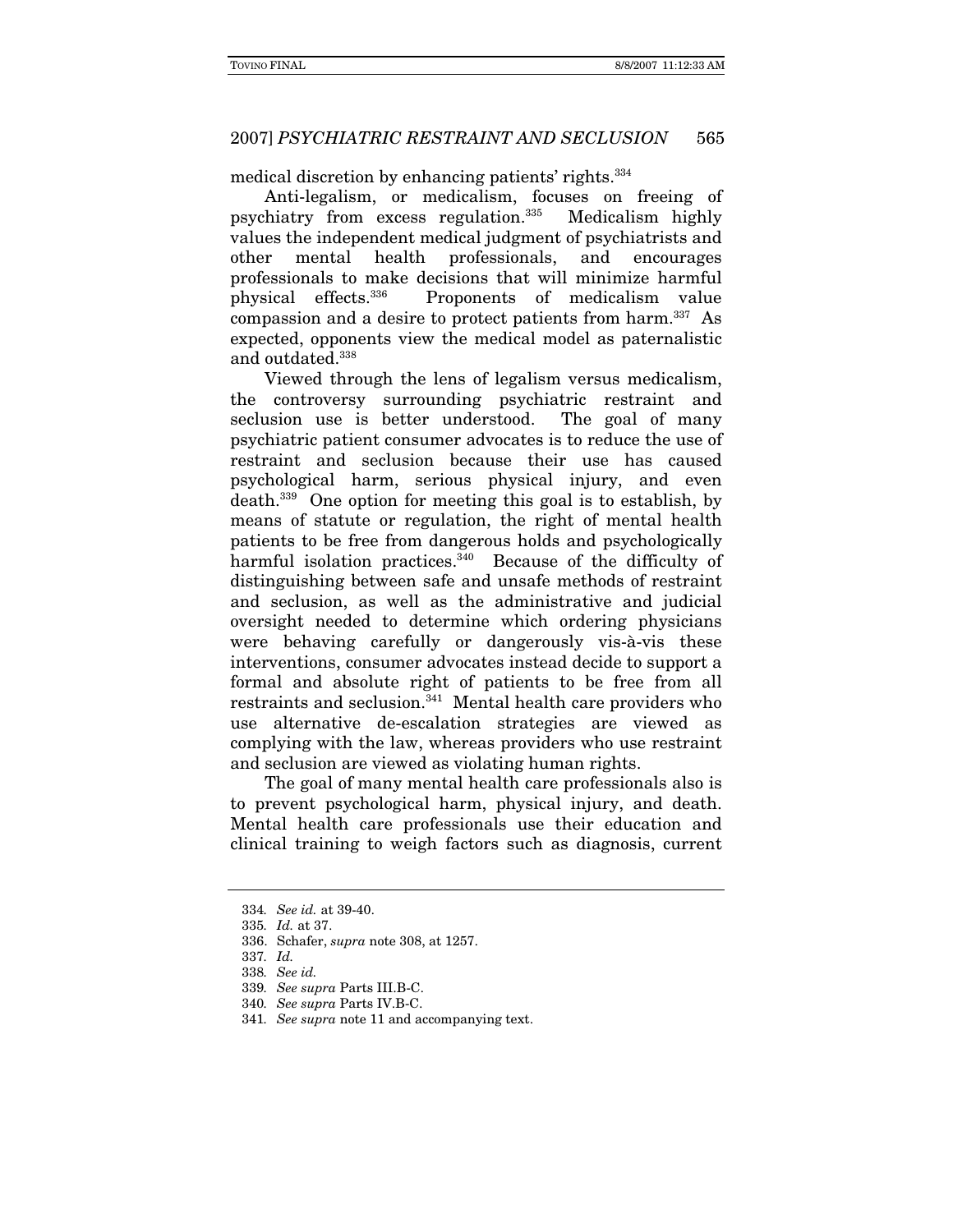behavior, and past experience with the patient to determine, when all less restrictive measures have been tried and have failed, whether to restrain or seclude the patient.<sup>342</sup> Although formal rules permitting or prohibiting restraint and seclusion are nice, they are not altogether useful in balancing the interests of the psychiatric patient and third parties when the unpredictable behavior of a patient is at issue. A medicalist might view the psychiatrist's application of professional judgment to the emergency situation as an act of compassion and a desire to protect patients and third parties from harm; a legalist, however, might interpret the decision to order restraint or seclusion as controlling and demeaning.<sup>343</sup>

Although mental health consumer advocates and the medical profession both have patient health as their goal, they differ regarding the best means of accomplishing it. The momentum of the current non-restraint movement shows the value our culture places on autonomy and reminds us of our mandate to respect and promote the rights of individuals with disabilities, including individuals with mental illness.<sup>344</sup> But I worry that the realities of our mental health care system (including a lack of access to basic mental health care, which contributes to the need for emergency, inpatient, and acute mental health care, the necessity of which is determined based on criteria including the dangerousness of the patient to self and others) have not yet caught up with the goals of the non-restraint movement. When a physician or other licensed independent practitioner reasonably believes that a patient's behavior poses an imminent threat to the life or health of the patient or a third party and all less restrictive measures have proven ineffective, the option to use restraint or seclusion should be preserved.

#### D. Future Restraint and Seclusion Policy

Existing federal and state laws governing psychiatric restraint and seclusion regulate the individuals who can order restraint and seclusion, the length of time for which restraint and seclusion may be ordered, the criteria for the imposition of restraint and seclusion, the use of restraint and

<sup>342</sup>. See supra note 12 and accompanying text.

 <sup>343.</sup> Schafer, supra note 308, at 1257.

<sup>344</sup>. See supra Part V.B.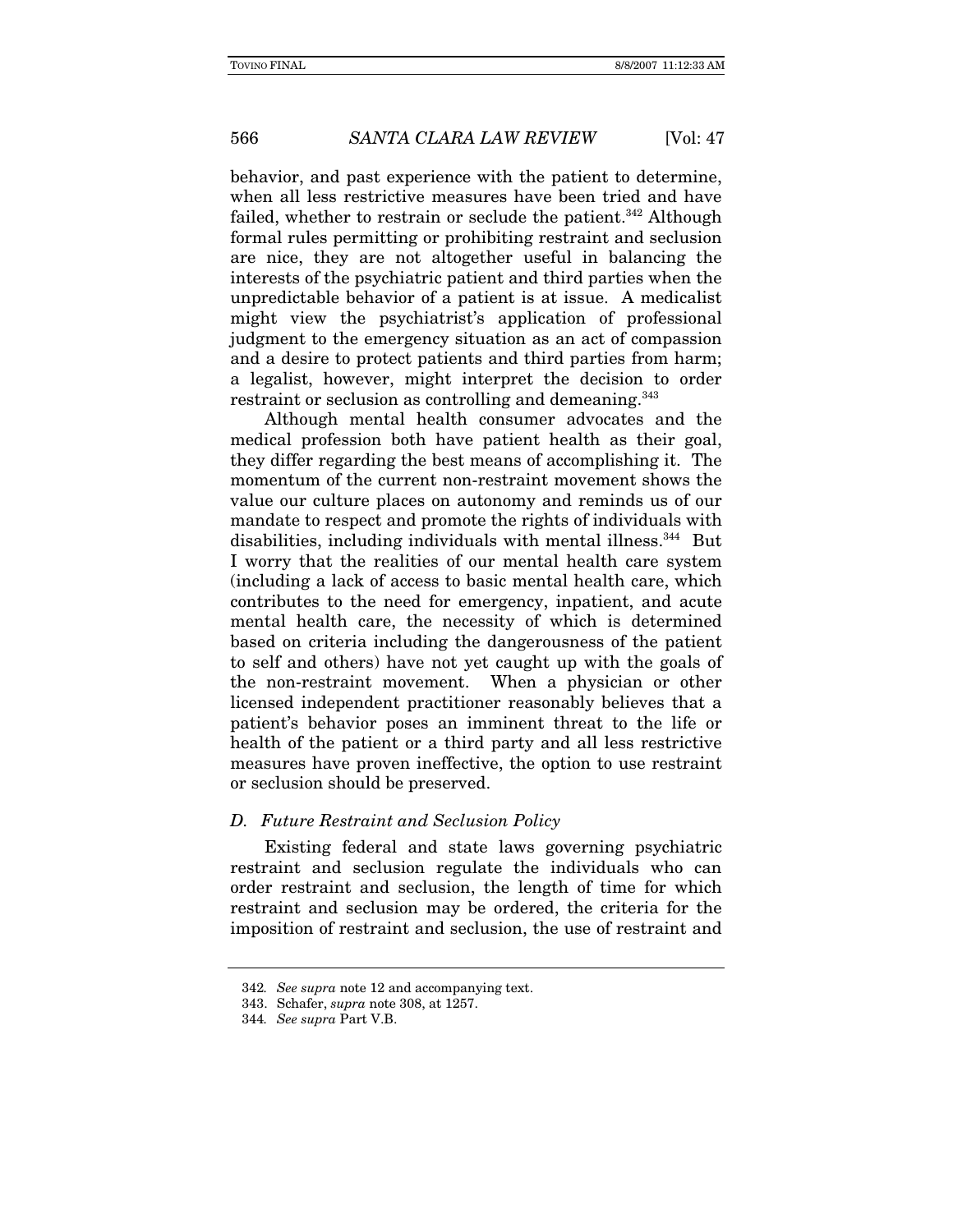seclusion to compensate for inadequate staffing, the education of health care professionals regarding the dangers of restraint and seclusion, and the reporting of adverse events that occur during or as a result of these interventions.<sup>345</sup> So, what should be the direction of future restraint and seclusion policy?

Our health care policy must address the root causes of the use of restraint and seclusion. The studies discussed in Part V.A suggest that we can reduce the incidence of the violent and aggressive behavior that traditionally has preceded the use of restraint and seclusion by providing earlier intervention and care for individuals with mental illness. The studies discussed in Part V.B further suggest that higher staff-to-patient ratios can reduce the use of restraint and seclusion.346 Additional studies suggest that more detailed patient assessments at the time of admission may increase health care providers' ability to identify those patients who may resort to violence and those who will not, thus reducing unnecessary use of restraint and seclusion. $347$ Of course, earlier intervention and care for individuals with mental illness, higher staff to patient ratios, and more detailed violence screening require more time and human resources and greater funding of mental health care. In a perfect world with limitless funds, our health care policy would appropriate more funds for basic mental health care, increased staffing of emergency and inpatient mental health care, and more detailed inpatient assessments. Such a policy would prospectively minimize the factors that actually give rise to psychiatric violence and aggression, instead of responding to violence and aggression that already has occurred or is about to occur.

In an imperfect world in which additional funding for basic mental health care and increased staffing of emergency and inpatient psychiatric units is not forthcoming, our health care policy should continue to require the use of alternative

<sup>345</sup>. See supra Parts III.B-C.

 <sup>346.</sup> Donat, supra note 307, at 415 ("This confirmed that as the staff:patient ratio gradually increased, the reliance on seclusion and restraint in this hospital gradually decreased.").

<sup>347</sup>. See, e.g., Dale E. McNiel & Renee L. Binder, Screening for Risk of Inpatient Violence: Validation of an Actuarial Tool, 18 LAW & HUM. BEHAV. 579, 580 (1994).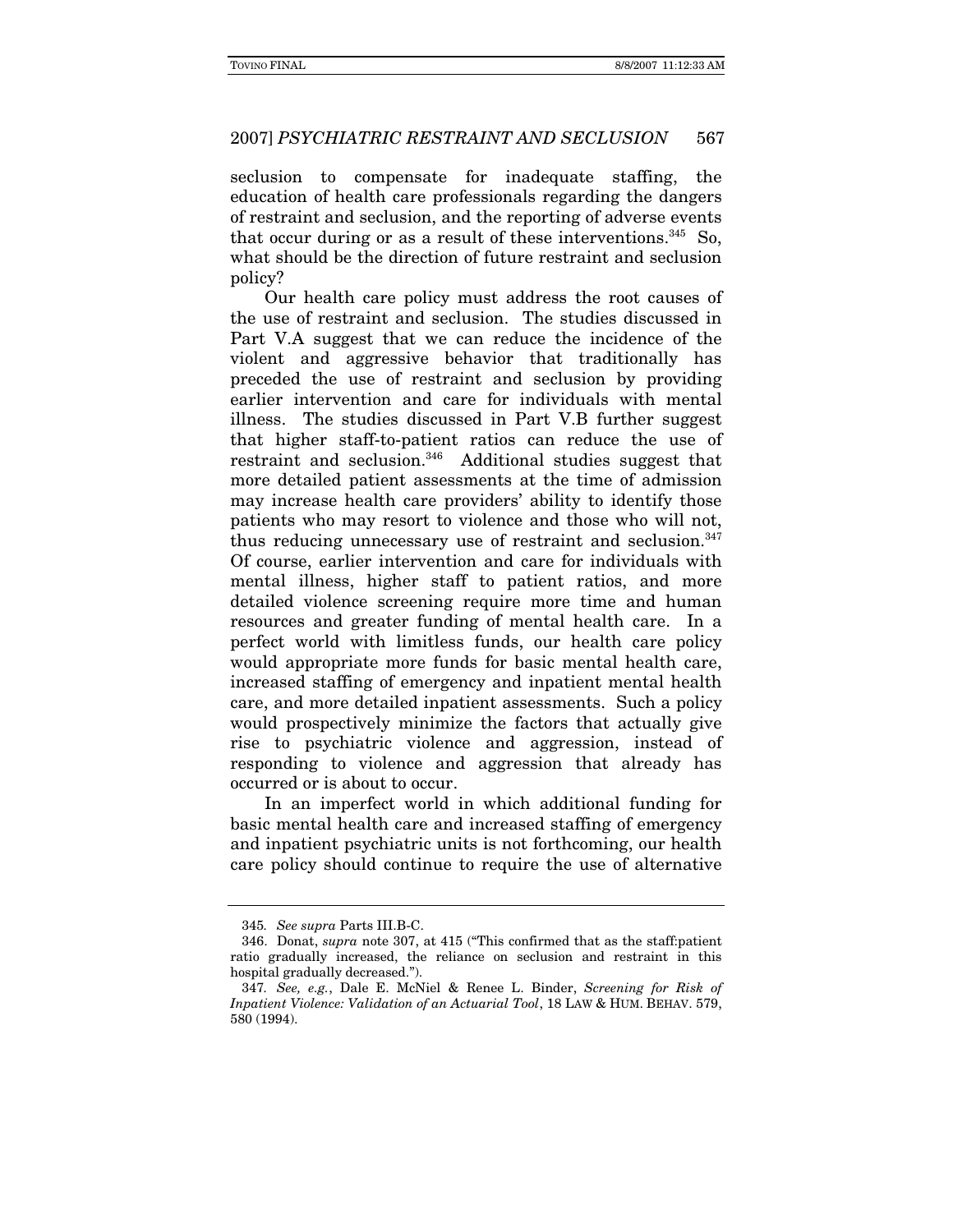de-escalation strategies if the benefits of these strategies outweigh the physical and psychological risks to the patient and third parties from restraint and seclusion. Laws and regulations should continue to require health care providers to incorporate the least restrictive techniques into their deescalation strategies, thereby limiting the use of restraint and seclusion to extreme situations involving imminent violence that are unresponsive to alternative de-escalation strategies. In these extreme situations, our laws and regulations should continue to permit the use of restraint and seclusion on the grounds that the life of the patient and third parties outweighs the liberty interference and physical and psychological injuries that may result from restraint and seclusion use.

Our current laws do not, however, provide specific guidance regarding safe methods of restraint and seclusion. For example, the Conditions of Participation require Medicare-participating hospitals to implement restraint and seclusion in the least restrictive manner possible and in accordance with safe appropriate restraining techniques.<sup>348</sup> However, neither the Conditions of Participation nor any guidance adopted thereunder specify the relative safety of various methods of restraint and seclusion. To ensure that health care providers are using only the safest methods of restraint and seclusion, a Congressional committee, a federal agency or subagency such as SAMHSA, or the Government Accountability Office could research, identify, and publish as guidance the safest methods of restraint and seclusion. Depending on the research findings, the guidance may, for example, prohibit health care providers from administering restraints (identified in the guidance by name and picture) that obstruct a patient's airway, impair a patient's breathing, or interfere with a patient's ability to communicate. The guidance may permit health care providers to use prone and supine holds only as a transition to another hold and only when an observer who has been trained to identify the risks associated with positional, compression, or restraint asphyxiation and with prone and supine holds, and who is not involved in the restraint, is ensuring that the patient's

 <sup>348. 42</sup> C.F.R. § 482.13(f) (2007).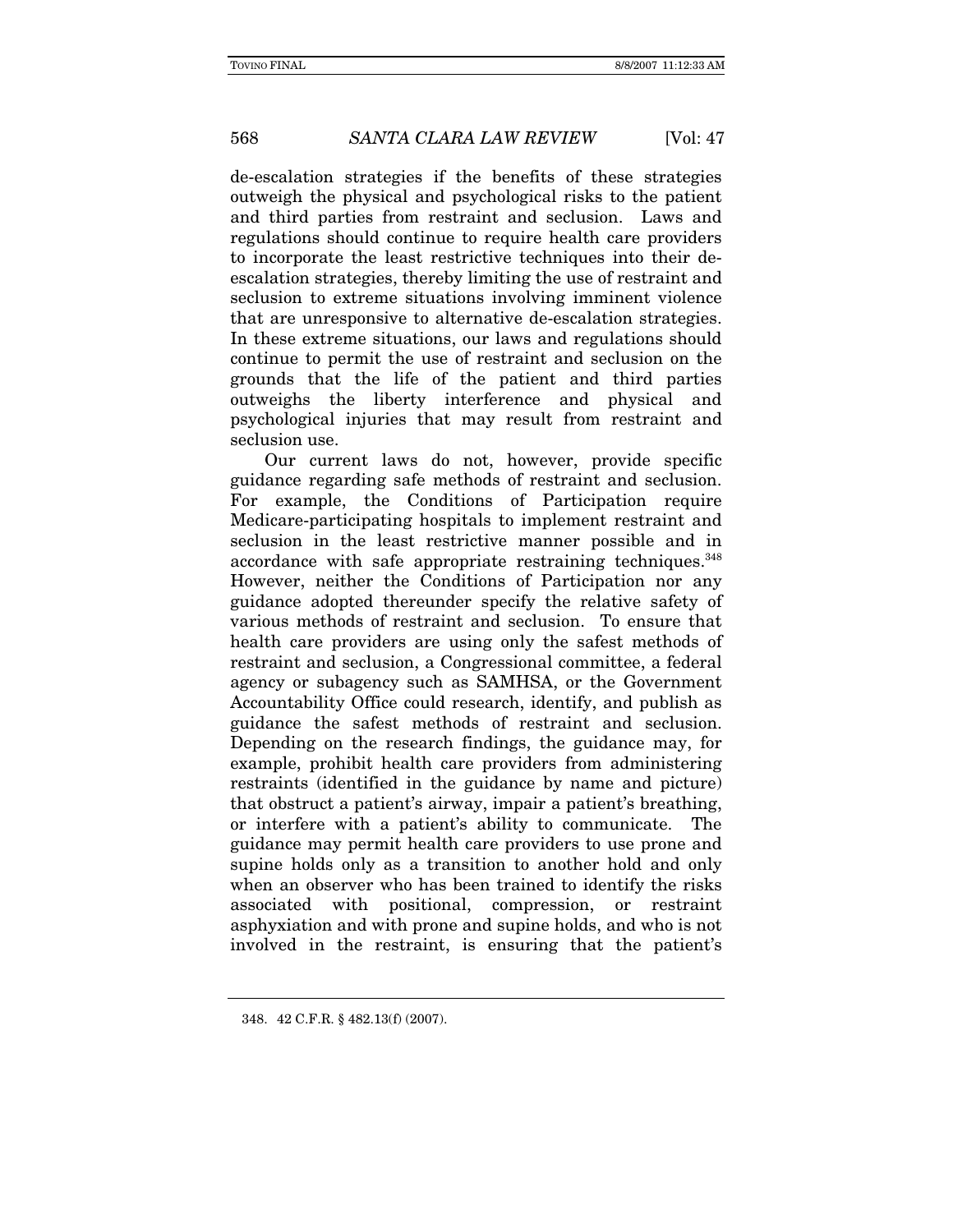breathing is not impaired.349

Although many laws, including the COPs, establish maximum time limits for which restraint and seclusion may be imposed, and require the continual assessment, monitoring, and reevaluation of restrained or secluded patients,350 neither the COPs nor any guidance adopted thereunder specify exactly how restrained or secluded patients should be monitored. Because JCAHO data shows that one of the most significant risks to individuals who are restrained is suffocation, our health care policy should consider requiring the use of pulse oximetry during episodes of restraint.351 Pulse oximetry is a noninvasive direct measure of the oxygen saturation of hemoglobin.<sup>352</sup> Modern, portable oximeters are considered accurate and reliable.<sup>353</sup> More importantly, recent studies conclude that oximetry may be a "viable, cost-effective tool that could protect persons who are subjected to physical restraint from respiratory embarrassment, suffocation, and death"354 by alerting health care professionals to situations in which an individual's oxygen is dangerously low.

Although many laws, including the COPs, permit restraint or seclusion to be used only when "less restrictive measures have been found to be ineffective to protect the patients or others from harm,"355 and require all staff who have direct patient contact to have ongoing education and training in "alternative methods for handling behavior, symptoms, and situations that traditionally have been treated through the use of restraints or seclusion,"356 neither the COPs nor any guidance adopted thereunder specify the least restrictive alternatives to restraint and seclusion nor do they rate the relative effectiveness of alternative, named de-

 <sup>349.</sup> Recent Texas legislation may be helpful in this regard. See TEX. HEALTH & SAFETY CODE ANN. § 322.052 (Vernon 2006).

 <sup>350. 42</sup> C.F.R. §§ 482.13(f)(3)(ii)(D), (f)(5).

<sup>351</sup>. See, e.g., Masters, supra note 120, at 18; Kim James Masters & Deborah Wandless, Use of Pulse Oximetry During Restraint Episodes, 56 PSYCHIATRIC SERVS. 1313, 1313 (2005).

 <sup>352.</sup> Masters & Wandless, supra note 352, at 1313.

<sup>353</sup>. Id. (citing R.R. Reeves & M.E. Ladner, Screening for Decreased Oxygen Saturation During Medical Evaluations, 56 PSYCHIATRIC SERVS. 108 (2005)).

 <sup>354.</sup> Masters & Wandless, supra note 352, at 1313.

 <sup>355. 42</sup> C.F.R. § 482.13(f)(3)(i).

<sup>356</sup>. Id. § 482.13(f)(6).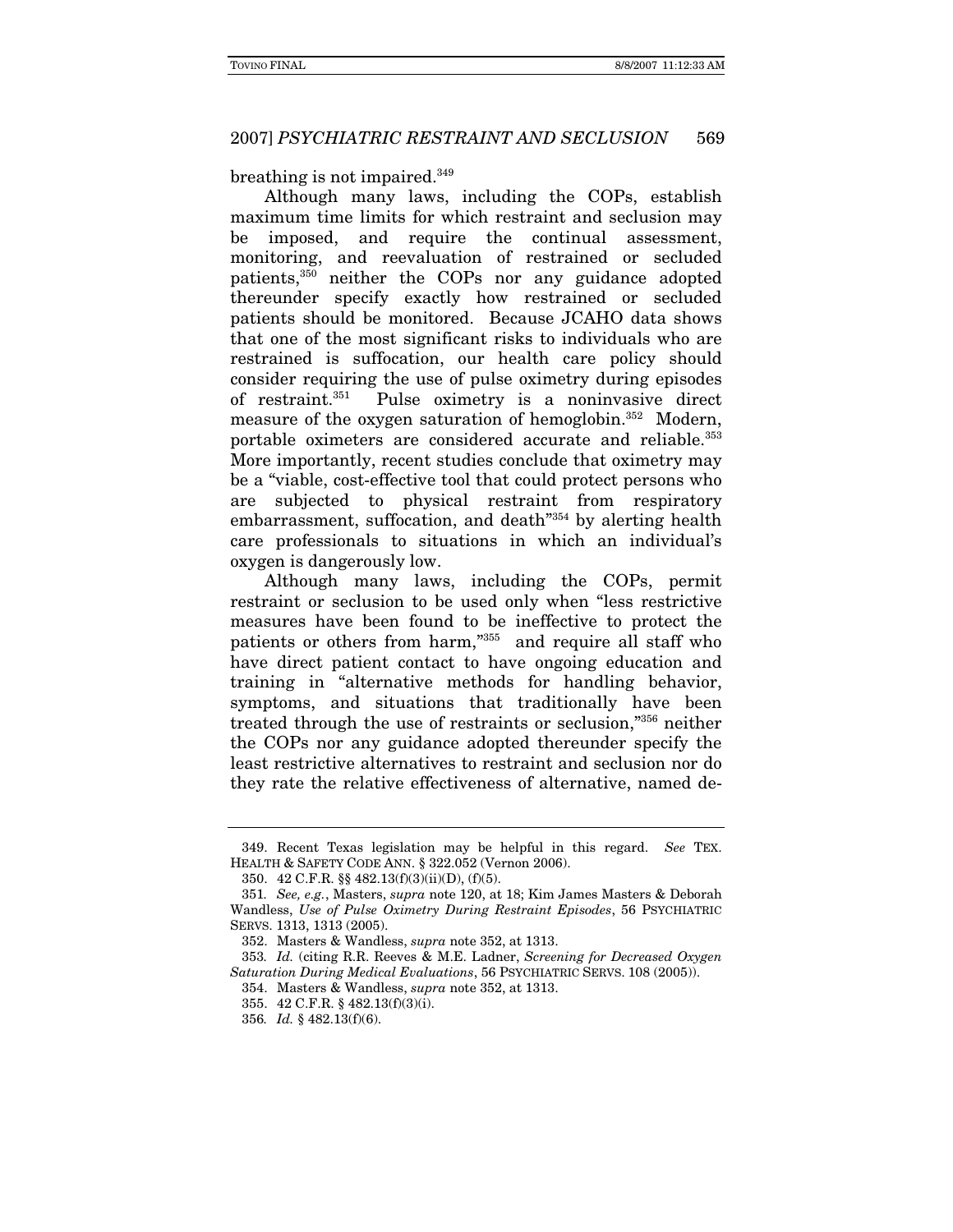escalation strategies. Federal and state legislatures and administrative agencies may wish to take notice of the existence of alternative distraction aids, including virtual reality techniques, that are being considered by behavioral psychologists who study the effectiveness of de-escalation strategies.357 Given JCAHO's finding that seclusion is twenty times safer than restraint, lawmakers also may wish to consider the effectiveness of prioritizing seclusion in the intervention sequence.358

Finally, the survivor studies discussed in Part III show that even "safe" restraint and seclusion practices can cause psychological harm. Additional literature written by patients who have been restrained or secluded further detail the liberty interferences and negative psychological effects, including embarrassment, humiliation, and dehumanization, that can result from the use of restraint and seclusion.359 Even though our laws permit the use of restraint and seclusion on the grounds that these interventions may save the life of the patient or third parties in a psychiatric emergency that is non-responsive to alternative de-escalation strategies, our mental health care providers should recognize the significant liberty interference and the potential for negative psychological effects and incorporate measures to counteract these injuries into the patient's treatment plan. The impact of restraint and seclusion on psychiatric patients should be "acknowledged and addressed therapeutically."360

For centuries, restraint and seclusion have been overused as methods of psychiatric behavior management.

<sup>357</sup>. See, e.g., Masters, supra note 120, at 19.

<sup>358</sup>. See id. at 20.

 <sup>359.</sup> STEPHANIE HAIMOWITZ ET AL., RESTRAINT AND SECLUSION – A RISK MANAGEMENT GUIDE 11 (Sept. 2006), available at http://www.power2u.org/downloads/R-

S%20Risk%20Manag%20Guide%20Oct%2006.pdf (noting that restraint and seclusion can be humiliating); OHIO LEGAL RIGHTS SERV., A CLOSER LOOK: SECLUSION AND RESTRAINT PRACTICES IN CHILDREN'S RESIDENTIAL FACILITIES IN OHIO (Apr. 2002), available at http://www.olrs.ohio.gov/asp/pub\_3\_PhysicalRestraint.asp (noting that it is embarrassing to be restrained and secluded); Lisa W. Foderaro, Hospitals Seek an Alternative to Straitjacket, N.Y. TIMES, Aug. 1, 1994, at A1 (noting that physical restraints can be dehumanizing).

 <sup>360.</sup> OVERCOMING BARRIERS, supra note 182 ("The impact of abuse and trauma on the lives of consumers and staff must be acknowledged and addressed therapeutically.").